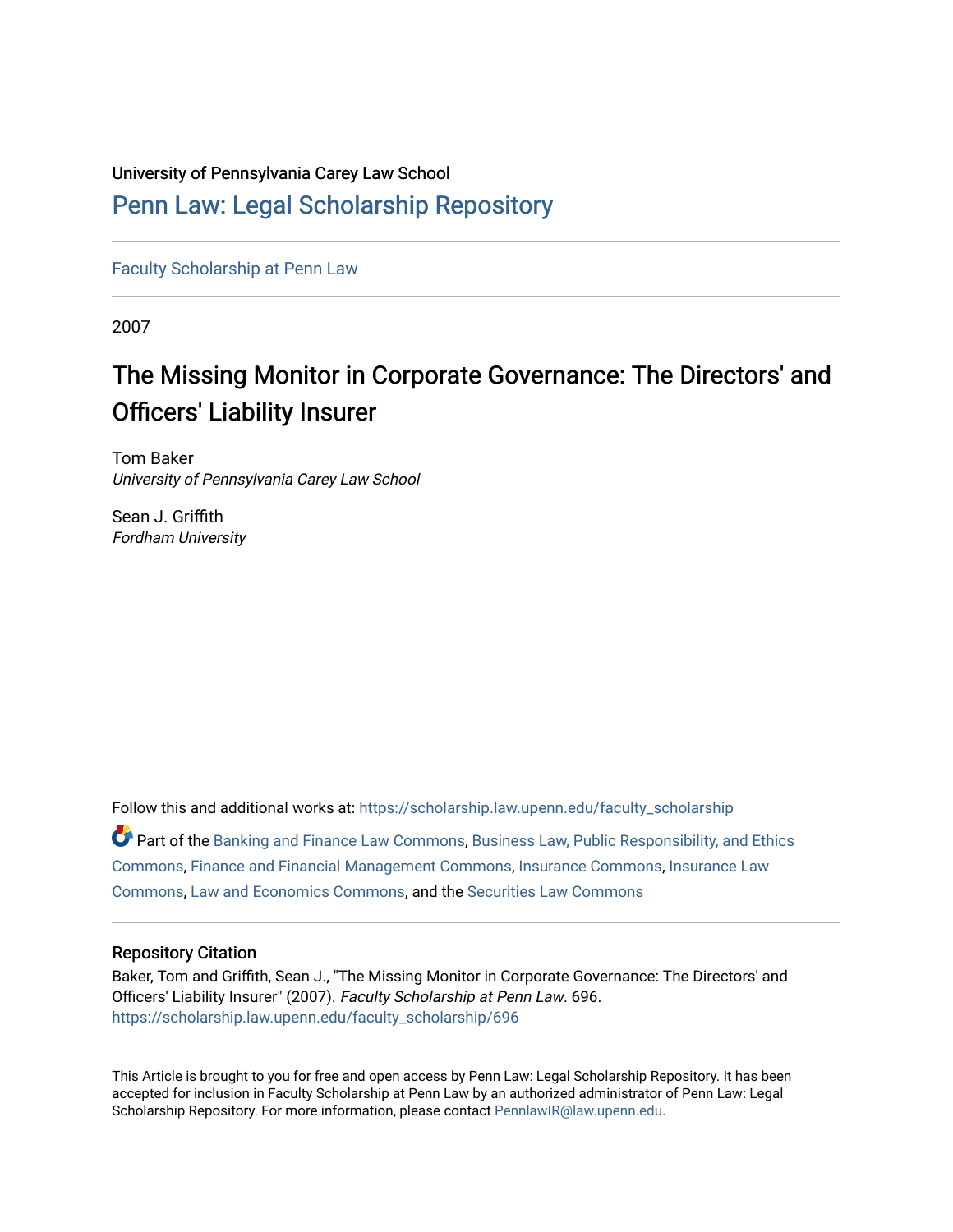# **The Missing Monitor in Corporate Governance: The Directors' & Officers' Liability Insurer**

TOM BAKER<sup>\*</sup> AND SEAN J. GRIFFITH<sup>†</sup>

*This article reports the results of empirical research on the monitoring role of directors' and officers' liability insurance (D&O insurance) companies in American corporate governance. Economic theory provides three reasons to expect D&O insurers to serve as corporate governance monitors: first, monitoring provides insurers with a way to manage moral hazard; second, monitoring provides benefits to shareholders who might not otherwise need the risk distribution that D&O insurance provides; and third, the "bonding" provided by risk distribution gives insurers a comparative advantage in monitoring. Nevertheless, we find that D&O insurers neither monitor corporate governance during the life of the insurance contract nor manage litigation defense costs once claims arise. Our findings raise significant questions about the value of D&O insurance for shareholders as well as the deterrent effect of corporate and securities liability. After exploring various explanations for these findings, we conclude that the absence of monitoring is due, at least in part, to the agency problem in the corporate context. Our analysis thus suggests that the existing form of corporate D&O insurance both results from and contributes to the relatively weak constraints on corporate managers. Corporate managers buy D&O coverage for self-serving reasons, and the coverage itself, because it does not control moral hazard, reduces the extent to which shareholder litigation aligns managers' and shareholders' incentives.*

#### TABLE OF CONTENTS

|  |                                                   | I. D&O INSURANCE AND SHAREHOLDER LITIGATION  1801          |  |
|--|---------------------------------------------------|------------------------------------------------------------|--|
|  | II. EMPIRICAL FINDINGS: THE MISSING MONITOR  1807 |                                                            |  |
|  |                                                   | D&O INSURERS DO NOT PROVIDE LOSS PREVENTION SERVICES  1808 |  |
|  | <b>B.</b>                                         | D&O INSURANCE PRICING PROVIDES ONLY A DIFFUSE LOSS         |  |

<sup>\*</sup> Connecticut Mutual Professor and Director, Insurance Law Center, University of Connecticut School of Law. © 2007, Tom Baker.

<sup>†</sup> Associate Professor of Law, Fordham Law School. © 2007, Sean J. Griffith. For their comments and suggestions on earlier drafts, the authors thank Kenneth Abraham, Bernard Black, Ross Cheit, John Coffee, Melvin Eisenberg, Richard Ericson, Sean Fitzpatrick, Ronald Gilson, Victor Goldberg, Jeffrey Gordon, Zohar Goshen, Steven Halpert, David Hyman, Louis Kaplow, Lewis Kornhauser, Kevin LaCroix, Francis Mootz, Marty Perry, Larry Ribstein, Roberta Romano, Robert Rosen, Tanina Rostain, Margo Schlanger, Daniel Schwarcz, Catherine Sharkey, Steven Shavell, Paul Vaaler, William Wang, Carol Weisbrod, Kathy Zeilier, and workshop participants at Columbia Law School, Harvard Law School, New York Law School, University of Illinois College of Law, and the New England Insurance and Society Study Group. Thanks to Yan Hong and Josh Dobiac for research assistance and to the D&O insurance professionals who volunteered their time to participate in our research project. The viewpoints and any errors expressed herein are the authors' alone.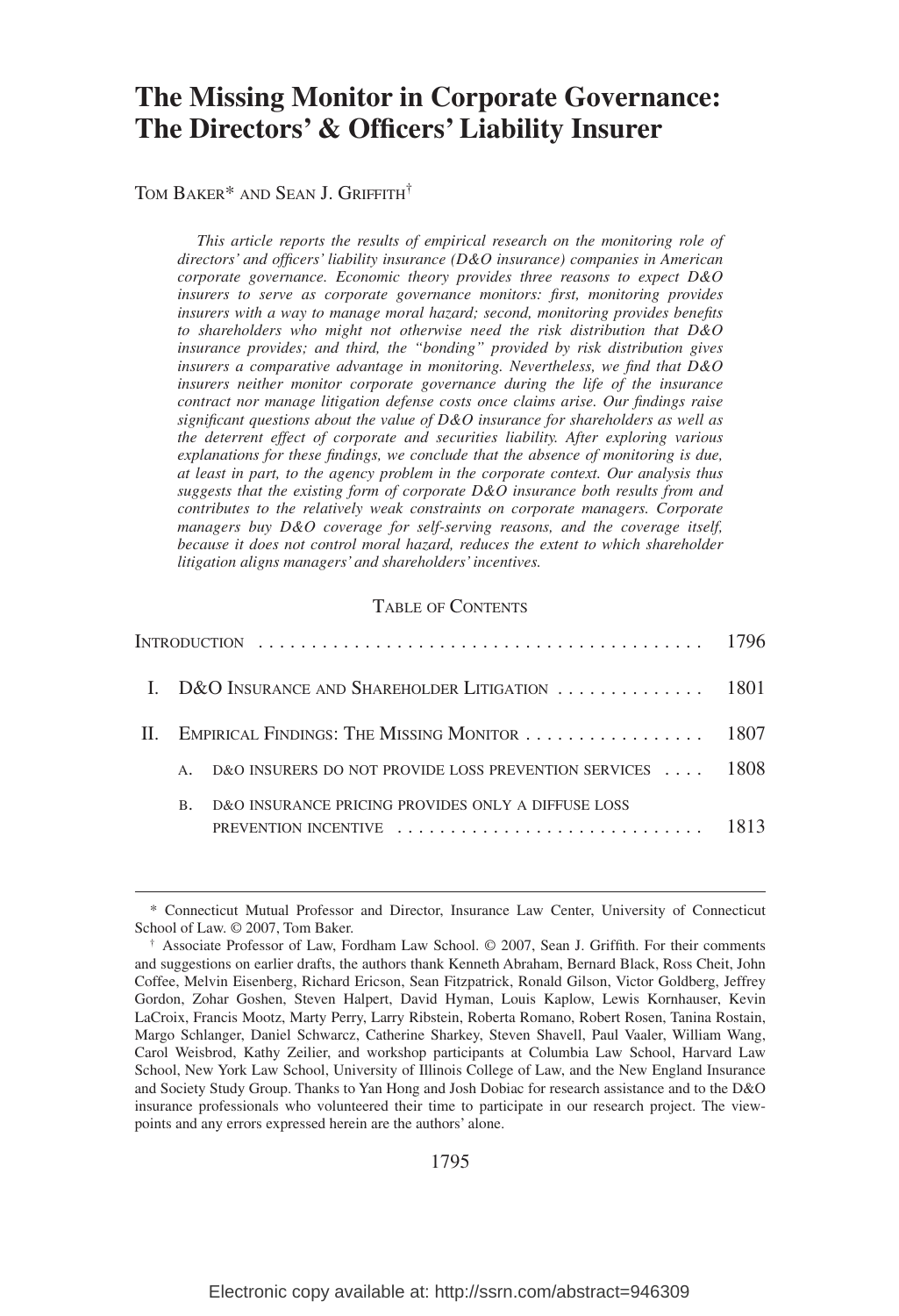|    | $C_{\star}$     | EX POST, D&O INSURERS MANAGE SETTLEMENTS BUT NOT DEFENSE                            | 1813 |
|----|-----------------|-------------------------------------------------------------------------------------|------|
| Ш. |                 |                                                                                     | 1817 |
|    | A.              |                                                                                     | 1818 |
|    | <b>B.</b>       | THE CORPORATE INSURANCE PUZZLE                                                      | 1821 |
|    |                 | Traditional Solutions to the Corporate Insurance Puzzle .<br>1.                     | 1825 |
|    |                 | Market Failure Explanations<br>2.                                                   | 1829 |
|    |                 | Mispricing of Side-A-Only Policies $\ldots \ldots \ldots \ldots$<br>$\mathfrak{a}.$ | 1829 |
|    |                 | Untrustworthy Insurance Claims Services<br>b.                                       | 1831 |
|    |                 | 3.                                                                                  | 1832 |
|    |                 | <i>Executive Agency Costs</i><br>$\mathfrak{a}.$                                    | 1832 |
|    |                 | b.                                                                                  | 1833 |
|    | $\mathcal{C}$ . | THE COMPARATIVE ADVANTAGE PUZZLE                                                    | 1834 |
|    |                 | Institutional Barriers to Insurance Monitoring<br>1.                                | 1835 |
|    |                 | 2.                                                                                  | 1840 |
|    |                 |                                                                                     | 1841 |

#### **INTRODUCTION**

The United States has a corporate governance problem. A series of scandals has made some companies—Enron and WorldCom, for example—synonymous with fraud and deceit, $<sup>1</sup>$  and financial reporting has come to resemble a game of</sup> "artfully managed expectations."<sup>2</sup> In case after case, managers recorded gains too quickly and failed to recognize losses; they shifted revenues and expenses forward and back across accounting periods to manage earnings; they boosted income with one-time gains, backdated options, and recorded revenues that did not exist.<sup>3</sup> Managers did these things and their boards of directors, their auditors

<sup>1.</sup> *See generally* DAVID SKEEL, ICARUS IN THE BOARDROOM: THE FUNDAMENTAL FLAWS IN CORPORATE AMERICA AND WHERE THEY CAME FROM (2005) (placing the Enron and WorldCom scandals in historical context).

<sup>2.</sup> Donald C. Langevoort, *Managing the "Expectations Gap" in Investor Protection: The SEC and the Post-Enron Reform Agenda*, 48 VILL. L. REV. 1139, 1139 (2003).

<sup>3.</sup> *See generally* HOWARD M. SCHILIT, FINANCIAL SHENANIGANS: HOW TO DETECT ACCOUNTING GIMMICKS & FRAUD IN FINANCIAL REPORTS (2d ed. 2002) (identifying each of these financial reporting techniques and providing examples of their use).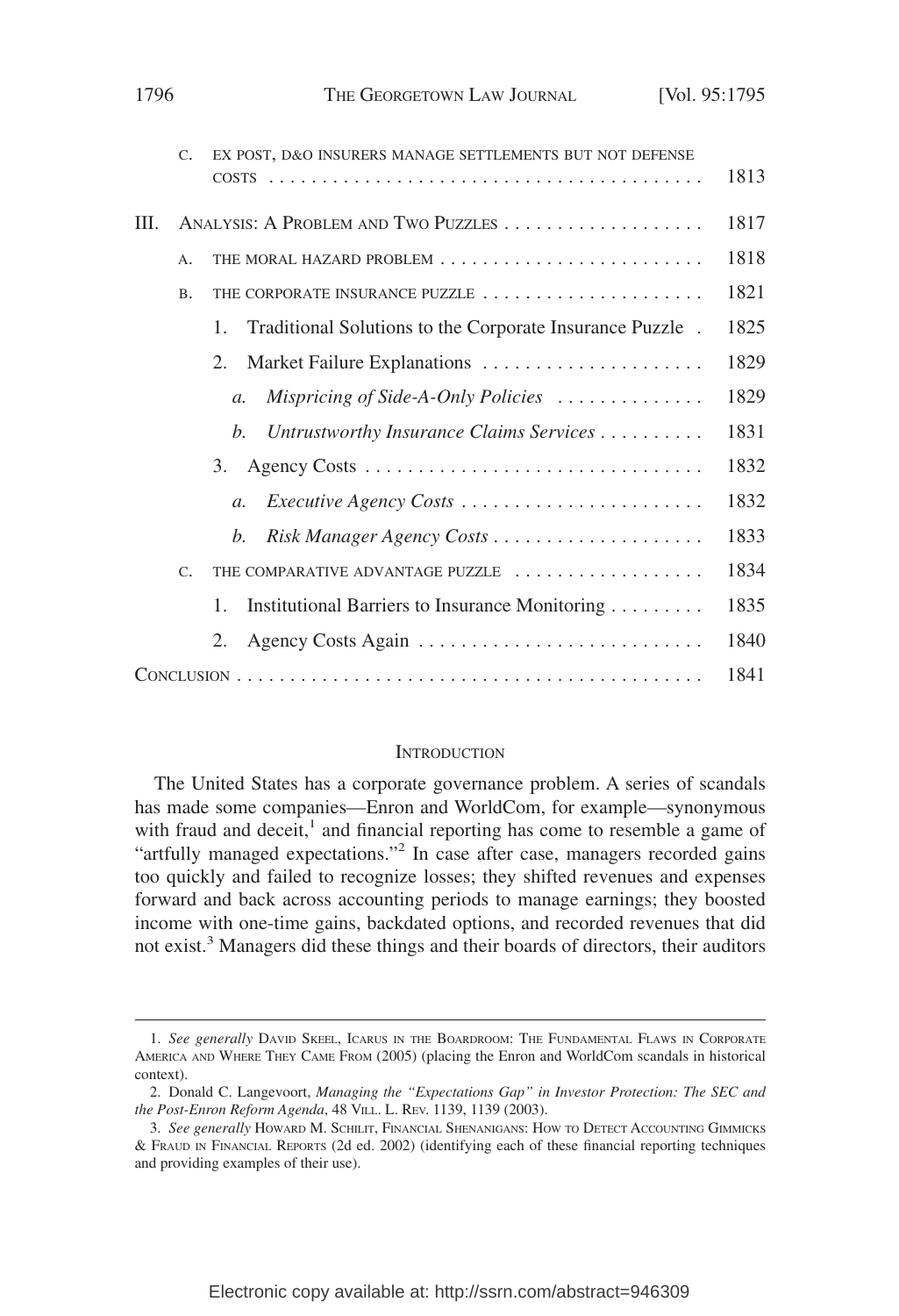and accountants, and their inside and outside counsel all failed to stop them.<sup>4</sup>

This Article reports the results of qualitative empirical research on an institution that will be closely involved in any liability-based approach to addressing this problem: directors' and officers' liability insurance (D&O insurance). U.S. publicly traded corporations—virtually all of them—protect themselves against the costs associated with corporate and securities law liability by purchasing D&O insurance.<sup>5</sup> Significantly, D&O insurance protects the assets of the corporation itself as well as those of the directors and officers of the corporation. Moreover, D&O insurance covers the full costs of the corporate and individual liability, less a deductible, in all but a few of the claims to which it applies.<sup>6</sup> As a result, the deterrence goals of corporate and securities law liability rules are achieved indirectly, through an insurance intermediary, if indeed they are achieved at all.<sup>7</sup>

D&O insurers have three ways of furthering the deterrence objectives of corporate and securities law liability and, in order to minimize their own payout obligations, ample incentive to do so. First, they can price their insurance based on their best assessment of the liability risk of each individual corporation, thereby providing an incentive for corporations to minimize that risk. Second, they can monitor and seek to improve the corporate governance practices of the corporations they insure. Third, they can manage the defense and settlement of corporate and securities lawsuits so that only meritorious claims are paid.

In a companion article, we report the results of our investigation into the risk

<sup>4.</sup> *See generally* JOHN C. COFFEE, JR., GATEKEEPERS: THE PROFESSIONS AND CORPORATE GOVERNANCE (2006) (attributing the recent corporate scandals to failures of various "Gatekeepers," such as lawyers and accountants).

<sup>5.</sup> *See* TILLINGHAST TOWERS PERRIN, 2005 DIRECTORS AND OFFICERS LIABILITY SURVEY 20 fig.21 (2006) (reporting that 100% of public company respondents in both the United States and Canada purchased D&O insurance) [hereinafter TILLINGHAST, 2005 SURVEY]. Prior surveys reported slightly smaller percentages of companies purchasing D&O insurance. Although the annual Tillinghast D&O survey is based on a nonrandom, self-selecting sample of companies, it is the only systematic source of information on D&O insurance purchasing patterns in the United States. The information that it provides is consistent over the years, and the D&O insurance professionals we interviewed reported that they rely on the survey. We therefore draw upon it as a source of aggregate data in spite of its methodological weaknesses.

<sup>6.</sup> *See, e.g*., James D. Cox, *Making Securities Fraud Class Actions Virtuous*, 39 ARIZ. L. REV. 497, 512 (1997) ("[A]pproximately 96% of securities class action settlements are within the typical insurance coverage, with the insurance proceeds often being the sole source of settlement funds."). Using U.S. data, Cornerstone reports that "[o]ver 65% of all [securities class action] settlements in 2004 were for less than \$10 million," a figure within the policy limits of most publicly traded corporations, and that only seven settlements were larger than \$100 million. *See* LAURA E. SIMMONS & ELLEN M. RYAN, POST-REFORM ACT SECURITIES SETTLEMENTS: UPDATED THROUGH DECEMBER 2004, at 3 (Cornerstone Research ed. 2005).

<sup>7.</sup> *See generally* Sean J. Griffith, *Uncovering a Gatekeeper: Why the SEC Should Mandate Disclosure of Details Concerning Directors' and Officers' Liability Insurance Policies*, 154 U. PA. L. REV. 1147 (2006) (pointing out the intermediary role of the D&O insurer and advocating disclosure of D&O premiums in order to preserve the deterrence function of shareholder litigation).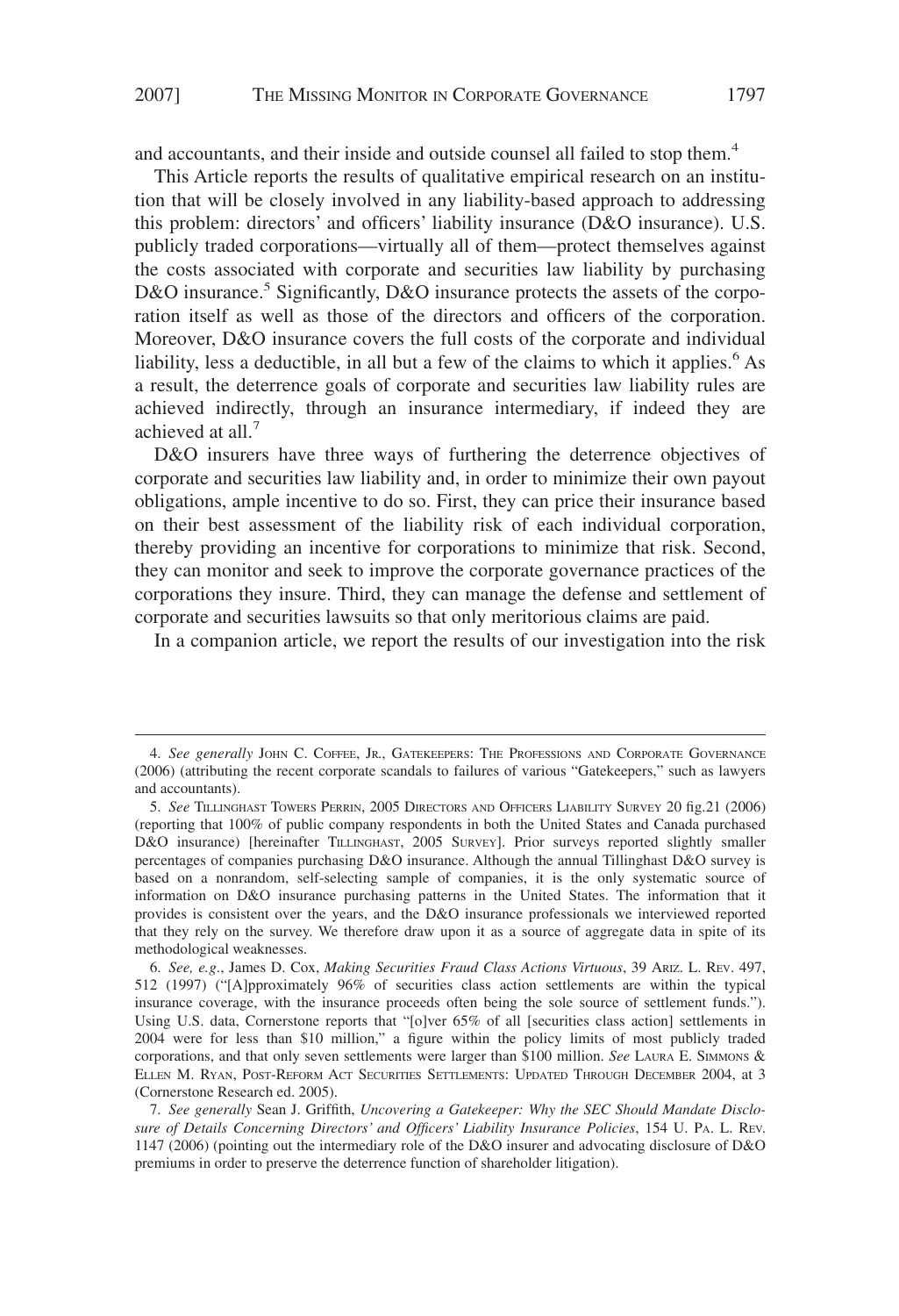assessment and pricing practices of  $D&O$  insurers.<sup>8</sup> In brief, we find that  $D&O$ insurers do attempt to price on the basis of risk and that corporate governance does indeed play a role in that process.<sup>9</sup> But the highly discretionary nature of the D&O insurance underwriting process and the competitive pressures of the insurance underwriting cycle limit the ability of corporate and securities law deterrence objectives to be fully reflected in the pricing of D&O insurance.

This Article is devoted primarily to the second way that D&O insurers might further those goals: by monitoring corporations in order to prevent the misrepresentations and other activities that lead to legally compensable losses. Insurers engage in such loss prevention practices in other insurance contexts—fire insurance companies, for example, provide premium discounts for smoke detectors and sprinkler systems,<sup>10</sup> and liability insurers require college fraternities to foreswear keg parties.11 We investigate whether insurance companies engage in similar loss prevention activities in the D&O context as well. In addition, we investigate whether D&O insurers manage litigation costs to the same extent as do other liability insurers.

Our approach is empirical. We interviewed over forty people in the D&O insurance industry—including underwriters, actuaries, claims managers, brokers, lawyers, and corporate risk managers—and asked them to describe the relationship between D&O insurers and their public company insureds.<sup>12</sup> Do insurers offer loss prevention services to their corporate insureds? And, relatedly, do insurers monitor the corporate governance of their insureds? We found

<sup>8.</sup> *See* Tom Baker & Sean J. Griffith, *Predicting Corporate Governance Risk: Evidence from the Directors' & Officers' Liability Insurance Market*, 74 CHI. L. REV. (forthcoming 2007).

<sup>9.</sup> *Id.*

<sup>10.</sup> *See* Donald R. Deere, Note, *On the Potential for Private Insurers to Reduce the Inefficiencies of Moral Hazard*, 9 INT'L REV. L. & ECON. 219, 220-21 (1989) (describing insurer loss prevention practices).

<sup>11.</sup> *See* Jonathan Simon, *In the Place of the Parent: Risk Management and the Government of Campus Life*,3SOC.&LEGAL STUD. 15, 29–31 (1994) (describing the role of liability insurers in governing fraternities). Whether the insureds comply is, of course, another matter. On insurance and governance generally, see RICHARD V. ERICSON, AARON DOYLE & DEAN BARRY, INSURANCE AS GOVER-NANCE (2003) (investigating the governance role of insurance companies in a variety of first party insurance contexts).

<sup>12.</sup> We describe our qualitative research methods in our companion article. *See* Baker & Griffith, *supra* note 8*.* In brief, we used a snowball recruitment technique and conducted semi-structured interviews with twenty-one underwriters from fourteen companies, three D&O actuaries from three companies, six brokers from six brokerage houses, four risk managers employed by publicly traded corporations to purchase their insurance coverage, three lawyers who advise publicly traded corporations on the purchase of D&O insurance, and four professionals involved in the D&O claims process (two claims managers, one monitoring counsel, and one claims specialist from a brokerage house). In addition, we attended six conferences for D&O professionals (participating as moderators in two of them) and engaged in many informal conversations, supplementing our interviews with industry documents as well as regular reading of trade and industry publications. Because of the concentrated, highly networked nature of the D&O insurance market we are confident that we are reporting shared views despite the small number of interviews. *See* TILLINGHAST, 2005 SURVEY, *supra* note 5, at 84–93 (describing industry concentration**)**. We observed the highly networked nature of the industry by attending conferences and by conducting interviews.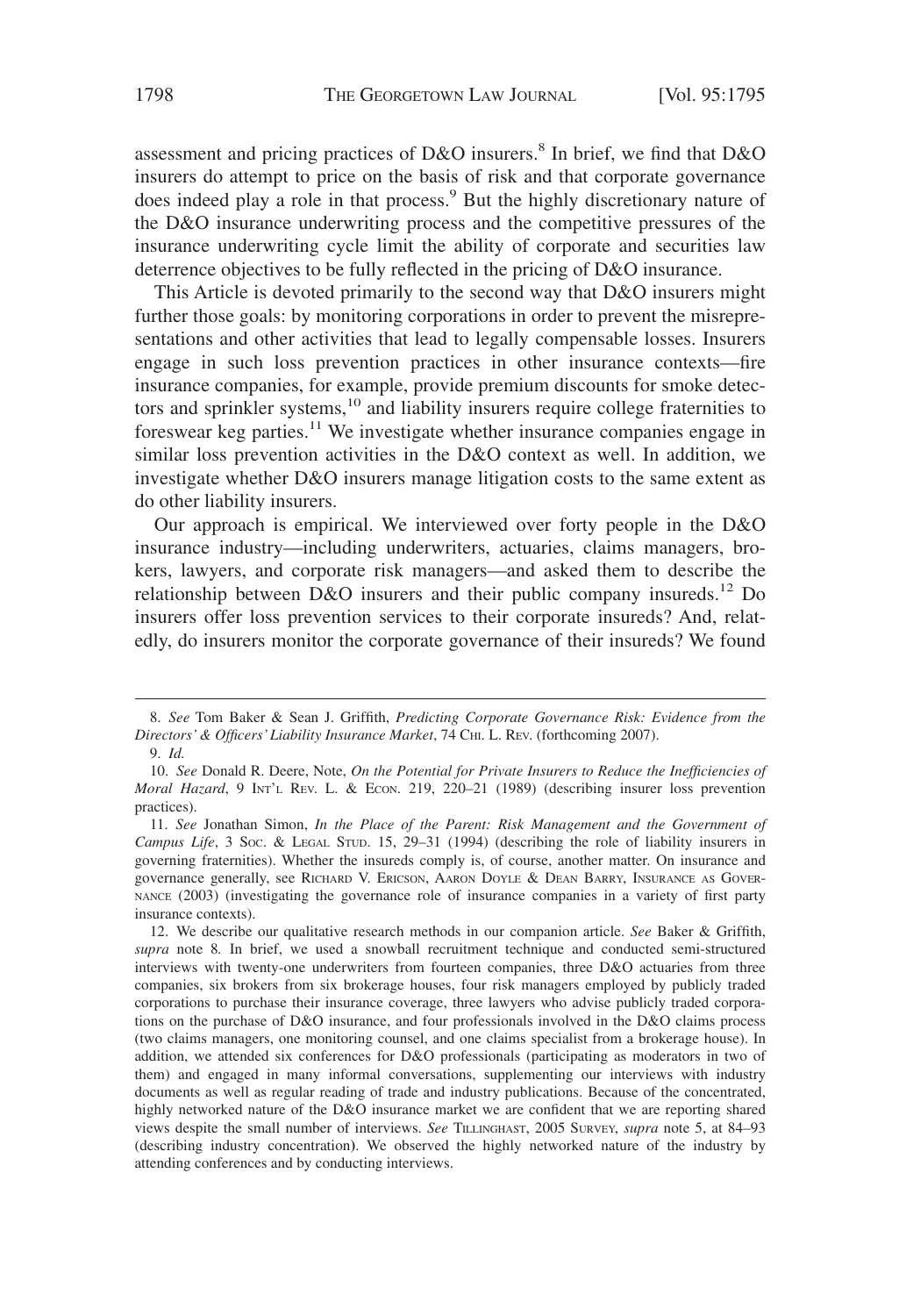that the answer to both of these questions was: they do not. The participants in our study unanimously reported that D&O insurers do not offer real loss prevention services or otherwise monitor corporate governance.<sup>13</sup>

This finding raises substantial questions about the deterrent effect of corporate and private securities law liability, providing further support for the claim that securities class actions, in particular, are not fulfilling their deterrence promise.<sup>14</sup> Indeed, if D&O insurance insulates corporations and their directors and officers from the financial impact of liability, and if D&O insurers do not provide other incentives to prevent the kinds of activities that lead to liability, then D&O insurance seems likely to *increase* the amount of shareholder losses due to securities law violations. This is the moral hazard of  $D&O$  insurance.<sup>15</sup>

In other contexts some increase in loss might be a tolerable or even a desirable result of liability insurance because of the benefits that insurance provides to risk-averse individuals who might otherwise not engage in productive activities.<sup>16</sup> But public corporations do not need insurance for this purpose

<sup>13.</sup> Our interviews focused exclusively on publicly traded corporations. Our findings do not generalize to D&O insurance sold to private or nonprofit corporations. Indeed, participants who are knowledgeable about the private and nonprofit D&O insurance markets report that D&O insurers provide considerably greater governance services—both ex ante and ex post—in those other markets. *See* E-mail from Underwriter #4 to Tom Baker, (Feb. 2, 2007, 12:53:00 EST) (on file with author).

<sup>14.</sup> *See* John C. Coffee, Jr., *Reforming the Securities Class Action: An Essay on Deterrence and Its Implementation*, 106 COLUM. L. REV. 1534, 1549–56 (2006) (arguing that, because the bulk of class action liability falls on corporations—and therefore on innocent shareholders—securities class actions do not promote the deterrence goals of securities law). We do not in this Article consider public law enforcement. D&O insurance policies generally exclude "fines," such as those assessed by the SEC. In addition, public enforcement agencies have the ability to specify in settlement agreements that amounts paid may not be recovered from insurance companies, even if the payment is not designated in the agreement as a fine or penalty. *See, e.g.*, Agreement Between the Attorney General of the State of New York and American International Group, Inc. and its Subsidiaries (collectively "AIG") dated January 18, 2006 ¶ 66, http://www.oag.state.ny.us/press/2006/feb/signedSettlement.pdf (last visited Feb. 4, 2007) ("AIG shall not seek or accept, directly or indirectly, indemnification pursuant to any insurance policy, with regard to any or all of the amounts payable pursuant to this Agreement."). D&O insurance policies do provide for the payment of criminal and regulatory defense costs, however. *See, e.g.*, AM. INT'L GROUP (AIG), EXECUTIVE AND ORGANIZATION LIABILITY INSURANCE POLICY § 2(b), (f) (2000) [hereinafter AIG SPECIMEN POLICY] (including a "criminal . . . proceeding" within the definition of "claim" and providing that "defense costs means reasonable and necessary fees, costs, and expenses . . . resulting solely from the . . . defense of . . . a claim").

<sup>15. &</sup>quot;Moral hazard" is the term economists and insurers alike use to describe "the effect of insurance on incentives," namely, that insurance against loss reduces the incentive to take care to prevent loss. *See* Kenneth J. Arrow, *Uncertainty and the Welfare Economics of Medical Care*, 53 AM. ECON. REV. 941, 961 (1963); *see also* CAROL A. HEIMER, REACTIVE RISK AND RATIONAL ACTION: MANAGING MORAL HAZARD IN INSURANCE CONTRACTS (1985) (studying the use of insurance contract provisions to control moral hazard); Tom Baker, *On the Genealogy of Moral Hazard*, 75 TEX. L. REV. 237 (1996) (describing the evolution and uses of the term and discussing the empirical literature testing moral hazard); Steven Shavell, *On Moral Hazard and Insurance*, 93 Q.J. Econ. 541 (1979) (modeling the impact of moral hazard on insurance offerings).

<sup>16.</sup> *Cf.* Steven Shavell, *On Liability and Insurance*, 13 BELL J. ECON. 120, 121–22 (1982) (modeling the relationship between liability and insurance and concluding that, "[a]lthough the purchase of liability insurance changes the incentives created by liability rules, the terms of the insurance policies sold in a competitive setting would be such as to provide an appropriate substitute (but not necessarily equivalent) set of incentives to reduce accident risks").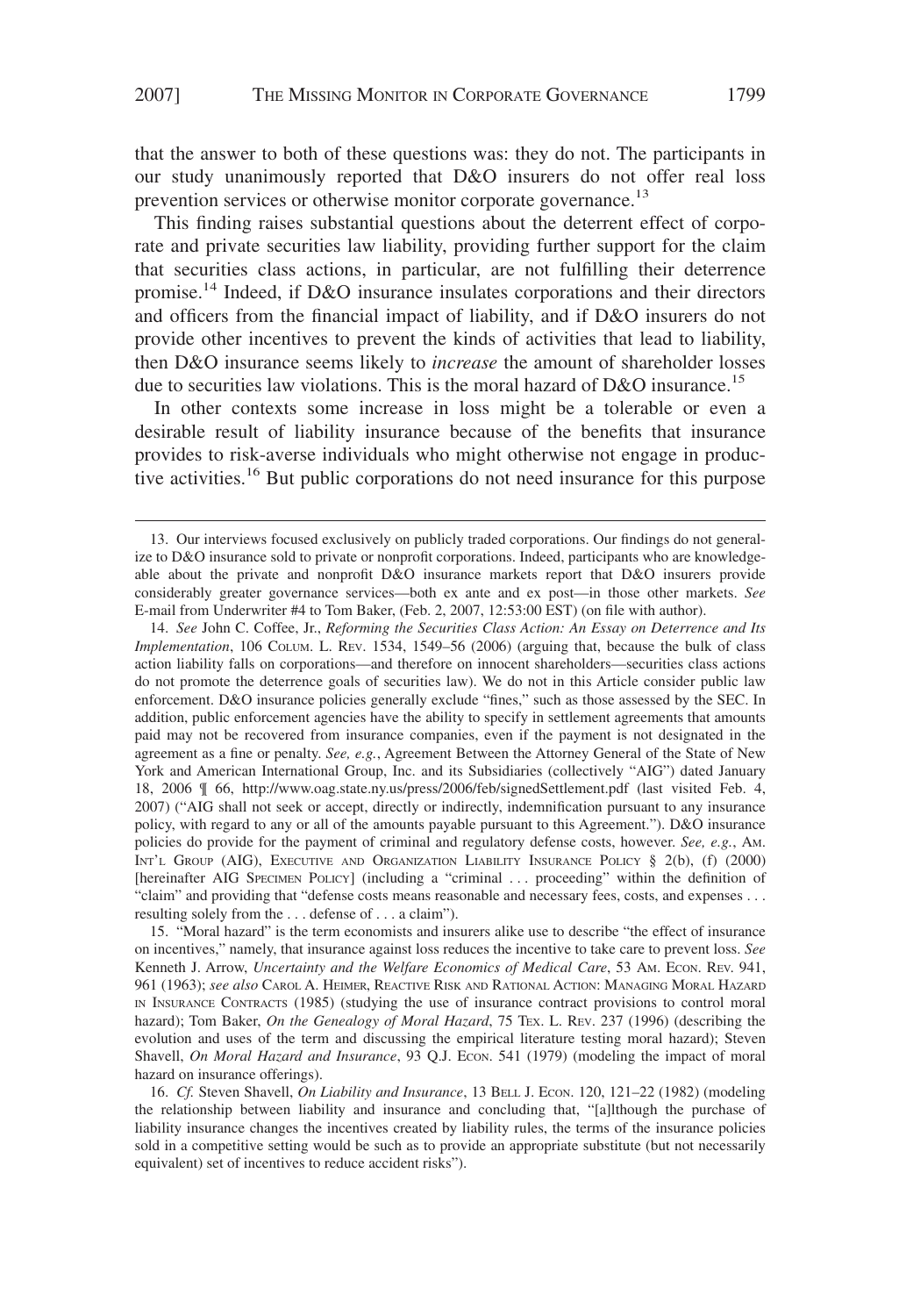because shareholders can spread the risk of corporate losses by holding diversified portfolios.17 Indeed, by the standard economic account, corporations buy insurance for seemingly ancillary services like loss prevention and tax savings, not for the risk distribution that motivates individuals to buy insurance.<sup>18</sup>

Our finding that D&O insurers are not engaged in loss prevention raises two obvious questions. If insurers do not offer loss prevention services, how do they control the moral hazard problem? And if corporations are not receiving extra monitoring, why do they buy entity-level D&O insurance, given that their shareholders do not need insurance to spread this risk? In addressing these questions, we draw upon our empirical findings to argue that the absence of monitoring is likely to be due, at least in part, to the agency problem in the corporate context. Corporate managers value their autonomy and therefore prefer to purchase D&O coverage without a strong monitoring component, even though the absence of that component likely increases the probability of loss (and, thus, makes the insurance on average more expensive). Moreover, although this D&O coverage may be inefficient from the shareholders' perspective, corporate managers buy it because it protects their compensation packages and insulates them from capital market scrutiny aroused by the payment of liabilities incurred in shareholder litigation.

Our analysis thus suggests that the existing form of corporate D&O insurance both results from and contributes to the relatively weak constraints on corporate managers. Corporate managers buy this form of coverage for self-serving reasons, and the coverage itself, because it has almost no means of controlling the problem of moral hazard, reduces the extent to which shareholder litigation aligns managers' and shareholders' incentives.

The Article proceeds as follows. Part I provides brief background on shareholder litigation and D&O insurance. Part II reports our empirical findings: contrary to expectations, D&O insurers do not provide corporate governance monitoring or other loss prevention services ex ante or defense cost manage-

<sup>17.</sup> Entity-level D&O insurance spreads the risk of corporate and securities litigation, but shareholders do not necessarily benefit from this form of insurance because they can spread these risks costlessly themselves by holding a diversified portfolio of equity securities. *See infra* text accompanying notes 132–35; *see also* BURTON G. MALKIEL,ARANDOM WALK DOWN WALL STREET 224 (2d ed. 2001) (including accounting fraud in a list of firm-specific risks that investors can reduce through diversification: "The whole point of portfolio theory is that, to the extent that stocks don't move in tandem all the time, variations in the returns from any one security tend to be washed away or smoothed out by complementary variation in the returns from other securities"); Coffee, *supra* note 14, at 1558 (illustrating how a diversified investment strategy spreads shareholder litigation costs). *See generally* EDWIN J. ELTON ET AL., MODERN PORTFOLIO THEORY AND INVESTMENT ANALYSIS (6th ed. 2002) (providing a general overview of portfolio theory).

<sup>18.</sup> *See, e.g*., Clifford Holderness, *Liability Insurers as Corporate Monitors*, 10 INT'L. REV. L. & ECON. 115, 116 (1990) (claiming that D&O insurers provide monitoring services); David Mayers & Clifford W. Smith, Jr., *On the Corporate Demand for Insurance*, 55 J. BUS. 281, 294 (1982) ("[I]nsurance purchases by large corporations with diffuse ownership largely eliminates risk aversion as the source of the demand for insurance and allows us to highlight other incentives, such as the real-service efficiencies provided by the insurance companies."). For a detailed discussion of the reasons corporations buy insurance, see *infra* text accompanying notes 142–61.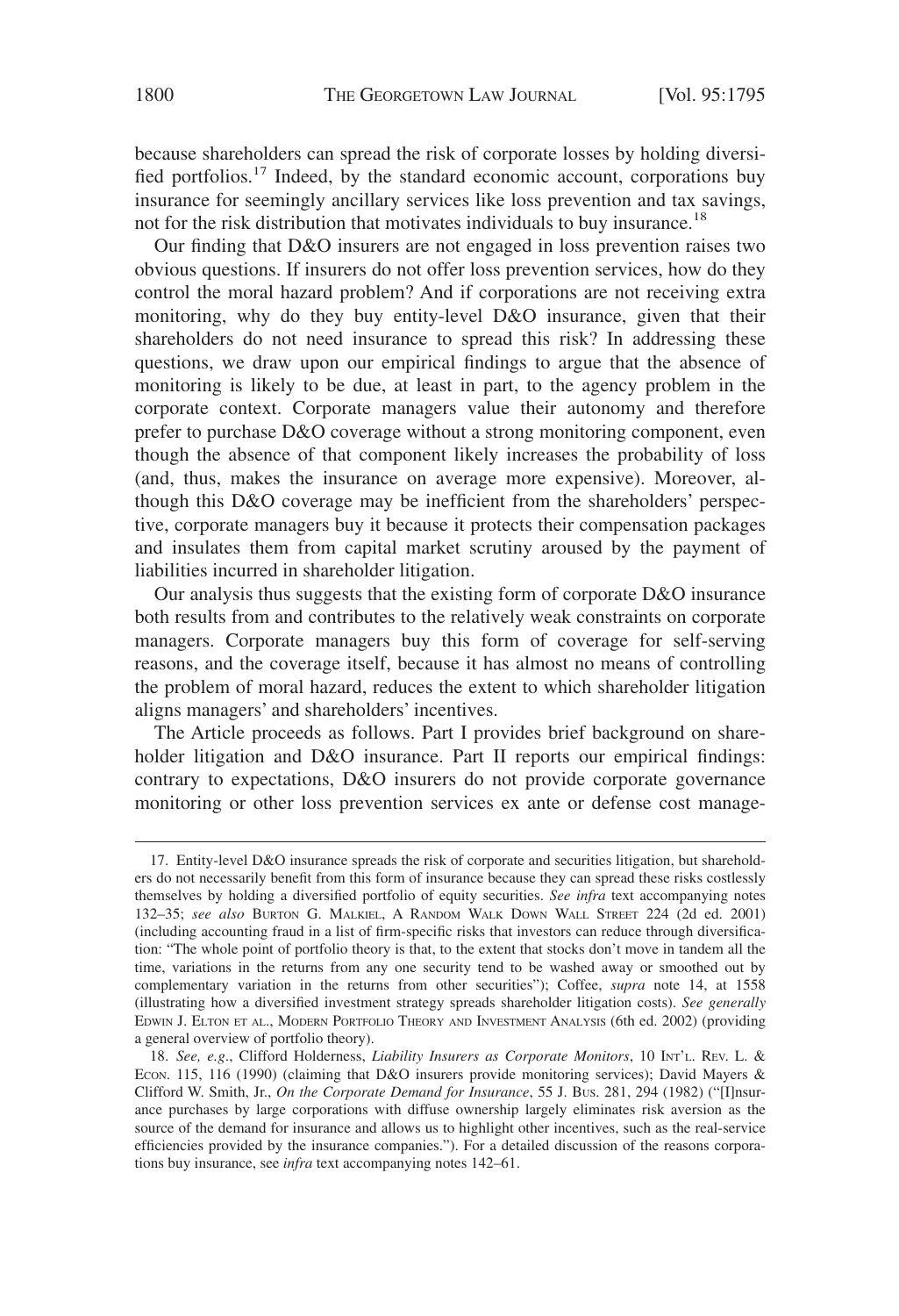ment services ex post.

Part III explores this gap between theory and practice. We first explain why economic theory predicts that D&O insurers would provide monitoring services in order to control moral hazard and why corporations would demand these services even if insurers were not concerned about moral hazard. We review a variety of explanations for why corporations might buy D&O insurance, and we argue that managerial agency costs provide the most compelling explanation for the nearly pure risk distribution form of D&O insurance that we observed. Other factors, particularly tax benefits and the costs of external capital, may in some cases provide good reasons for corporate insurance, but not for insurance that makes little or no attempt to manage loss costs, either ex ante or ex post. We then explore the corporate insurance and comparative advantage puzzles raised by this finding. We conclude by arguing that, absent more forceful entry by D&O insurers into the "corporate governance industry,"<sup>19</sup> entity-level D&O insurance is unlikely to be in shareholders' interest.

#### I. D&O INSURANCE AND SHAREHOLDER LITIGATION

D&O insurance protects corporate officers and directors and the corporation itself from liabilities arising as a result of the conduct of directors and officers in their official capacity.<sup>20</sup> For public corporations, the dominant source of  $D&O$ risk, both in terms of claims brought and liability exposure, is shareholder litigation.<sup>21</sup> Shareholder litigation is a significant risk. Studies suggest that the average public company has a 2% chance of being sued in a shareholder class action in any given year, $22$  and average settlement values for such claims

<sup>19.</sup> *See* Paul Rose, *The Corporate Governance Industry*, 32 J. CORP. L. (forthcoming 2007) (examining the increasing influence of the "corporate governance industry").

<sup>20.</sup> *See, e.g.*, AIG SPECIMEN POLICY, *supra* note 14, § 2(z) (stating that the policy provides coverage for "any actual or alleged breach of duty, neglect, error, misstatement, misleading statement, omission or act . . . by such Executive in his or her capacity as such or any matter claimed against such Executive solely by reason of his or her status as such"); CHUBB CORP., EXECUTIVE PROTECTION PORTFOLIO: EXECUTIVE LIABILITY AND ENTITY SECURITIES LIABILITY COVERAGE 7 (2002), http://csi.chubb.com/products/ pdf-files/14027303.pdf [hereinafter CHUBB SPECIMEN POLICY] ("Wrongful act . . . means any other matter claimed against an Insured Person solely by reason of his or her serving in an Insured Capacity."); THE HARTFORD FIN. SERVS. GROUP, DIRECTORS, OFFICERS AND COMPANY LIABILITY POLICY § IV.O (1996), http://www.hfpinsurance.com/forms/nj85.pdf [hereinafter HARTFORD SPECIMEN POLICY] (defining coverage to include "any matter claimed against the Directors and Officers solely by reason of their serving in such capacity").

<sup>21.</sup> *See* TILLINGHAST TOWERS PERRIN, 2004 DIRECTORS AND OFFICERS LIABILITY SURVEY 4 (2005) (reporting that "57% of the claims against [participating] public [companies] were brought by shareholders").

<sup>22.</sup> CORNERSTONE RESEARCH, SECURITIES CLASS ACTION CASE FILINGS, 2005: A YEAR IN REVIEW 4 (2006) [hereinafter CORNERSTONE] (reporting that in 2005 class action lawsuits were filed against 2.4% of the "companies [that were] listed on the NYSE, Nasdaq, and Amex at the start of the year"); RONALD I. MILLER ET AL., RECENT TRENDS IN SHAREHOLDER CLASS ACTION LITIGATION: BEYOND THE MEGA-SETTLEMENTS, IS STABILIZATION AHEAD? 3 (NERA Econ. Consulting, 2006), *available at* http:// www.nera.com/image/BRO\_RecentTrends2006\_SEC979\_PPB-FINAL.pdf (estimating susceptibility of all publicly traded corporations to federal class action lawsuits in 2005 at 1.9%). The exposure of some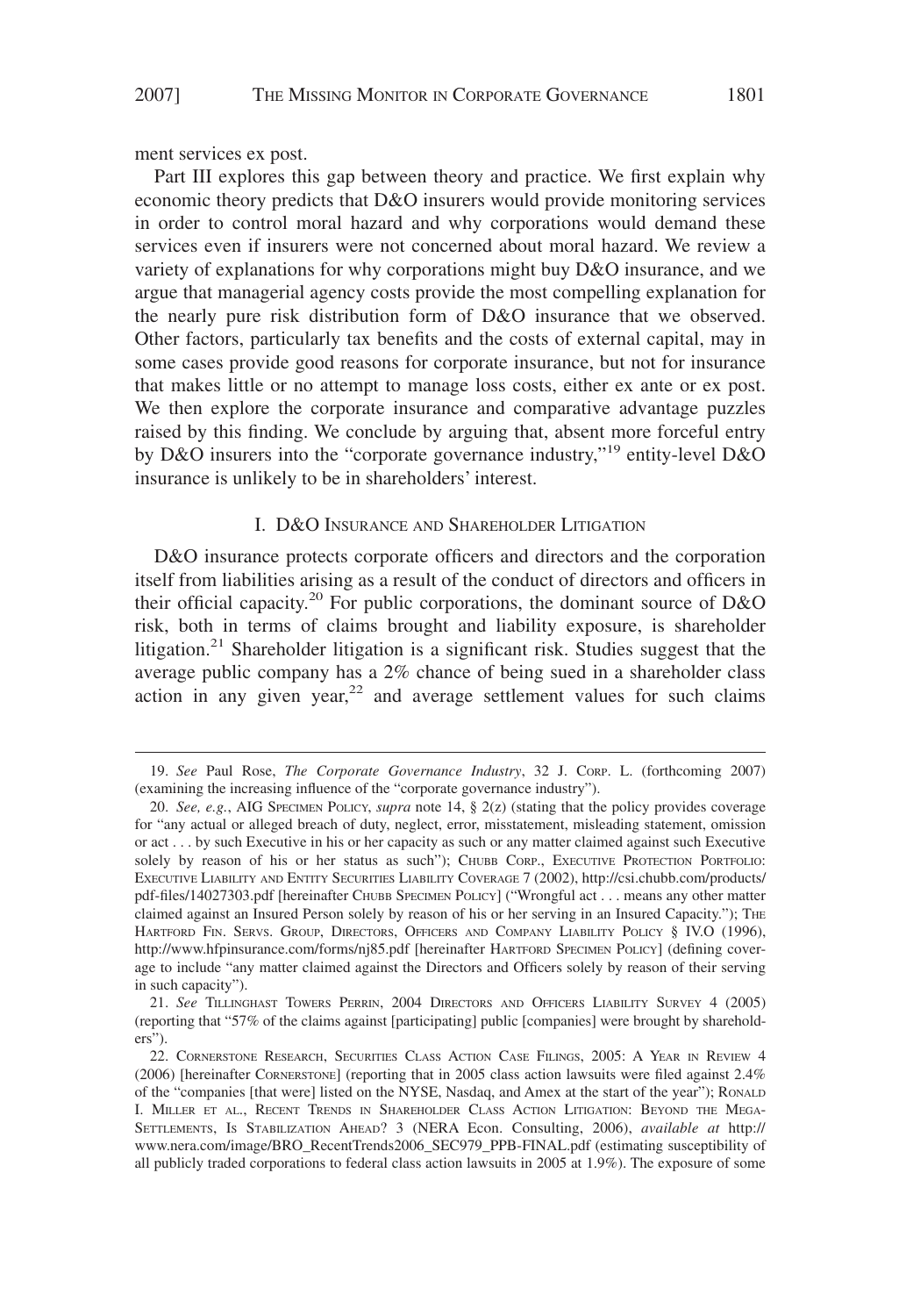exceeded \$24 million in 2005.<sup>23</sup>

Most D&O policies include two basic types of coverage. First, individuallevel coverage protects each individual officer or director against covered losses ("Side A" coverage). $24$  Second, entity-level coverage protects the corporation itself from losses resulting from its indemnification obligations to individual directors and officers ("Side B" coverage), $^{25}$  or from losses incurred when the corporation itself is a defendant in a shareholder claim ("Side C" coverage).<sup>26</sup> Within the D&O insurance industry, only the latter, Side C coverage, is typically referred to as "entity coverage." Yet Side B coverage protecting the corporation against its indemnification obligations also provides coverage to the corporate entity. In order to avoid confusion with insurance industry terminology, we will use the term "entity-level coverage" when we mean to refer to both B and C side coverage, and we will not use the term "entity coverage" at all.

Side A individual-level coverage obligates an insurer to pay covered losses on behalf of individual directors and officers only when the corporation itself

25. Typical policy language provides:

The Insurer will pay on behalf of the Company Loss for which the Company has, to the extent permitted or required by law, indemnified the Directors and Officers, and which the Directors and Officers have become legally obligated to pay as a result of a Claim . . . against the Directors and Officers for a Wrongful Act....

HARTFORD SPECIMEN POLICY, *supra* note 20, § I.B; *see also* AIG SPECIMEN POLICY, *supra* note 14, § 1.B(ii) (providing similar language); CHUBB SPECIMEN POLICY, *supra* note 20, at 2 (same). Policies typically deem indemnification to be required in every situation where it is legally permitted, thus preventing the corporation from opportunistically pushing the obligation to the insurer by simply refusing to indemnify its directors and officers. *See* HARTFORD SPECIMEN POLICY, *supra* note 20, § VI.F (providing that if a corporation is legally permitted to indemnify its officers and directors, its organizational documents will be deemed to require it to do so); *see also* AIG SPECIMEN POLICY, *supra* note 14, § 6; CHUBB SPECIMEN POLICY, *supra* note 20, at 12.

26. Typical policy language provides: "[T]he Insurer will pay on behalf of the Company Loss which the Company shall become legally obligated to pay as a result of a Securities Claim . . . against the Company for a Wrongful Act . . . ." HARTFORD SPECIMEN POLICY*, supra* note 20, § I.C; *see also* AIG SPECIMEN POLICY, *supra* note 14, § 1.B(i); CHUBB SPECIMEN POLICY, *supra* note 20, at 2. A securities claim is defined in the policy to include claims by securities holders alleging a violation of the Securities Act of 1933 or the Securities Exchange Act of 1934, or rules and regulations promulgated pursuant to either act as well as similar state laws. The policy also includes claims "aris[ing] from the purchase or sale of, or offer to purchase or sell, any Securit[y] issued by the Company" regardless of whether the transaction is with the company or over the open market. HARTFORD SPECIMEN POLICY, *supra* note 20, § IV.M; *see also* AIG SPECIMEN POLICY, *supra* note 14, § 1(y); CHUBB SPECIMEN POLICY, *supra* note 20, at 6. If the company purchases Side C coverage, the definitions of "claim," "loss," and "wrongful act" expand to include the company and not just the directors and officers.

companies, of course, is higher than others. Larger companies are sued more often than small ones and certain industries are sued more often than others. *See* CORNERSTONE, *supra*, at 14.

<sup>23.</sup> *See* MILLER, *supra* note 22, at 5. Median settlements, however, are considerably lower—\$7 million in 2005—demonstrating that average settlement is driven by a small number of very large settlements. *Id*.

<sup>24.</sup> Basic coverage terms obligate an insurer to pay covered losses on behalf of individual directors and officers when the corporation itself cannot indemnify them. *See* HARTFORD SPECIMEN POLICY, *supra* note 20 § I.A; *see also* AIG SPECIMEN POLICY, *supra* note 14, § 1.A; CHUBB SPECIMEN POLICY, *supra* note 20, at 1.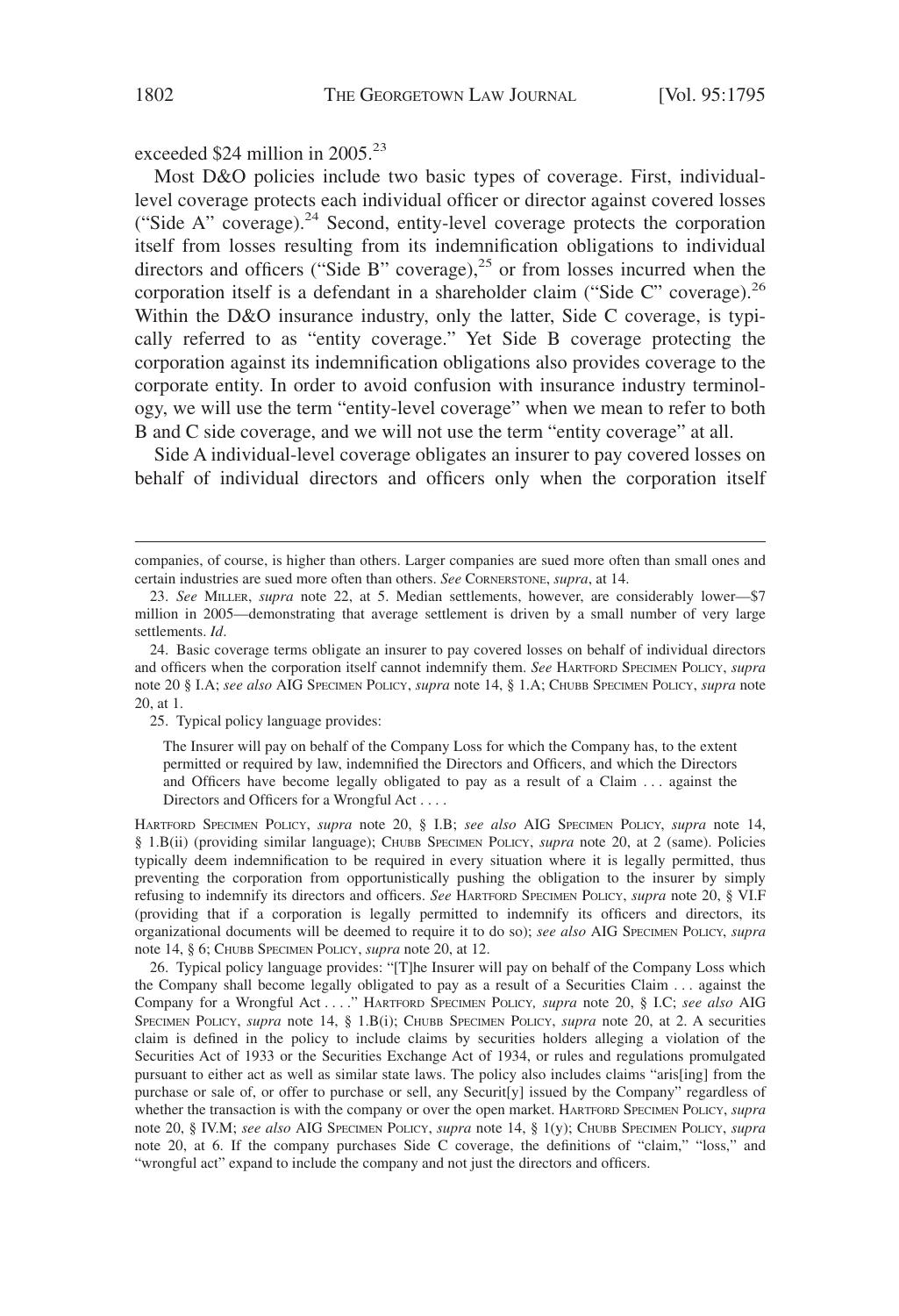cannot legally indemnify them.<sup>27</sup> This is a rare event,<sup>28</sup> and Side A coverage typically comes into play only when the corporation is bankrupt or insolvent, $29$ or when the amounts are paid to settle derivative litigation.<sup>30</sup> In general, the insurer's payments, minus corporate retentions or co-insurance, are under Side B to reimburse the corporation for its indemnification payments or under Side C to cover the corporation's own losses. Our participants confirmed that the vast majority of D&O insurance losses are incurred under Side B and C—that is, entity-level coverage.<sup>31</sup> Thus, to a substantial extent, D&O insurance is corporate insurance.

The shareholder suits covered by D&O insurance may include both corporate fiduciary duty claims, whether derivative or direct, and securities law claims.<sup>32</sup> Of these, federal securities law claims represent by far the greatest liability risk.<sup>33</sup> The most important such cause of action is Rule 10b-5, under Section

30. *See* DEL. CODE ANN. tit. 8, § 145(a) (2001) (permitting indemnification for judgments and settlements except for those actions "by or in right of the corporation"). Derivative suits are corporate lawsuits initiated by shareholders on the corporation's behalf. Direct suits are corporate lawsuits initiated by shareholders on their own behalf. *See* Robert B. Thompson & Randall S. Thomas, *The New Look of Shareholder Litigation: Acquistion-Oriented Class Actions*, 57 VAND. L. REV. 133, 137 & n.12 (2004) (finding that approximately 80% of all fiduciary duty claims filed in Delaware Chancery Court in 1999 and 2000 were class actions challenging board conduct in an acquisition and that only 14% of fiduciary duty claims over the same period were derivative suits).

31. *See* Interview with Underwriter #13 (Nov. 2005), at 16 (transcript on file with author) ("Side A is predominantly a derivative action or an insolvency exposure[;] you have a very solvent company, and you are looking at derivative territory and derivative claims [that] for the most part have been contained in lower limits certainly relative to overall security claims."); *see also* Interview with Underwriter #15 (Nov. 2005), at 40 (transcript on file with author) ("I think Side A . . . has been viewed by the risk management community as a more inexpensive way or a more affordable way to buy D&O insurance, to give the directors the limits they need without spending as much for it.").

32. The possible grounds for shareholder complaint are many. *See, e.g.*, WILLIAM E. KNEPPER & DAN A. BAILEY, LIABILITY OF CORPORATE OFFICERS AND DIRECTORS, § 17.02 (7th ed. 2002) (listing 170 possible grounds for liability in shareholder litigation). The basic concern underlying all of these, however, is the problem of divergence between managerial concerns and shareholder welfare—that is, "agency costs." *See generally* Michael C. Jensen & William H. Meckling, *Theory of the Firm: Managerial Behavior, Agency Costs and Ownership Structure,* J. FIN. ECON., Oct. 1976, at 305 (identifying the divergence in interests between shareholder principals and manager agents as a central feature of the corporate form).

33. *See* Interview with Counsel #1, at 11 (Aug. 4, 2005) (transcript on file with author) ("The big exposure to D&O, as I am sure you know, is that number one head and shoulders above everything else

<sup>27.</sup> *See* HARTFORD SPECIMEN POLICY, *supra* note 20, § I.A; s*ee also* AIG SPECIMEN POLICY, *supra* note 14, § 1.A; CHUBB SPECIMEN POLICY, *supra* note 20, at 2.

<sup>28.</sup> Dan A. Bailey, *Side-A Only D&O Insurance*, Feb. 2004, at 4, http://www.baileycavalieri.com/CM/ Articles/bc-SECTION\_II\_OF\_365747.pdf (reporting that "the vast majority of Claims covered under a D&O Policy are indemnified by the Company").

<sup>29.</sup> Most policies contain a "financial insolvency" exception moving the insurer's obligation to Side A of the policy when the corporation is financially unable to indemnify them. *See* HARTFORD SPECIMEN POLICY, *supra* note 20, § VI.F (providing Financial Insolvency exception); *id.* § IV.G. (defining financial insolvency as the status resulting from the appointment of a receiver, liquidator, or trustee to supervise "or liquidate the Company, or the Company becoming a debtor in possession"); *see also* AIG SPECIMEN POLICY, *supra* note 14, § 6 (providing that "[n]o retention amount is applicable to Crisis Loss"); CHUBB SPECIMEN POLICY, *supra* note 20, at 12 (providing a financial impairment exception); *id.* at 4 (defining financial impairment).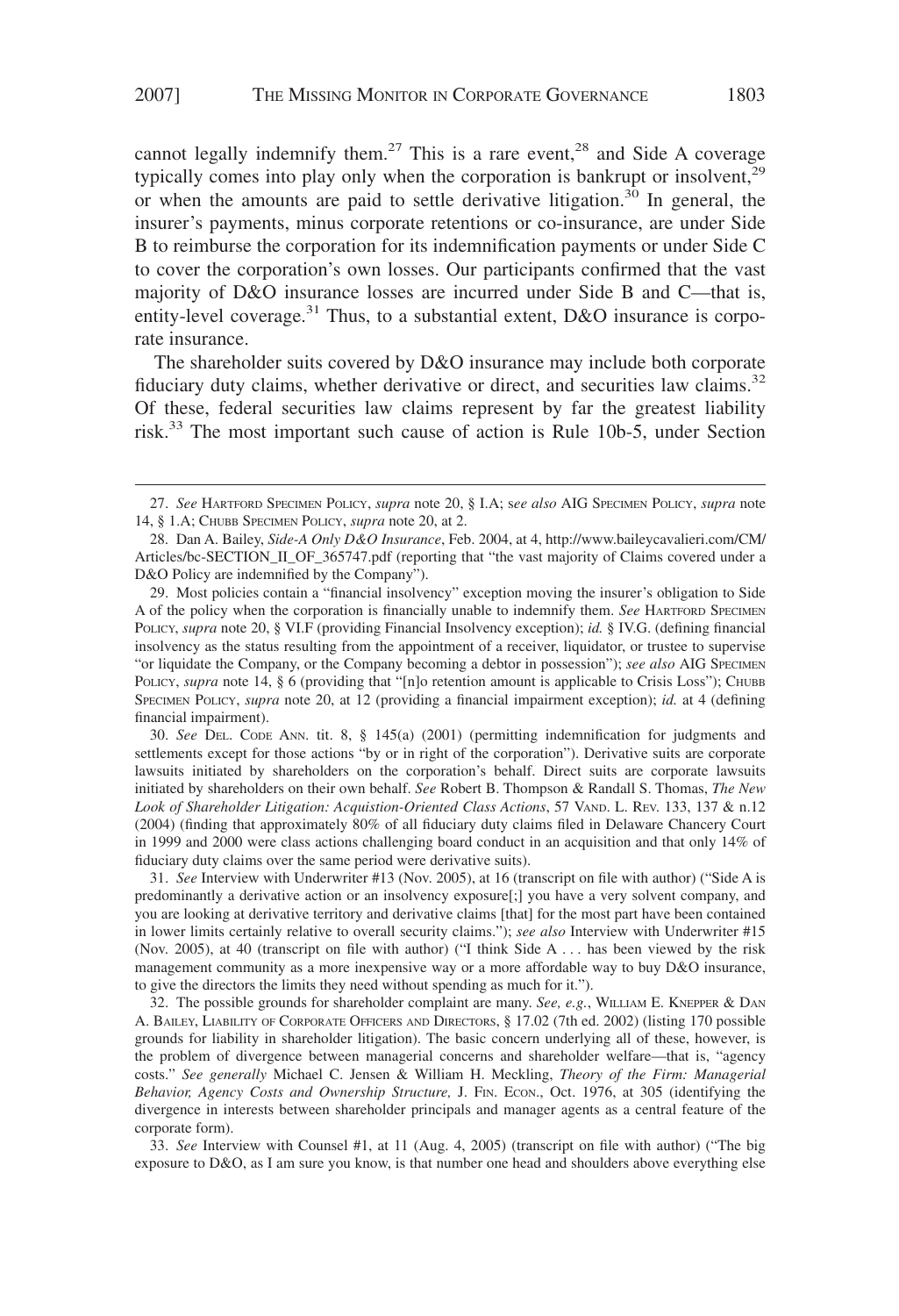10(b) of the Securities Exchange Act, which involves misstatements made in connection with a securities transaction. $34$  Rule 10b-5 claims may be brought against a broad spectrum of defendants for any misrepresentation made in connection with the purchase or sale of a security.<sup>35</sup> In broad terms, Rule 10b-5 plaintiffs must prove an investment loss caused by a material false statement that the defendant knew or should have known was false—that is, the plaintiff must prove "scienter."<sup>36</sup>

Covered losses under a D&O policy include compensatory damages, settlement amounts, and legal fees incurred in the defense of claims arising as a result of the official acts of directors and officers.37 Shareholder litigation almost always challenges the official acts of the directors and officers. As a result, the D&O insurer typically pays *all* the costs associated with the defense and settlement of shareholder litigation, above a deductible—as long as the corporation has purchased enough insurance, which is typically the case.<sup>38</sup>

Although there are a number of important exclusions in the D&O insurance policy, D&O insurance professionals report that none of these exclusions have a significant practical impact on D&O insurers' overall responsibility to pay for shareholder litigation.<sup>39</sup> The principal exclusions are for claims involving fraud or personal enrichment,<sup>40</sup> claims either noticed or pending prior to the commence-

35. *See* Blue Chip Stamps v. Manor Drug Stores, 421 U.S. 723, 749–55 (1975) (holding that only purchasers and sellers can sue for damages under Rule 10b-5).

36. *See* 15 U.S.C. §§ 77k, 77l (establishing "scienter" requirement); Basic Inc. v. Levinson, 485 U.S. 224, 230–32, 247 (1988) (discussing elements of a 10b-5 claim and establishing presumption of reliance on basis of "fraud-on-the-market" theory). In recent years, securities class actions have increasingly been dominated by claims involving fraud in financial reporting. *See* Coffee, *supra* note 14, at 1545 ("[A]lthough it would be an overstatement to say that the securities class action exclusively polices fraud in financial reporting, this seems to be its primary role.").

37. *See* HARTFORD SPECIMEN POLICY, *supra* note 20, § IV.J (including compensatory damages, settlement amounts, and legal fees); *see also* AIG SPECIMEN POLICY, *supra* note 14, § 1(p); CHUBB SPECIMEN POLICY, *supra* note 20, at 5.

38. *See sources cited supra* note 6. For a discussion of deductibles under Side B and C coverage, see *infra* note 114. Side A coverage typically has a very low deductible, if it has a deductible at all. *See* Richard S. Betterley, *Side A D&O Liability Insurance Market Survey 2006: A Larger Market Then Expected*, THE BETTERLEY REPORT, Oct. 2006, at 4, *available at* www.betterley.com/adobe/ SADO\_06\_NT.pdf (reporting that deductibles in Side A only policies "tend to be nil since board members are accustomed to a no-deductible coverage").

39. *See* Interview with Monitoring Counsel #1, at 13 (Jan. 24, 2006) (transcript on file with author) ("[It] tends to be only in extremely unusual cases [that] the corporation has to kick in its own money because of the application of some exclusion.").

40. This is the "fraud" exclusion. *See* AIG SPECIMEN POLICY, *supra* note 14, § 4(b)–(c); CHUBB SPECIMEN POLICY, *supra* note 20, at 8–9; HARTFORD SPECIMEN POLICY, *supra* note 20, § V.J.

is securities class actions... ."); *see also* Interview with Counsel #3, at 5 (Oct. 12, 2004) (transcript on file with author) ("[S]ecurities litigation outweighs derivative litigation by far."). These arise under the Securities Act of 1933, see 15 U.S.C.A. §§ 77a-77aa (West 1997 & Supp. 2006), and the Securities Exchange Act of 1934, see 15 U.S.C.A. §§ 78a-78mm (West 1997 & Supp. 2006).

<sup>34. 15</sup> U.S.C. § 77(l)(2) (2000); 17 C.F.R. § 240.10b-5 (2006). Sections 11 and 12(2) of the Securities Act are a distant second and third, respectively. In 2005, 93% of securities class actions alleged violations of Rule 10b-5. Only 9% alleged a section 11 violation, and only 5% alleged a section 12(2) claim. *See* CORNERSTONE, supra note 22, at 16–17.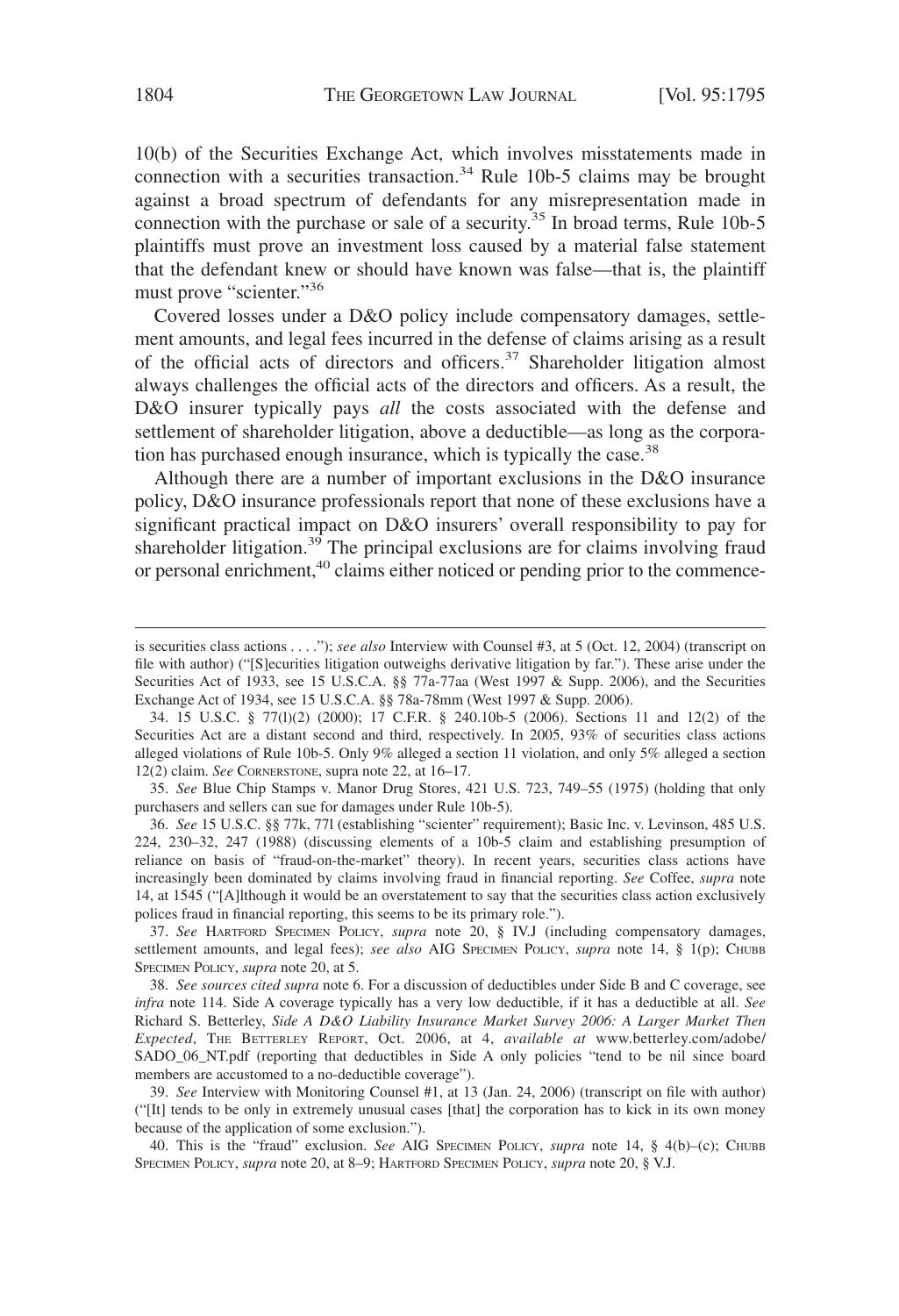ment of the policy period, $41$  and claims between insured persons. $42$  Significantly, the fraud exclusion has traditionally been subject to a "final adjudication" condition that obligates the insurer to fund the criminal and civil defense of directors or officers unless and until the fraud is finally adjudicated in the proceeding for which coverage is sought.<sup>43</sup> Because shareholder litigation almost always is settled—and, therefore, not adjudicated in the proceeding for which coverage is sought—the "Fraud" exclusion has not had the impact that a simple reading of the D&O insurance policy might suggest.<sup>44</sup> Recently, some D&O insurers have begun attempting to use a broader exclusion, without the final adjudication language, but many corporations have been able to insist on the traditional language. We believe that insurance market conditions will inhibit insurers' ability to insist on the broader term.<sup>45</sup>

The "Prior Claims" exclusion carves out any claims noticed or pending prior to the commencement of the current policy. Ordinarily the prior claims would be covered under a prior policy, so the exclusion simply shifts the obligation to the earlier insurer. Finally, the "Insured v. Insured" exclusion does not apply to derivative actions maintained independent of the board—as, for example, when demand has been excused.46 The other common exclusions simply remove peripheral claims—such as environmental claims,  $47$  ERISA claims,  $48$  claims

47. See AIG SPECIMEN POLICY, *supra* note 14, § 4(k); CHUBB SPECIMEN POLICY, *supra* note 20, at 7 cl. 6(d); HARTFORD SPECIMEN POLICY, *supra* note 20, § V.E.

<sup>41.</sup> This is the "prior claims" exclusion. *See* AIG SPECIMEN POLICY, *supra* note 14, §§ 4(d)–(e); CHUBB SPECIMEN POLICY, *supra* note 20, at 7 cls. 6(a)–(b); HARTFORD SPECIMEN POLICY, *supra* note 20, § V.C.

<sup>42.</sup> This is the "insured versus insured" exclusion. *See* AIG SPECIMEN POLICY, *supra* note 14, § 4(i); CHUBB SPECIMEN POLICY, *supra* note 20, at 7 cl. 6(c); HARTFORD SPECIMEN POLICY, *supra* note 20, § V.D.

<sup>43.</sup> *See* JOHN H. MATHIAS, JR. ET AL., DIRECTORS AND OFFICERS LIABILITY: PREVENTION, INSURANCE AND INDEMNIFICATION § 8.04 (4th ed. 2003) (collecting cases holding that "[i]f the exclusion requires a final adjudication, that adjudication must take place in the underlying action for which coverage is sought"); *see also* Little v. MGIC Indem. Corp., 836 F.2d 789, 794 (3d Cir. 1987) (noting that the final adjudication language requires an insurance company to "pay loss as the insured incurs legal obligation for such loss, subject to the requirement that the insured reimburse any monies received if it is subsequently determined in a judicial proceeding that he engaged in active and deliberate dishonesty")

<sup>44.</sup> MATHIAS ET AL., *supra* note 43 (noting that the application of the final adjudication provision "drastically diminishes the force and effect of the [actual fraud] exclusion"). Some more recent policies contain broader fraud exclusions, but these exclusions have not yet been tested. *Id.*

<sup>45.</sup> *See* E-mail from Underwriter #4 to Tom Baker, *supra* note 13 (stating that "it is pretty standard now for the carriers to agree to final adjudication").

<sup>46.</sup> Corporate fiduciary duty claims must often be brought as shareholder derivative actions. Derivative suit procedures require that shareholder plaintiffs first demand that the corporation's board of directors pursue the claim on their behalf and, if the board elects not to do so, also bind the shareholders to the board's decision. Only where the board itself is conflicted will demand be excused, thus allowing shareholders to pursue the suit without consent of the board. *See generally* Grimes v. Donald, 673 A.2d 1207 (Del. 1996) (discussing derivative suit procedures); Zapata Corp. v. Maldonado, 430 A.2d 779 (Del. 1981) (same). Derivative suits proceeding without the consent of the board are carved out of the insured v. insured exclusion.

<sup>48.</sup> *See* AIG SPECIMEN POLICY, *supra* note 14, § 4(m); CHUBB SPECIMEN POLICY, *supra* note 20, at 7 cl. 6(f); HARTFORD SPECIMEN POLICY, *supra* note 22, § V.G.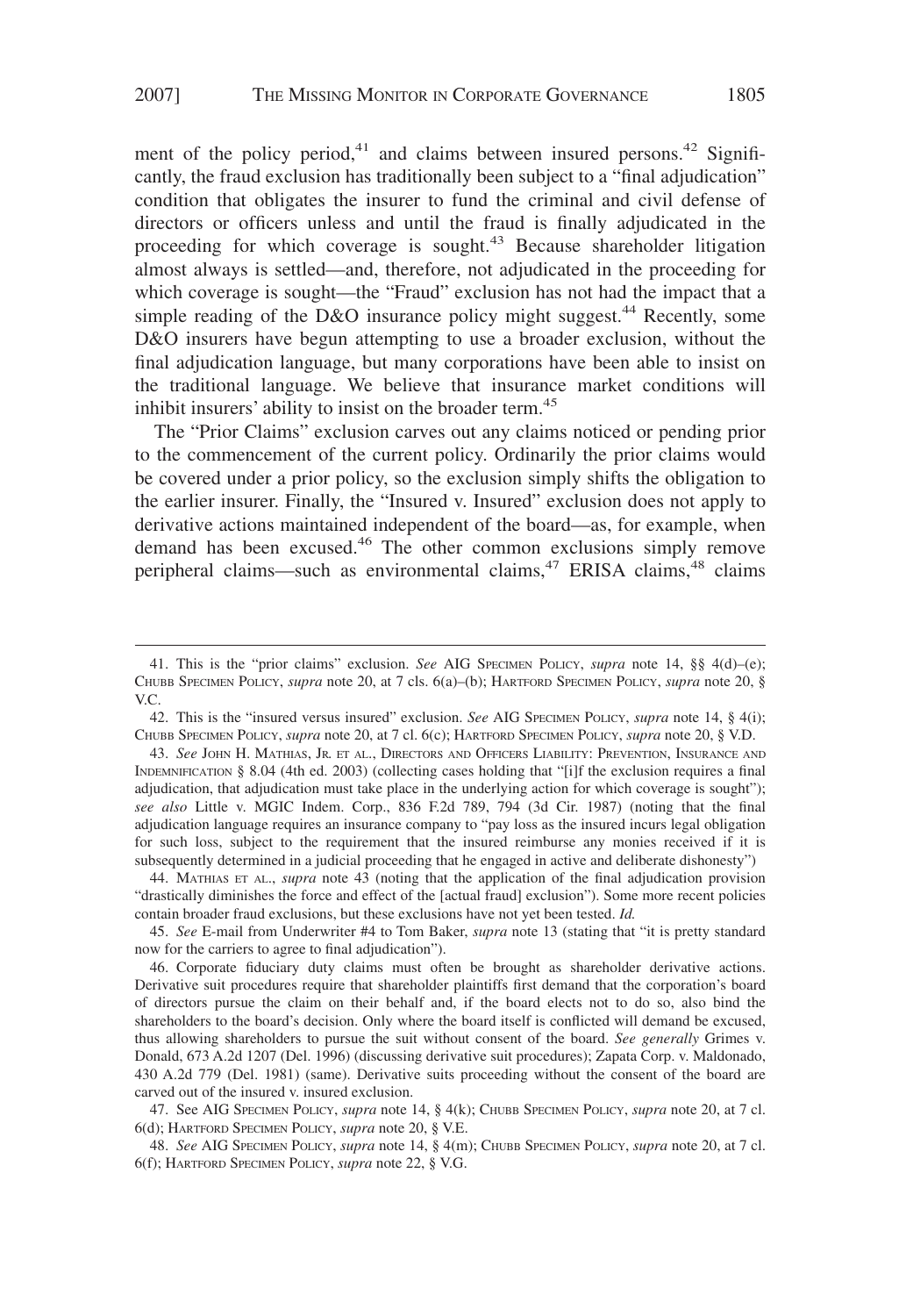alleging bodily injury or emotional distress,<sup>49</sup> and claims arising from service to other organizations<sup>50</sup>—from the scope of coverage, leaving shareholder litigation as the principal covered risk.<sup>51</sup> This is not to say that these exclusions cannot become important in the event of insurance coverage litigation, but rather that these kinds of risks lie on the margins of D&O insurance coverage.

Almost all shareholder litigation settles within the limits of the available D&O insurance.<sup>52</sup> Tillinghast reports that in 2005, small cap companies defined here as those with market capitalizations between \$400 million and \$1 billion—purchased an average of \$28.25 million in D&O coverage limits.<sup>53</sup> Mid cap companies—market capitalization \$1–10 billion—purchased an average of \$64 million in limits.<sup>54</sup> And large cap companies—market capitalization in excess of \$10 billion—purchased an average of \$157.69 million in D&O coverage.<sup>55</sup> According to the participants in our study, the largest available coverage limit is \$300 million.<sup>56</sup> In recent years some highly publicized cases have settled for very large amounts substantially in excess of the D&O insurance policy,<sup>57</sup> but 65% of all class action settlements in 2004 were for less than \$10 million.<sup>58</sup> This is an amount well within the insurance limits of even small cap companies.

<sup>49.</sup> *See* AIG SPECIMEN POLICY, *supra* note 14, §§ 4(h), 4(l); CHUBB SPECIMEN POLICY, *supra* note 20, at 7 cl. 6(e); HARTFORD SPECIMEN POLICY, *supra* note 20, § V.A.

<sup>50.</sup> *See* AIG SPECIMEN POLICY, *supra* note 14, §§ 4(f)–(g); CHUBB SPECIMEN POLICY, *supra* note 20, at 7 cls. 6(g)–(h); HARTFORD SPECIMEN POLICY, *supra* note 20, § V.F.

<sup>51.</sup> Each of these types of peripheral claims is covered by another form of liability insurance.

<sup>52.</sup> *See* ELAINE BUCKBERG ET AL., NERA ECON. CONSULTING, RECENT TRENDS IN SHAREHOLDER CLASS ACTION LITIGATION: ARE WORLDCOM AND ENRON THE NEW STANDARD? 5 (2005), *as reprinted in* SECURI-TIES LITIGATION & ENFORCEMENT INSTITUTE 405, 409 (PLI ed., 2005) ("[S]ettlements on behalf of directors are typically wholly paid by D &O insurers... .").

<sup>53.</sup> TILLINGHAST, 2005 SURVEY, *supra* note 5, at 29 tbl.17C.

<sup>54.</sup> Tillinghast reports mid cap limits in three categories: 1) companies with market capitalizations between \$1 billion and \$2 billion, which purchased mean limits of \$44.88 million and median limits of \$30 million; 2) companies with market capitalizations between \$2 billion and \$5 billion, which purchased mean limits of \$83.2 million and median limits of \$75 million; and 3) companies with market capitalizations between \$5 billion and \$10 billion, which purchased mean limits of \$79.4 million and median limits of \$65 million. *See id.* The number reported in the text is an average of these three categories, weighted for the number of observations in the Tillinghast sample.

<sup>55.</sup> *See id.* The median reported for companies with market capitalizations in excess of \$10 billion was \$125 million.

<sup>56.</sup> *See* Interview with Risk Manager #3, at 6 (Dec. 15, 2005) (transcript on file with author) ("[T]he most that we could purchase for the corporate side was in the 200 to absolute maximum 300 million available."); *see also* Interview with Underwriter #13, at 37–38 (Nov. 2005) (transcript on file with author).

<sup>57.</sup> *See* Coffee, *supra* note 14, at 1543 tbl.3 (listing settlements in recent notable cases, including settlements in excess of \$300 million); *see also* Bernard S. Black et al., *Outside Director Liability*, 58 STAN. L. REV. 1055, 1118–25 (2006) (describing the Enron and WorldCom settlements in excess of policy limits).

<sup>58.</sup> *See* SIMMONS & RYAN, *supra* note 6, at 3.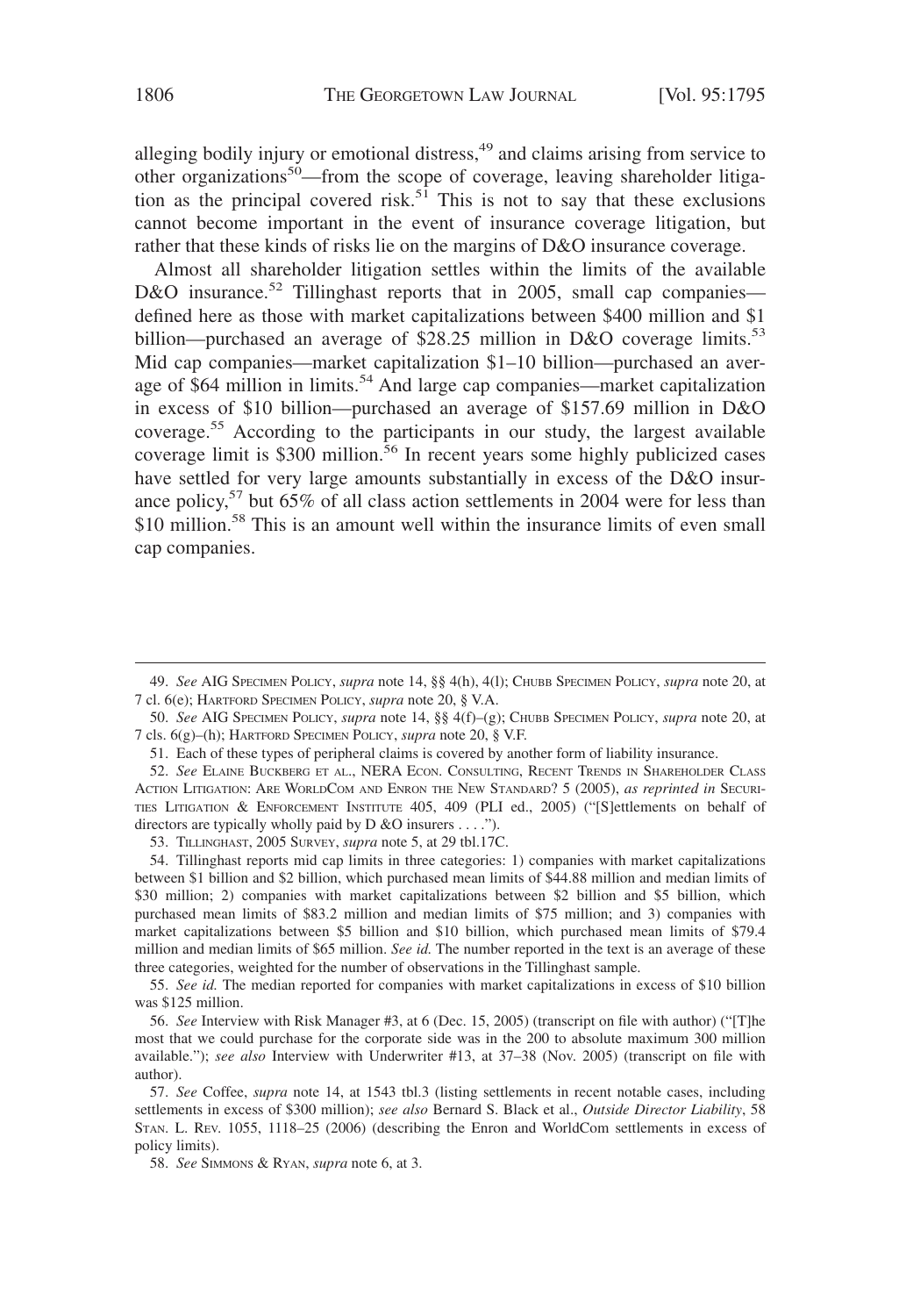## II. EMPIRICAL FINDINGS: THE MISSING MONITOR

Our research question was very simple: "What do D&O insurance companies do to reduce either the frequency or severity of shareholder litigation filed against the corporations they insure?"<sup>59</sup> We set out to investigate this question because (a) economic theory asserts that liability insurance companies should work to prevent and manage insured losses,<sup>60</sup> (b) prior sociological research demonstrates that insurance companies do prevent and manage insured losses in some other contexts,<sup>61</sup> and (c) some work has claimed that D&O insurance companies do so as well.<sup>62</sup> In part because this latter work was not adequately supported,<sup>63</sup> we engaged in intensive qualitative research to investigate what

62. Clifford Holderness asserts:

<sup>59.</sup> Our research methods are described in our companion article, Baker & Griffith, *supra* note 8. For a brief description of the methods, see *supra* note 12*.*

<sup>60.</sup> *See, e.g.*, George M. Cohen, *Legal Malpractice Insurance and Loss Prevention: A Comparative Analysis of Economic Institutions*,4CONN. INS. L.J. 305, 324–27 (1997–98) (providing an institutionalist account of this assertion); Shavell, *supra* note 17, at 121–22 (providing the standard account of this assertion).

<sup>61.</sup> *See, e.g.*, HAKON WITH ANDERSEN & JOHN PETER COLLETT, ANCHOR AND BALANCE: DET NORSKE VERITAS, 1864–1989 (1989) (providing a historical account linking the insurance industry and ship construction); RICHARD V. ERICSON & AARON DOYLE, UNCERTAIN BUSINESS: RISK, INSURANCE AND THE LIMITS OF KNOWLEDGE 94–211 (2004) (reporting research from a variety of contexts including building construction and disability management); Elizabeth O. Hubbart, *When Worlds Collide: The Intersection of Insurance and Motion Pictures*,3CONN. INS. L.J. 267, 272–74, 276–79 (1996–97) (reporting research on motion picture production); Pat O'Malley, *Legal Networks and Domestic Security*, *in* 11 STUDIES IN LAW POLITICS, AND SOCIETY 171 (Austin Sarat & Susan S. Silbey eds., 1991) (reporting research on theft prevention in private homes); Simon, *supra* note 11, at 27–28 (reporting research on fraternities); *see also* Tom Baker, *Risk, Insurance, and the Social Construction of Responsibility, in* EMBRACING RISK: THE CHANGING CULTURE OF INSURANCE AND RESPONSIBILITY 33 (Tom Baker & Jonathan Simon eds., 2002) (placing loss prevention into a larger context of the social construction of responsibility by insurance organizations).

Insurance companies monitor their customers' directors and top managers in a number of ways. When it decides to issue a policy, the insurer investigates the firm's past actions, occasionally requires changes in the board, and sets conditions for directors and officers to observe. When allegations of misconduct arise, the insurer through its defense efforts can serve as an independent external investigator of not only the accused official but the entire board and top managerial team.

Clifford G. Holderness, *Liability Insurers as Corporate Monitors*, 10 INT'L REV. L. & ECON. 115, 116 (1990). In 1997, Noel O'Sullivan reported that he had supported Holderness's monitoring thesis in the United Kingdom (which, unlike the United States, had required corporations to disclose the purchase of D&O insurance). Finding a correlation between the number of outside directors and the likelihood that the corporation purchased D&O insurance, O'Sullivan reasoned that inside directors are better able to monitor the corporation and, thus, do not need the D&O insurer to serve that role. Noel O'Sullivan, *Insuring the Agents: The Role of Directors' and Officers' Insurance in Corporate Governance*, 64 J. RISK & INS. 545 (1997).

<sup>63.</sup> Holderness did not provide any empirical evidence in support of his assertion that insurance companies monitor customers' managers. *See* Holderness, *supra* note 62. Although Noel O'Sullivan's study did offer empirical evidence, his correlation between the number of outside directors and the purchase of D&O insurance does not confirm Holderness's hypothesis. *See* O'Sullivan, *supra* note 62. That correlation is more likely to reflect the outside directors' demand for risk distribution services to protect themselves than their demand for monitoring to protect shareholders (especially because, as we report, the insurance that the corporation does buy does not provide monitoring). The only other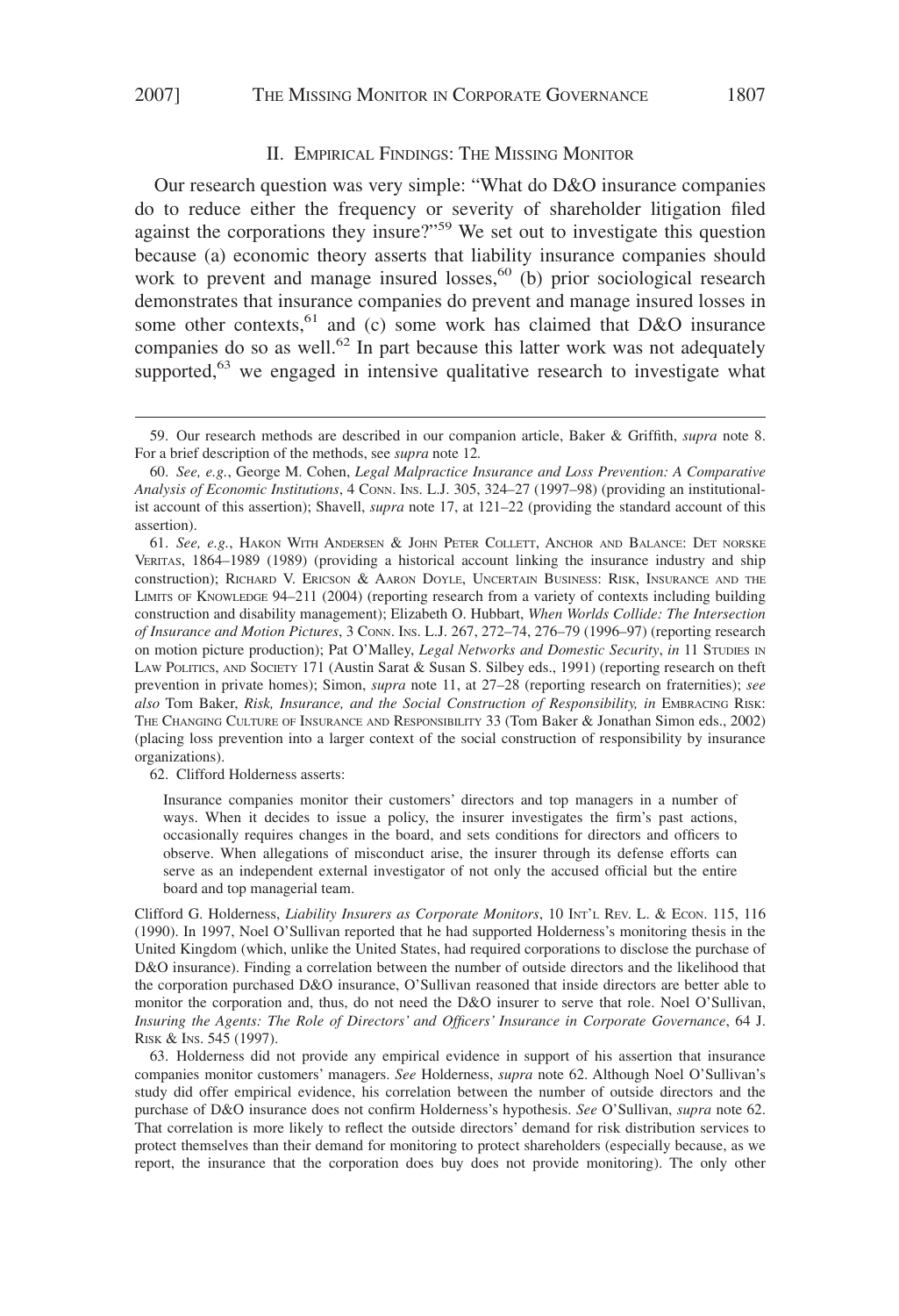D&O insurers do to prevent or manage shareholder litigation losses.

When we began this research, we expected to find corporations that treated D&O insurance companies as trusted suppliers of loss prevention services, D&O insurance premiums that provided significant loss prevention incentives, and D&O insurers that conditioned coverage on loss prevention behavior. It did not take many interviews to learn that we were wrong. In practice, D&O insurers do almost nothing to monitor the public corporations they insure, and D&O insurers do not condition the sale of insurance on compliance with loss prevention requirements in any systematic way. Although D&O insurers do occasionally provide loss prevention advice, underwriters report—and brokers and risk managers confirm—that this advice is not highly valued by public corporations, nor is it in any way binding on corporations, for example, by being made a condition of policy renewal. Finally, in sharp contrast to the liability insurance norm, D&O insurers do not actively manage defense costs. In the sections that follow we report these findings.

## A. D&O INSURERS DO NOT PROVIDE LOSS PREVENTION SERVICES

With only one exception that we discuss in detail below, none of the underwriters or brokers we interviewed could tell us about a single situation in which a publicly traded corporation changed a business practice in response to a governance concern from a D&O insurer. In fact, the consensus was that this rarely, if ever, occurred. One underwriter described his view in more vivid terms than the rest, but his basic point represents the common understanding of the people we interviewed:

You had asked me on the phone whether companies ... changed their behavior . . . for the benefit of the D&O insurers. I don't think they are. I think the brokers sometimes can put lipstick on the pig, but that is [a marketing feature]. And it seems to me that however high D&O premiums climb, they are not going to climb high enough to get the companies to really, really pay attention  $\ldots$ .<sup>64</sup>

Qualitative research cannot prove that something *never* takes place. Nevertheless, it does provide access to the common understandings and practices of the field under investigation. As the exception that we discuss indicates, a public corporation may well, on very rare occasions, have changed its disclosure practices, board composition, or insider trading policies because of something that a D&O insurance company did, but our participants uniformly and unequivo-

reported research on D&O insurance monitoring found that English D&O insurers were *not* providing monitoring services in the early 1990s. *See* Vanessa Finch, *Personal Accountability and Corporate Control: The Role of Directors' and Officers' Liability Insurance*, 57 MOD. L. REV. 880, 908 (1994) ("United Kingdom insurers have not to date, however, developed systems that routinely give attention to individual directors.").

<sup>64.</sup> Interview with Underwriter #5, at 30 (Dec. 2005) (transcript on file with author).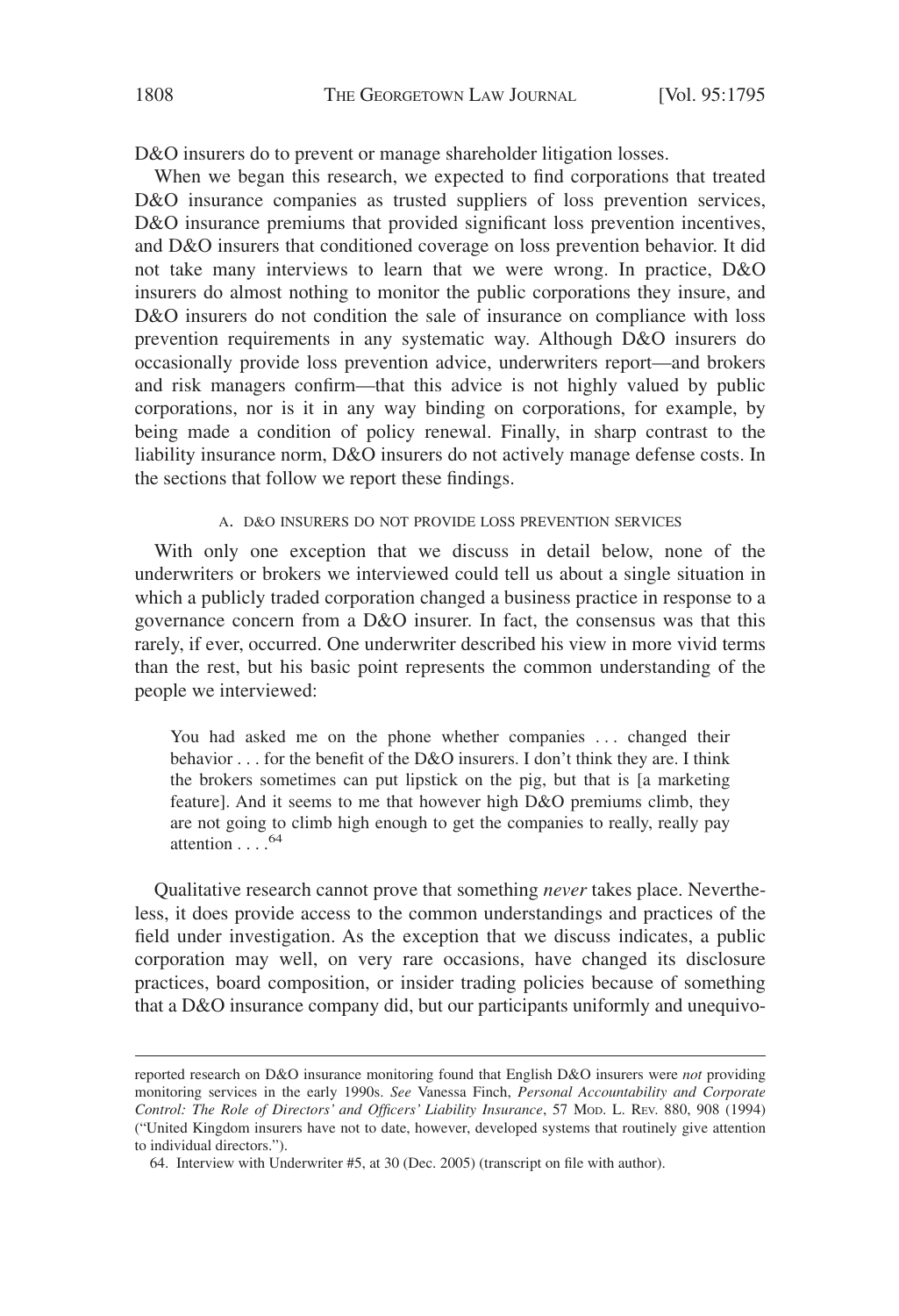cally reported that this kind of loss prevention impact is not the norm.<sup>65</sup>

The underwriters reported that they understood why we might think that they would be actively involved in corporate governance. Some even reported that they had tried. For example, the assistant D&O product manager for a leading insurer reported:

At one point we wanted to go in with accountants and governance experts and have them do a rigorous review, an interview with management and everything else in exchange for, assuming the report comes back positive, in exchange for much better terms and/or price, and we started to try to do this and send out feelers probably early '03 when the hard market was still, you know, roaring along, thinking, OK, clients will be open to this, if they can get significant reductions in their D&O prices, and they were very, *very* reluctant, I should say. [It was like trying to get through] a brick wall and that is still very much the case for two reasons I think. One, the companies don't want you in there and two, the brokers don't want you in there because they feel part of their value proposition is giving . . . the customer some risk insights on that front, so you are kind of conflicting with their value proposition.<sup>66</sup>

The time period here is quite important. Liability insurance is a cyclical business with recognizable periods of tight supply, high prices, and other factors demonstrating that insurance sellers have the upper hand; this is the "hard market" to which the manager referred.<sup>67</sup> If  $D&O$  insurers cannot introduce serious loss prevention during a hard market, they are most unlikely to do so during the later "soft market" when insurance buyers gradually gain the upper hand. More precisely, they cannot do so unless the buyers demand those services, and we found no evidence that contradicted our participants' claim that public companies are not demanding those services from their D&O insurers.

A few of the insurance companies do have D&O loss prevention booklets and newsletters, but underwriters and brokers uniformly described that literature as marketing material with no discernible impact on their clients' business practices. The statement from this underwriter for a major insurer is typical: "We have a newsletter, but it doesn't really . . . say, 'Look, if you do this, you'll get a better price.' What we do [say] is, 'Look, here are some issues.' . . . It goes in

<sup>65.</sup> By contrast, loss prevention conditions and advice are frequently provided in the private and non-profit D&O insurance market. In that market, D&O insurance is sold as part of a package policy that also insures against employment liability risks. Employment liability is a more significant risk in that market and is the main subject of the insurers' loss prevention efforts. *See, e.g.*, Nancy H. Van der Veer, Note, *Employment Practices Liability Insurance: Are EPLI Policies a License to Discriminate? Or Are They a Necessary Reality Check For Employers?*, 12 CONN. INS. L.J. 173, 194–204 (2005–2006) (reporting that EPLI insurance was a byproduct of D&O insurance and describing the loss prevention aspects of EPLI underwriting and the risk management services offered to insureds).

<sup>66.</sup> Interview with Underwriter #8, at 50–51 (Dec. 15, 2005) (transcript on file with author).

<sup>67.</sup> *See* Tom Baker, *Medical Malpractice and the Insurance Underwriting Cycle*, 54 DEPAUL L. REV. 393, 396 (2005) (reviewing literature on the liability insurance underwriting cycle); s*ee also* Baker & Griffith, *supra* note 8 (addressing the cycle in D&O underwriting specifically).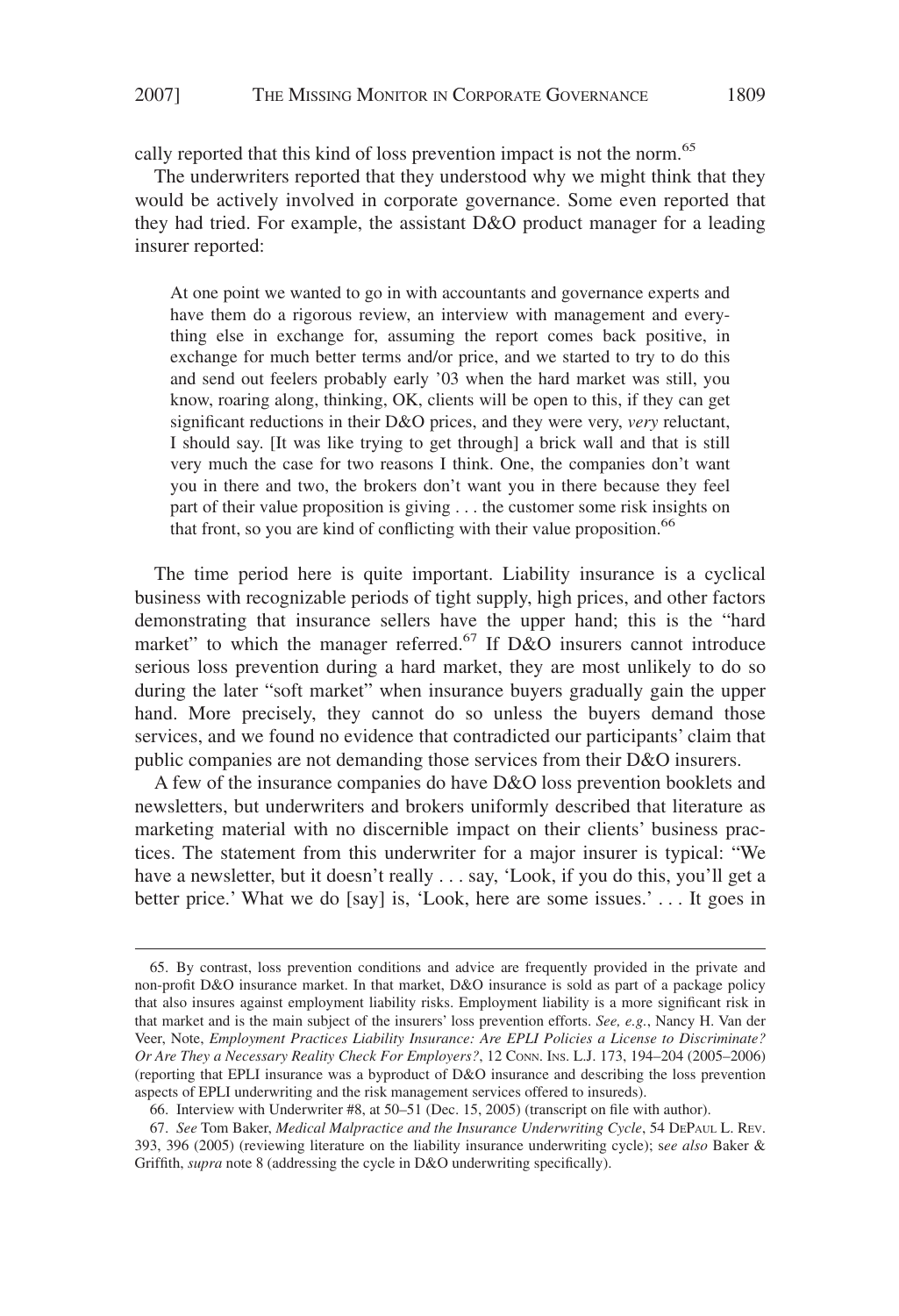one ear and out the other."<sup>68</sup>

Other D&O insurers produce brochures and sponsor conferences, as reported by the product manager of a leading D&O insurer: "We produce publications on [good governance], and we subscribe and participate in the best practices and conferences with directors, directors' conferences and things like that. We sponsor things that are the best practices and we publish stuff . . . . "<sup>69</sup> But he also reported that his company does not condition coverage on any governance practices, provide governance or related loss prevention audits, or even provide identifiable discounts for adopting what he regards as good corporate governance practices for publicly traded companies. Insurer support for best practices certainly is welcome to those engaged in such efforts, but this support is a long way from the bundled package of monitoring and risk distribution services that theory suggests.

We eventually learned of one specialized insurance company that had developed a reputation in the market for emphasizing loss prevention. So we set out to talk to people from this company and, eventually, interviewed a senior official in the company. He confirmed that, in the past, the company did have a business plan that focused on loss prevention:

[W]e felt strongly that there were certain things that, if the companies did [them], would reduce their likelihood of being named in a securities class action lawsuit, and those would be things like controlling insider trading, controlling your disclosure and corporate reporting, having policies and procedures in place in advance in case they have to report bad news. If they do so, they do it in a controlled way that does not exacerbate the situation and wind up in and of itself causing the source of the class action lawsuit. When we first started it, what we were telling people was, "And if you do these things, we will give you a discount  $\ldots$ ."<sup>70</sup>

He shared with us their loss prevention guide, which was prepared in the mid-1990s. The guide addressed a variety of topics: analyst communications, insider trading, bad news disclosure, and the mechanics of the protections provided by the then recently enacted Private Securities Litigation Reform Act. For each topic, the guide provided what appeared to be sensible background explanation and concrete procedures, forms, and practices for companies to use to reduce the likelihood of securities litigation. The guide was much longer, more detailed, and appeared to us to be far more practical and useful than any of the other loss prevention materials we obtained from other D&O insurance companies or brokers.

<sup>68.</sup> Interview with Underwriter #5, *supra* note 64, at 29.

<sup>69.</sup> Interview with Underwriter #7, at 11 (Nov. 2005) (transcript on file with author). The product manager is the individual with overall responsibility for the profitability of a particular line of business in a company with multiple business areas.

<sup>70.</sup> Interview with Underwriter #4, at 15 (Aug. 4, 2005) (transcript on file with author).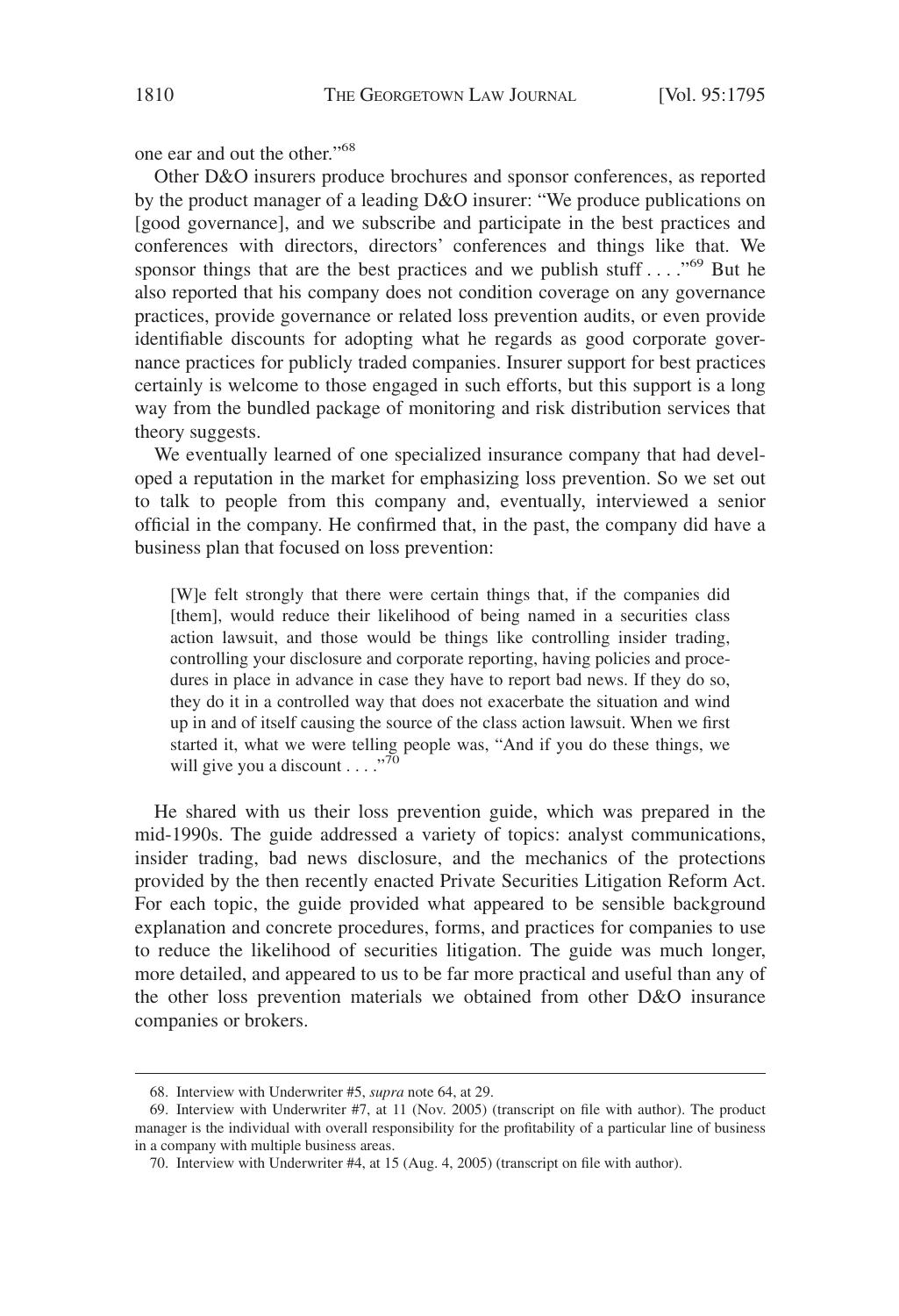# 2007] THE MISSING MONITOR IN CORPORATE GOVERNANCE 1811

The guide had received substantial attention among D&O insurers and brokers and was one reason the company had developed the loss prevention reputation. The problem, however, was that this loss prevention effort did not work. As the senior official described, "It was a lesson in both directions."<sup>71</sup> From the customer side, what he learned was: "we don't value your message enough."<sup>72</sup> And from the insurance company side he learned that "we couldn't show the discount," meaning that they could not demonstrate that following the guide reduced loss costs: "[W]e had to learn the value of humility too. I still think they are good practices. I still think they work, too. I think what it will do—if you have a lawsuit, it will make it more defensible."<sup>73</sup> Companies were occasionally receptive to the insurer's offer to help them adopt disclosure practices and other corporate governance guidelines. But when this advice came without a discount, competitors undercut these premiums and even marketed against the advice—"as in look [that company] will make you jump through a bunch of hoops; we can get the insurance for you cheaper... without all the fuss and bother."<sup>74</sup>

As a result, the company was forced to drop its loss prevention program. "It was costly to maintain, and it was not economically supportive. There was no premium, if you will  $\ldots$ ."<sup>75</sup> Subsequently, the company left the D&O insurance business entirely. While we have no reason to believe that the failure of the loss prevention experiment explains this decision, nevertheless this experience cannot provide much encouragement for future efforts to adopt a D&O business model emphasizing loss prevention services. Indeed, one lesson to be drawn from this experience is that loss prevention services provided by a D&O insurance company should be specifically designed for the particular customer. General "best practices" advice of the sort contained in the guide is expensive to prepare, but then can be used by any company or broker that gets a copy of the guide.<sup>76</sup>

Having run that loss prevention story to the ground, we then investigated

75. Interview with Underwriter #4, *supra* note 70, at 16.

76. *See infra* text accompanying note 197 (addressing the public good nature of best practices type advice).

<sup>71.</sup> *Id*. at 16.

<sup>72.</sup> *Id.*

<sup>73.</sup> *Id*.

<sup>74.</sup> E-mail from Underwriter #4 to author (July 30, 2006, 12:26:00 CST) (on file with author). In a follow-up communication, the product manager explained that "[t]he prices were undercut just because of the competitive nature of the marketplace" and that "the competition did not relate in any economic way to the loss prevention services, but rather to the abundance of carriers willing to write the risk and hungry for premium." E-mail from Underwriter #4 to author (Feb. 2, 2007, 12:37:00 EST) (on file with author). But even if the provision of loss prevention services did make the primary layer of insurance more expensive, this would not mean that the cost of the loss prevention services exceeded the benefits. As reported in our companion article, D&O insurance programs consist of layers of insurance policies, typically sold by different insurance companies. *See* Baker & Griffith, *supra* note 8. The value of the loss prevention services accrues to all of the insurers in the program (as well as the insured corporation); it is to be expected that the insurer in the program that is providing the loss prevention services will expect to be paid more than the other insurers.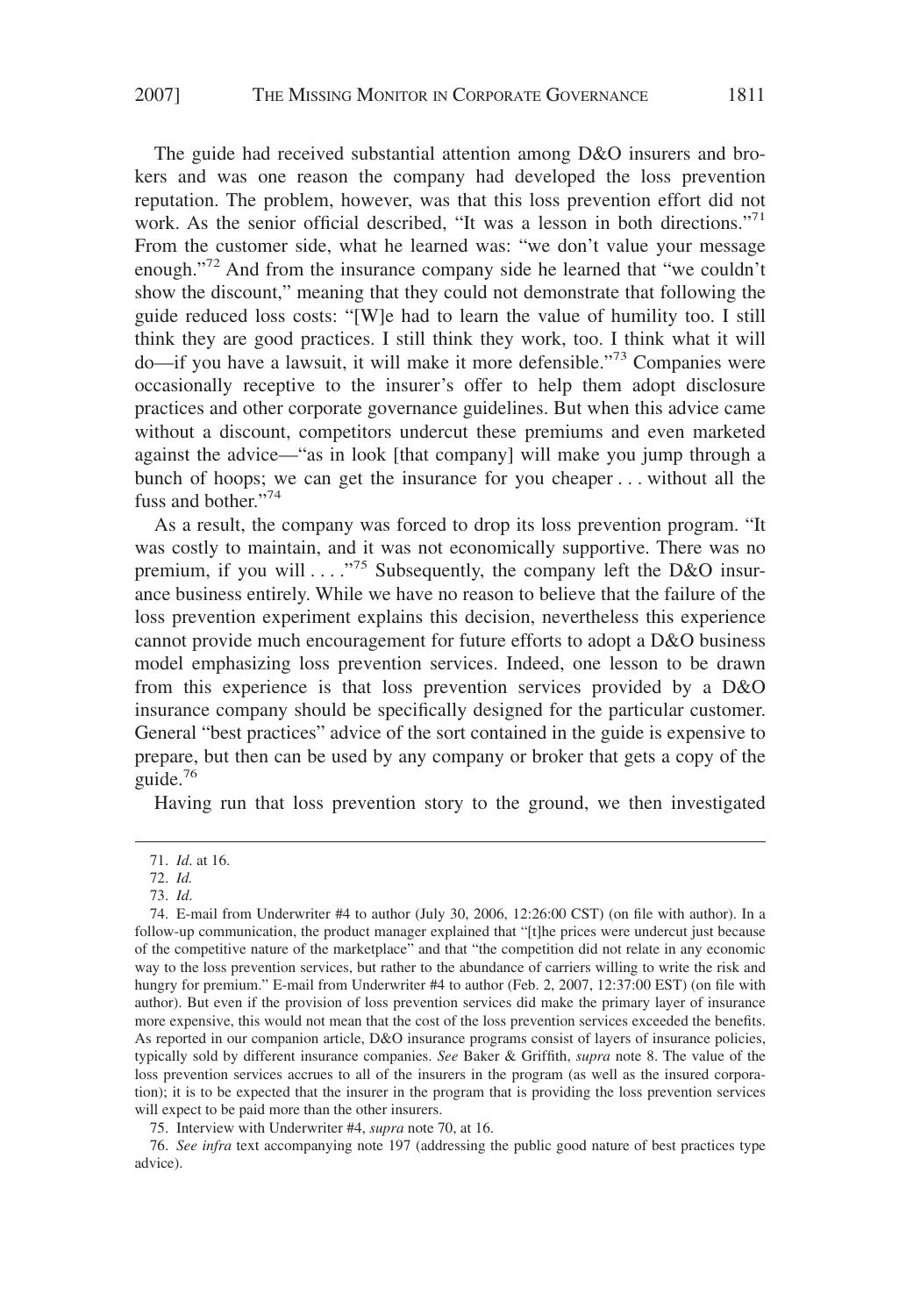whether brokers provide meaningful loss prevention services, mindful of the statement from the D&O product manager we reported earlier: providing loss prevention advice was part of the "value proposition" of the broker. The brokers reported that they do, in fact, sometimes provide such advice, but only in the context of putting clients' best foot forward to insurance companies. For example, one broker from a major brokerage house reported:

There have definitely been points, whether it is governance or, you know, it could be anything, where we would say to our clients, "This is going to be a negative from an underwriter's perspective," and why. But I guess I would say, we really don't have the authority or position to turn around and say to them, "You need to change this." I think it is really up to them and, frankly, their board and audit committee as to what they end up doing, but we definitely point out what we would view to be a negative.<sup>77</sup>

A D&O product manager with close ties to the brokerage community confirmed that when brokers have tried to provide loss prevention advice, "[i]t has generally been poorly received. So I would tell you, it is pretty invasive. . . . For a broker, an insurance broker to get in there and say, 'Let me have eight hours from your board.'... It is just not taken particularly well...."<sup>78</sup>

Like D&O insurers, brokers provide little in the way of loss prevention services, and the loss prevention services they do provide did not appear to be highly valued. Brokers provide other valuable services—including negotiating with insurers to structure the insurance tower and, in the event of a claim, using their market power to pressure insurers to settle—but these services relate primarily to risk distribution, not monitoring.

As noted above, our research cannot prove definitively that D&O insurers never condition the sale of insurance on specific loss prevention measures or that corporations always ignore the limited loss prevention advice that D&O insurers and brokers do provide. What we can report, however, is that all the people in the D&O insurance business we interviewed said this is the case. Moreover, we made a concerted effort to identify D&O insurance companies that went against this grain. Given the number of underwriters and brokers that we interviewed and the high concentration of the D&O insurance market, we are confident that we are reporting the common practice and the conventional

Interview with Actuary #2, at 27 (joint interview with chief actuary and D&O product manager) (Feb. 2006) (transcript on file with author).

78. Interview with Underwriter #7, at 11–12 (Nov. 2005) (transcript on file with author).

<sup>77.</sup> Interview with Broker #1, at 7–8 (Sept. 2005) (transcript on file with author). The D&O product manager of yet another leading D&O insurer explained his understanding of this situation as follows:

<sup>[</sup>Y]ou're dealing with, generally, a lot of times the CEO, the general counsel, and these guys have egos to fill this room. You're a thirty or forty year old underwriter in the insurance business, and although your policy is very important to them and has been the last couple of years, since they've all been kind of crucified, you're going to have a hard time saying, you know, "You need one more outside director."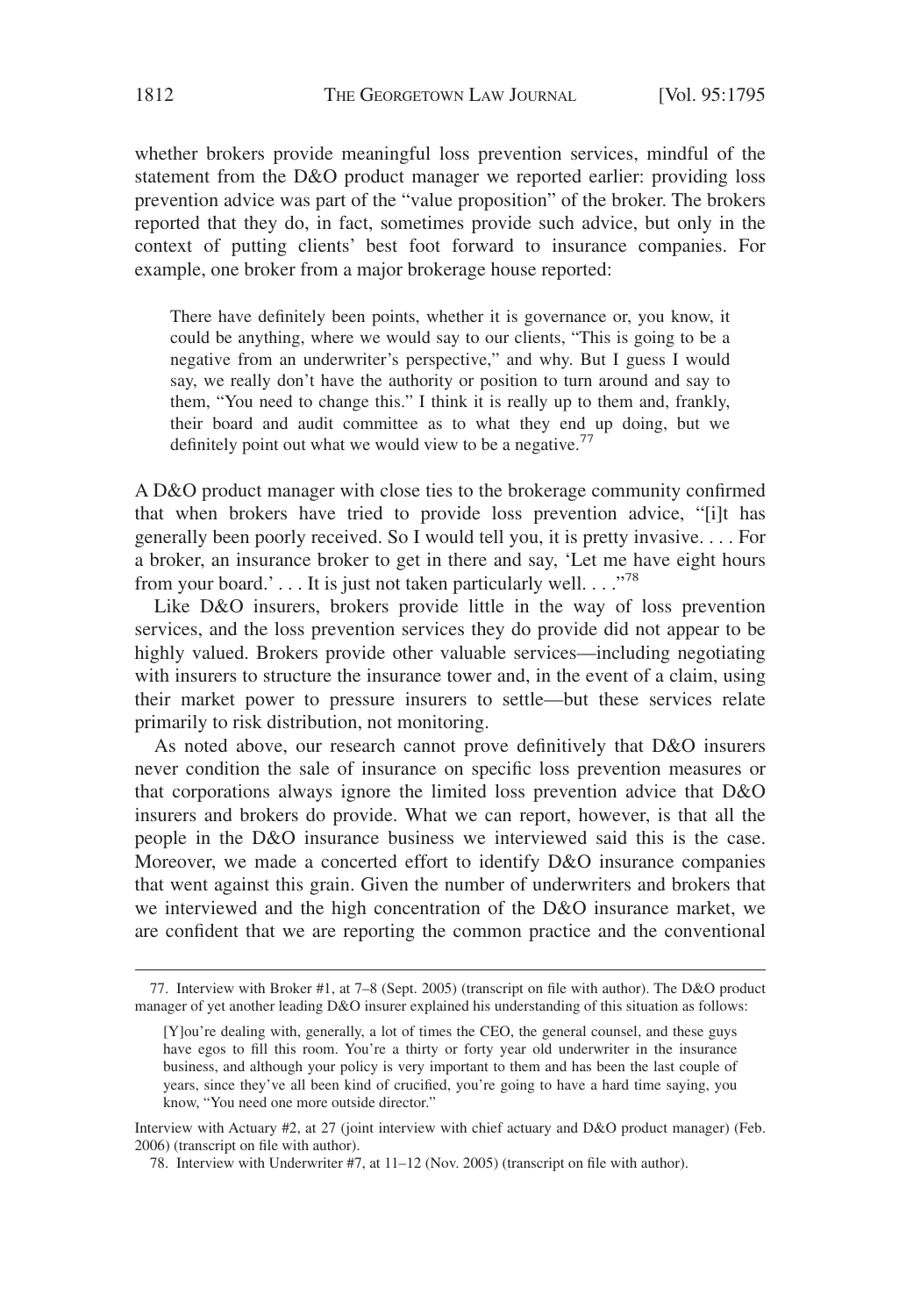understanding.<sup>79</sup>

#### B. D&O INSURANCE PRICING PROVIDES ONLY A DIFFUSE LOSS PREVENTION INCENTIVE

Although D&O insurers do not require corporations to adopt specific loss prevention measures, the insurers do price on the basis of risk. As we reported in our companion article, firms within industries with more shareholder litigation pay more than firms in industries with less litigation, large cap companies pay more than small cap companies, and companies with more volatile stock prices pay more than firms with less volatile stock prices.<sup>80</sup> These factors, of course, have nothing to do with corporate governance. Corporate governance is also a factor, albeit a secondary one, and other things being equal, our participants reported that they attempt to charge poorly governed corporations more for D&O insurance than better governed corporations.<sup>81</sup>

Conceivably, this risk-based pricing could lead to loss prevention monitoring in the following manner: Insurer *X* might grant Corporation *Y* a discount for adopting a particular governance practice, such as majority board independence, and then "monitor" *Y*'s commitment to that practice by making it a condition for coverage in the event of a claim. Yet none of our participants reported this kind of loss prevention monitoring.

#### C. EX POST, D&O INSURERS MANAGE SETTLEMENTS BUT NOT DEFENSE COSTS

So far, we have focused exclusively on the potential for D&O insurance to monitor and motivate corporations ex ante to prevent the kinds of investment losses that lead to shareholder litigation. Arguably, the causes of investment loss in general, let alone the narrow category of investment losses that are legally compensable, are so complicated and so difficult to sort out that there is nothing that D&O insurers can do to prevent them. Alternatively, it is possible that securities lawsuits are random events that are unrelated to corporate governance. Even if one or both of these were entirely true (possibilities that we discuss in the penultimate section of this Article), D&O insurers nevertheless could reduce the overall cost of those losses through loss cost management ex post—that is, after the insured-against event takes place.

Indeed, as George Cohen observed in his insightful analysis of legal malpractice insurance, "[a]fter diversification, the risk reduction method most used by legal malpractice insurers, as well as by other liability insurers, is ex post loss reduction."<sup>82</sup> From the beginning of liability insurance in England in the 1880s,

<sup>79.</sup> *See supra* note 12 (explaining our methodology).

<sup>80.</sup> *See* Baker & Griffith, *supra* note 8.

<sup>81.</sup> *Id*. While we cannot evaluate whether this claim is correct, we can observe that insurers have a strong incentive to price in this manner and they regularly receive feedback on how well they are doing. *Id.*

<sup>82.</sup> Cohen, *supra* note 60, at 325; *see also* Mayers & Smith, *supra* note 18, at 285 (noting that "[i]nsurance firms develop a comparative advantage in processing claims because of economies of scale and . . . specialization").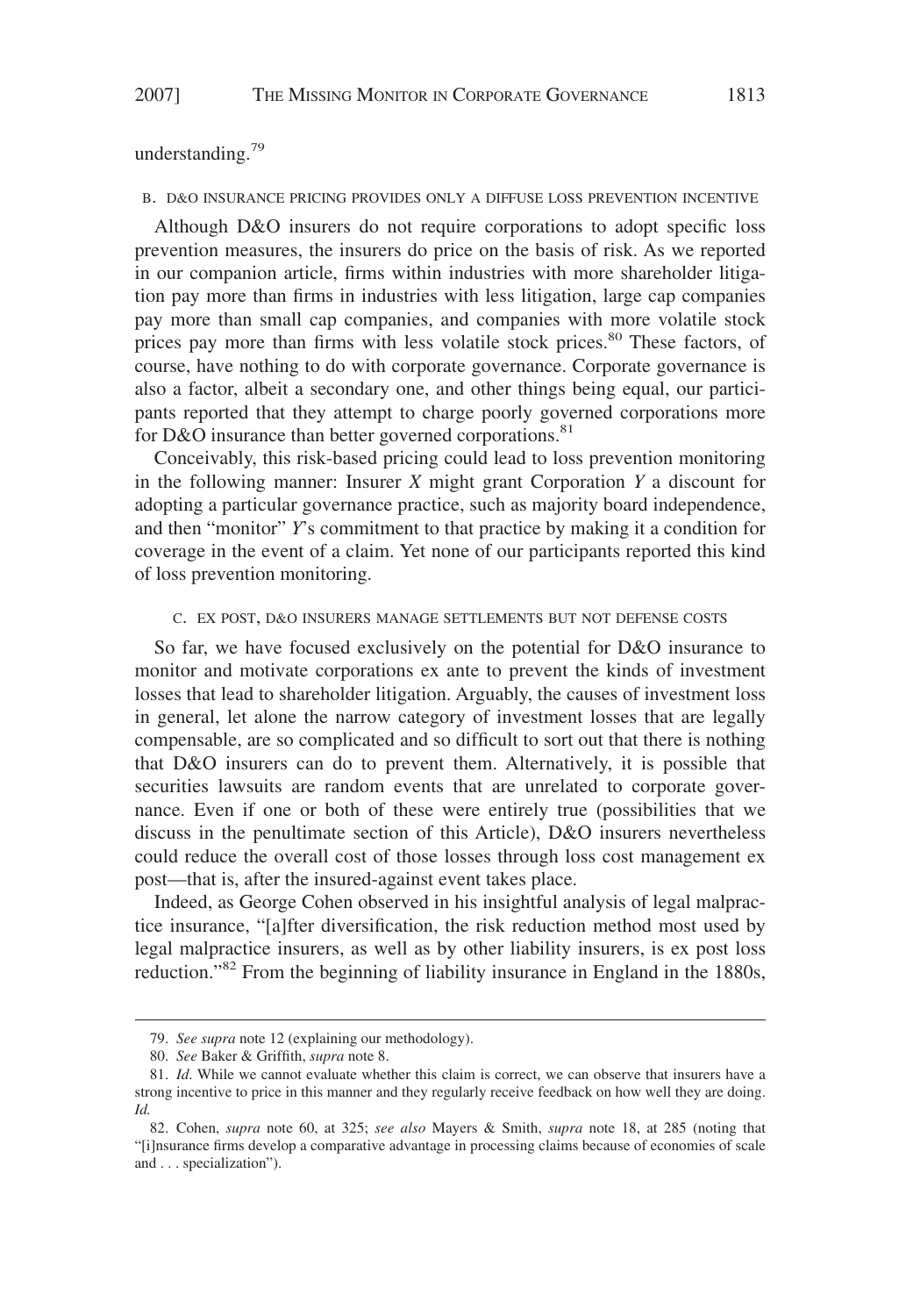liability insurers routinely have provided this ex post loss reduction through their control over the settlement and defense of covered claims.<sup>83</sup> Liability insurers negotiate preferred rates, maintain lists of approved counsel, monitor counsel to reduce unnecessary discovery or motion practice, and generally manage the litigation to minimize the sum of defense and settlement (or judgment) expenses. This is the norm in automobile insurance, malpractice insurance, and the general liability insurance that constitutes the main liability insurance protection for most individuals and businesses in the United States.<sup>84</sup> This norm makes economic sense, because of the ex post moral hazard that would otherwise result.<sup>85</sup>

D&O insurance sold to public corporations is very different. Rather than providing and controlling the defense, D&O insurers reimburse their policyholders' defense costs.<sup>86</sup> D&O insurance contracts give policyholders the right to choose defense counsel and manage their own defense at the insurer's expense, subject only to the dollar limits of the policy and the requirement that defense costs be reasonable.<sup>87</sup> This defense arrangement substantially constrains D&O insurers' ability to provide ex post loss reduction. D&O insurers do have formal authority over settlement, as long as the claim can be settled within the limits of the D&O insurance program (which, as noted above, is typically the case). $88$ But they must exercise that authority without the benefit of the close relationship with defense counsel that comes from controlling the defense.

Our investigation of the claims side of the D&O insurance business is not complete.<sup>89</sup> The evidence that we have collected so far, however, indicates that the results are what the economics of insurance would predict, based on the defense cost reimbursement structure of the D&O insurance contract.<sup>90</sup> The predictable effects are, first, D&O insurers are unable to control the costs of

86. *See supra* note 38 and accompanying text.

87. *See id.* As discussed *infra* text accompanying notes 101–04, two leading D&O insurers do maintain lists of preferred counsel, but this practice does not appear to hold down defense costs.

88. *See supra* text accompanying notes 52–58.

89. *See* Tom Baker & Sean J. Griffith, Directors' and Officers' Insurance in the Defense and Settlement of Shareholder Litigation (work in progress) (studying the role of D&O insurance in the defense and settlement of shareholder litigation).

<sup>83.</sup> *See* KENNETH S. ABRAHAM, THE LIABILITY CENTURY (forthcoming 2007) (describing history of defense coverage in liability policies).

<sup>84.</sup> For individuals, this coverage is provided as part of the homeowners or renters insurance package policies. For small businesses, this coverage is provided as part of the business owners or farmers package policies. For larger businesses, this coverage is purchased separately as commercial general liability insurance.

<sup>85.</sup> *See* Tom Baker, *Liability Insurance Conflicts and Defense Lawyers: From Triangles to Tetrahe*drons, 4 Conn. Ins. L.J. 101, 107-08 (1998) (explaining why "[a] rational prospective insured would prefer a liability insurance contract giving the company [control over the defense] . . . [o]therwise the insured would demand at the point of claim a level of defense that he would not be willing to pay for at the time of purchasing the policy").

<sup>90.</sup> *See, e.g.*, Mark V. Pauly, *The Economics of Moral Hazard: Comment*, 58 AM. ECON. REV. 531, 535–36 (1968) (explaining in the health insurance context how service providers are affected by ex post moral hazard).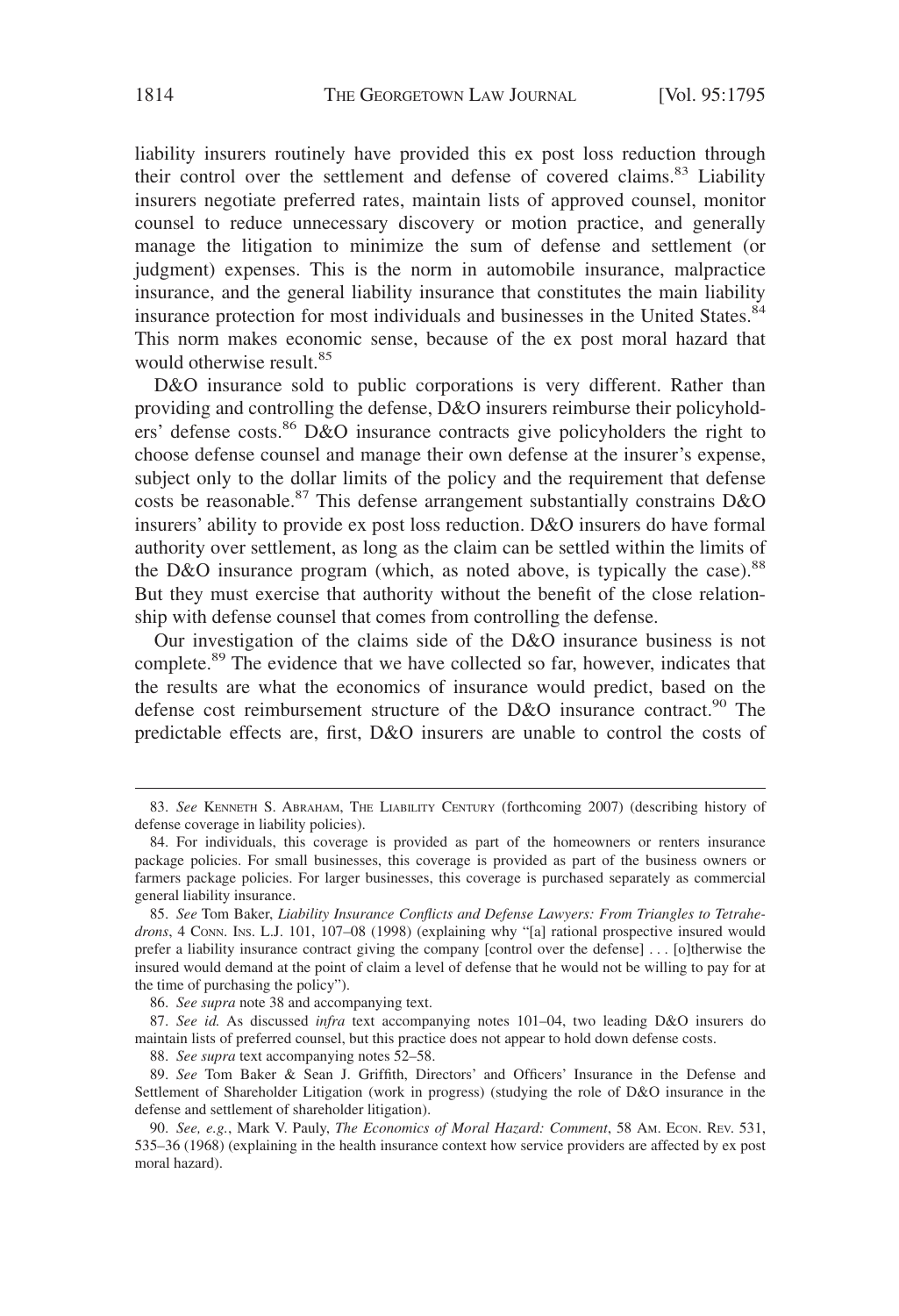defending claims, and second, as long as the settlements are within the D&O policy limits, corporations pressure D&O insurers to settle claims sooner and at greater expense than an insurer in full control of defense and settlement would allow.<sup>91</sup>

As an initial matter, it is important to emphasize that the defense cost component of D&O insurance coverage is substantial. There are no definitive, publicly available defense cost data comparable to the publicly reported data for auto insurance, medical malpractice insurance, and other kinds of duty-todefend insurance.<sup>92</sup> Nevertheless, the Tillinghast survey that forms the basis of much of what is known about D&O insurance purchasing patterns includes questions about defense costs, and the survey results separately identify defense costs for shareholder/investor claims, which is a reasonable proxy for defense costs for public corporation D&O insurance. Excluding claims that were closed with no payment to the claimant, Tillinghast reports that the median and mean defense costs were  $$538,150$  and  $$1,965,079$  per claim.<sup>93</sup> Compared to the median and mean settlement amounts reported in the same survey (\$5 million and \$27 million<sup>94</sup>), this suggests that defense costs typically are about eleven percent of the costs of paid claims, declining in percentage terms as the settlement amount increases.<sup>95</sup>

The head of the claims department of a leading D&O insurance company described the defense cost situation as follows:

We don't have a high level of control.... [T]he policy suggests that we will pay for reasonable and necessary defense costs. The case law on that is pretty funky and is not positive to insurers.... So the situations where you can absolutely reject it—the behavior has to be incredibly egregious behavior. <sup>96</sup>

The D&O product manager at another leading D&O insurance company described the incentives somewhat more bitterly as follows:

On the defense side, and again, this is not an accident, this was totally predicted, with the insureds not having an economic participation, they don't really care, and so it is no accident that the rates for securities firms have gone from \$400 and \$500 per hour to \$750 per hour in the last 5 years. That is not

96. Interview with Claims Manager #1, at 10 (Dec. 2005) (transcript on file with author).

<sup>91.</sup> For a structural analysis of the dynamics of settlements within limits, see Baker, *supra* note 85. 92. *See, e.g*., A.M. BEST CO., AGGREGATES AND AVERAGES PROPERTY/CASUALTY (2005 ed.) (separately

reporting indemnity and defense components of losses for medical malpractice, general liability, and auto liability insurance).

<sup>93.</sup> TILLINGHAST, 2005 SURVEY, *supra* note 5, at 112 tbl.106.

<sup>94.</sup> *Id.* at 111 tbl.103.

<sup>95.</sup> This is a conservative estimate. At a D&O industry conference, one senior underwriter reported that defense costs commonly were twenty-five to thirty-five percent of the settlement amount and sometimes as high as fifty percent. Transcript of New York Seminar #1 (name withheld for confidentiality), at 7 ("We are seeing some abuses but, even where you don't have abuses, we are seeing defense costs not just 25 to 35% of the settlement, . . . but sometimes 50% or 100% of the settlement").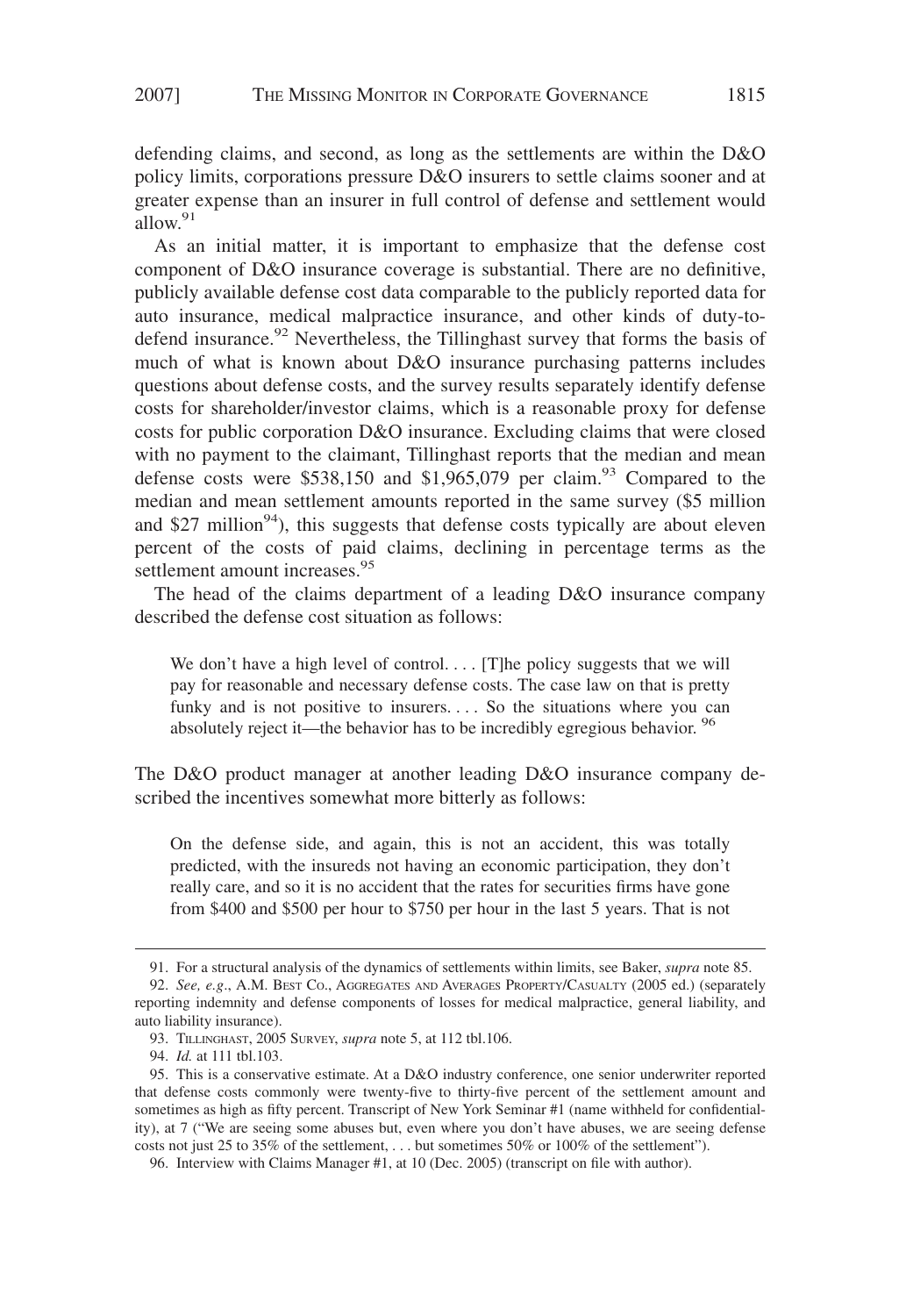photocopy inflation, okay. That is the fact that they can charge that amount and that the companies will pay it. Increasingly, we get boxes of bills, so to speak, you know, "Here, sort it through and pay it." So, you know, the inflation on the defense cost side is huge, probably much faster than the overall settlement as a whole, but nobody has really studied it...I just think that it is a function of, "You get what you can," and I think the defense firms can charge \$700 per hour because nobody cares. I mean, it is staggering to me.97

The same product manager provided an example that, although not using the term ex post moral hazard, clearly illustrated his economic understanding of the situation:

I will give you two customers, both Fortune 500 companies, both in 10b-5 securities class actions. One customer spent \$75 million in the course of eighteen months, and another one spent \$3.5 [million], and the difference was the deductible. In one case it was our money, and in the other case it wasn't, it was their money. And the difference was how they watch-dogged it, how they went through the bills, how they leaned on these guys and pushed back. In the case of the \$70 million bill, they had a \$250,000 deductible, and the insured stopped caring a long time ago and, literally, it boiled down to us opening boxes, you know, exercise bicycles, things in hotel rooms, I mean, you couldn't believe the stuff that was in that box, but it was all billable, it was all defense expenses. On the other case, they had a \$20 million deductible, and they were pounding on that law firm in terms of the bill. Think about that difference, though. I mean, that's a huge exponential difference in the cost of the case.<sup>98</sup>

Of course we cannot evaluate on the basis of qualitative research whether all of the securities litigation defense cost increases are the result of this ex post service-provider moral hazard.<sup>99</sup> We can report, however, that D&O insurance underwriters believe that a substantial part of the defense cost escalation is attributable to their inability to control defense costs.

Two of the leading D&O insurance companies have tried to address defense costs by developing lists of "panel counsel" from which all or some of their insureds are supposed to pick a firm to handle litigation covered by their D&O insurance policies. In other lines of insurance, the use of panel counsel is believed to lower defense costs and facilitate insurer loss management.<sup>100</sup> But neither company appears to have been successful in using panel counsel to

<sup>97.</sup> Transcript of Conn. D&O Insurance Seminar #1 (name withheld for confidentiality), at 8–9. 98. *Id.*

<sup>99.</sup> Indeed, at least some of the increased costs are likely to be a rational response to the increased damage claims.

<sup>100.</sup> *See* Douglas R. Richmond, *The Business and Ethics of Liability Insurers' Efforts to Manage Legal Care*, 28 U. MEM. L. REV. 57, 80 (1997) ("By establishing relationships with select firms, insurers can negotiate reduced hourly fees and special fee arrangements in exchange for continuing business.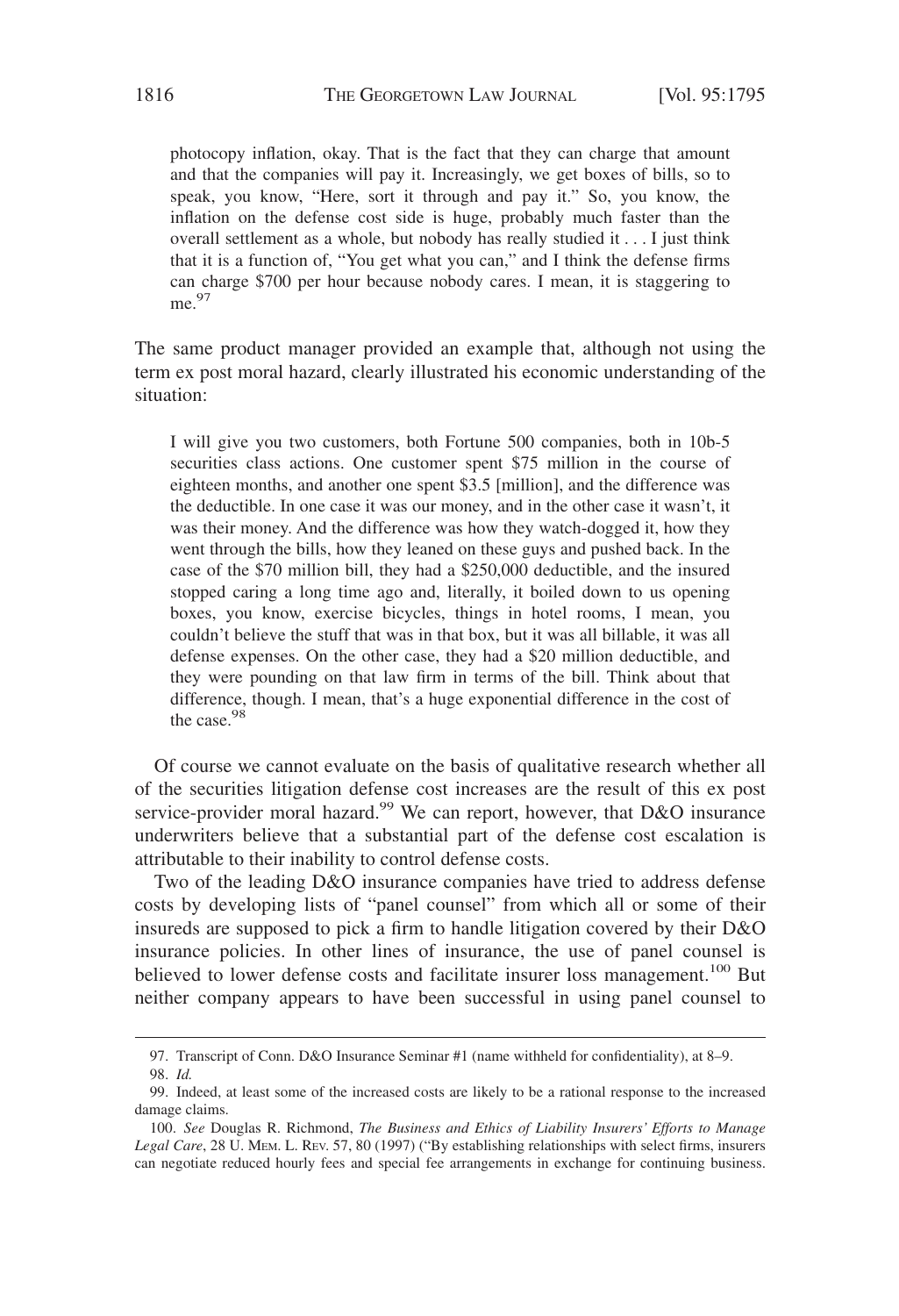## 2007] THE MISSING MONITOR IN CORPORATE GOVERNANCE 1817

reduce defense costs of D&O claims.

We interviewed brokers and lawyers knowledgeable about the operation of both panels, and we obtained copies of panel counsel lists. The panel lists did not include all of the leading securities defense firms with which we are familiar, but it did include most of them. We recognized many of the firms on the lists as either the large national firms or more specialized litigation firms that also have reputations as "top dollar" firms.<sup>101</sup> In addition, brokers reported to us that D&O insurance buyers can and often do insist that their preferred firm be added as approved counsel if it is not already on the panel list.<sup>102</sup> Very senior, very knowledgeable participants informed us that the two leading insurance companies sometimes require defense counsel to provide litigation budgets but that there is little else done to control defense costs.

Generally speaking the way this works is that the defense firms that are picked by the insureds are people that are qualified to represent the insureds in these sorts of cases and don't have conflicts. There are repeat players, and we see them over and over again, and we don't object to their retention, and we consent ultimately to incurring defense costs.<sup>103</sup>

At the margin the companies might argue about whether certain activities fall within the scope of the defense. But as one participant reported, "Insurance companies are known for negotiating lower rates and not letting people fly first class. Well, that is not the case here. Now the lawyers are selected by the policyholders, and they fly first class."<sup>104</sup>

# III. ANALYSIS: A PROBLEM AND TWO PUZZLES

As we have seen, D&O insurers do not provide the monitoring that economic theory predicts. They do not provide loss prevention services ex ante, and they do not provide the defense cost management services ex post that are routinely provided in other lines of liability insurance. In this Part we explore a problem and two puzzles that arise from this gap between theory and practice.

The problem is moral hazard: the D&O insurance that we observed seems likely to reduce the deterrent effect of shareholder litigation, and therefore to increase both the amount of losses and the price of D&O insurance. This is one

104. Interview with Monitoring Counsel #1, *supra* note 39, at 11.

Controlling the defense also allows an insurer to participate in strategic decisions and to seize settlement opportunities.").

<sup>101.</sup> The first list that we obtained contains 552 law firms, 257 of which are multiple offices of the same national firms. The second list we obtained contains 182 firms, of which 77 are multiple offices. Of note, both lists contain prominent New York firms such as Sullivan & Cromwell and Cravath, Swaine & Moore.

<sup>102.</sup> *See also* Christopher W. Martin, *Directors and Officers Insurance,* HOUSTON LAW, Mar.–Apr. 2004, at 38, 41 (reporting that "the corporate policyholder may be able to negotiate with the insurer to add the insured's preferred firm").

<sup>103.</sup> Interview with Claims Manager #2, at 20 (Jan. 30, 2006) (transcript on file with author).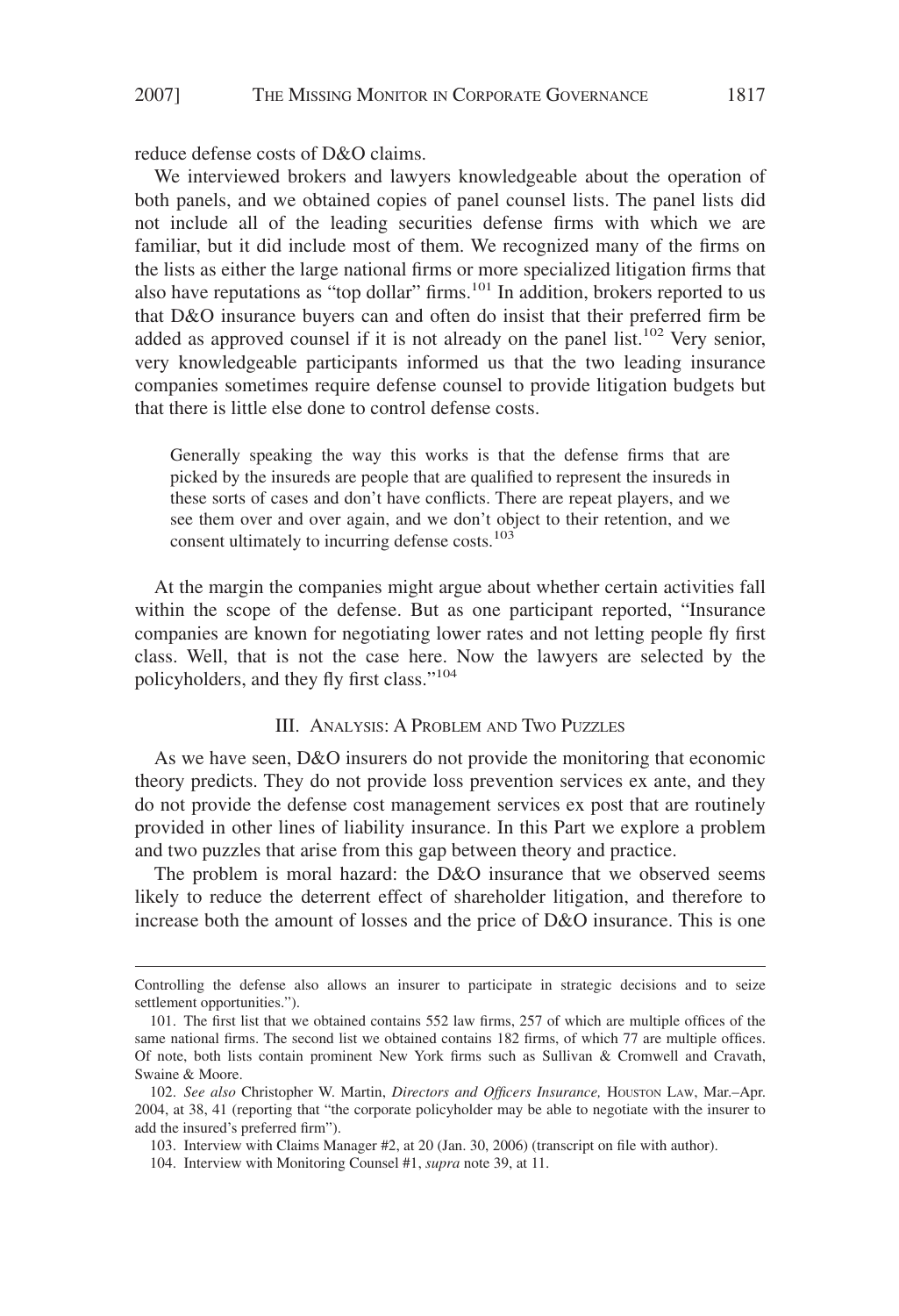of the most significant findings of our research for securities and corporate law; it provides additional evidence that shareholder litigation is not providing the deterrence that is ordinarily considered to be its primary purpose.

This finding also raises two puzzles. The first puzzle is closely related to the moral hazard problem. Why do corporations buy this form of D&O insurance when it may increase losses from corporate and securities litigation (or, at the very least, not reduce them), and when shareholders do not appear to need the risk distribution that it provides? The second puzzle is the inability of D&O insurers to capitalize on what would seem to be an obvious comparative advantage in the market for loss prevention services. Law firms, management consultants, accounting firms, and a growing "corporate governance industry" all sell corporate governance loss prevention advice.<sup>105</sup> Yet, alone among all the potential suppliers of these loss prevention services, D&O insurers pay up when they are wrong. When an insurer's estimate of an insured's governance quality is incorrect, the direct consequence is a loss against the insurer's reserves. In other words, they bond their advice not only with their reputation,<sup>106</sup> but also with a commitment to pay their customers' losses. Thus, D&O insurers have the best incentive to get that advice right and should have a comparative advantage over other suppliers of loss prevention advice for this reason.<sup>107</sup> Yet, their advice is so undervalued that they no longer invest real resources in providing it. Why?

#### A. THE MORAL HAZARD PROBLEM

The term "moral hazard" refers to the tendency of insurance to reduce an insured's incentive to take care to avoid loss and, thereby, to increase loss.<sup>108</sup> The economic analysis of insurance teaches that insurance increases loss whenever the following conditions are met: (1) money compensates for loss; (2) the decision makers are rational loss minimizers; (3) taking care requires effort; (4)

<sup>105.</sup> *See* Rose, *supra* note 19.

<sup>106.</sup> As discussed in the gatekeeper literature, accounting firms, law firms and other "reputational intermediaries" bond their services through their reputation. *See, e.g.*, Stephen Choi, *Market Lessons for Gatekeepers*, 92 NW. U. L. REV. 916, 942 (1998) ("To avoid the collapse of the certification market due to certifier infidelity, certifiers may bond themselves to remaining faithful in their screening role."); John C. Coffee, Jr., *Gatekeeper Failure and Reform: The Challenge of Fashioning Relevant Reforms*, 84 B.U. L. REV. 301, 302 (2004) (defining gatekeepers as "independent professionals who pledge their reputational capital"); John C. Coffee, Jr., *Understanding Enron: "It's About the Gatekeepers, Stupid*,*"* 57 BUS. LAW. 1403, 1405 (2002) ("[A reputational gatekeeper's] relative credibility stems from the fact that it is in effect pledging a reputational capital that it has built up over many years of performing similar services for numerous clients."); Assaf Hamdani, *Gatekeeper Liability*, 77 S. CAL. L. REV. 53, 93 n.94 (2004) ("It is commonly assumed, for example, that underwriters' concern for their reputation would make them investigate the quality of prospective issuers even in the absence of liability."); Frank Partnoy, *Barbarians at the Gatekeepers?: A Proposal for a Modified Strict Liability Regime*, 79 WASH. U. L.Q. 491, 495 (2001) ("The arguments in favor of gatekeeper liability assume that when it is too costly for the issuer to bond itself . . . one or more third party intermediaries will be able to step in and offer their reputation as a replacement for the issuer's bond.").

<sup>107.</sup> *See* Griffith, *supra* note 7, at 1179–80.

<sup>108.</sup> *See* sources cited *supra* note 15.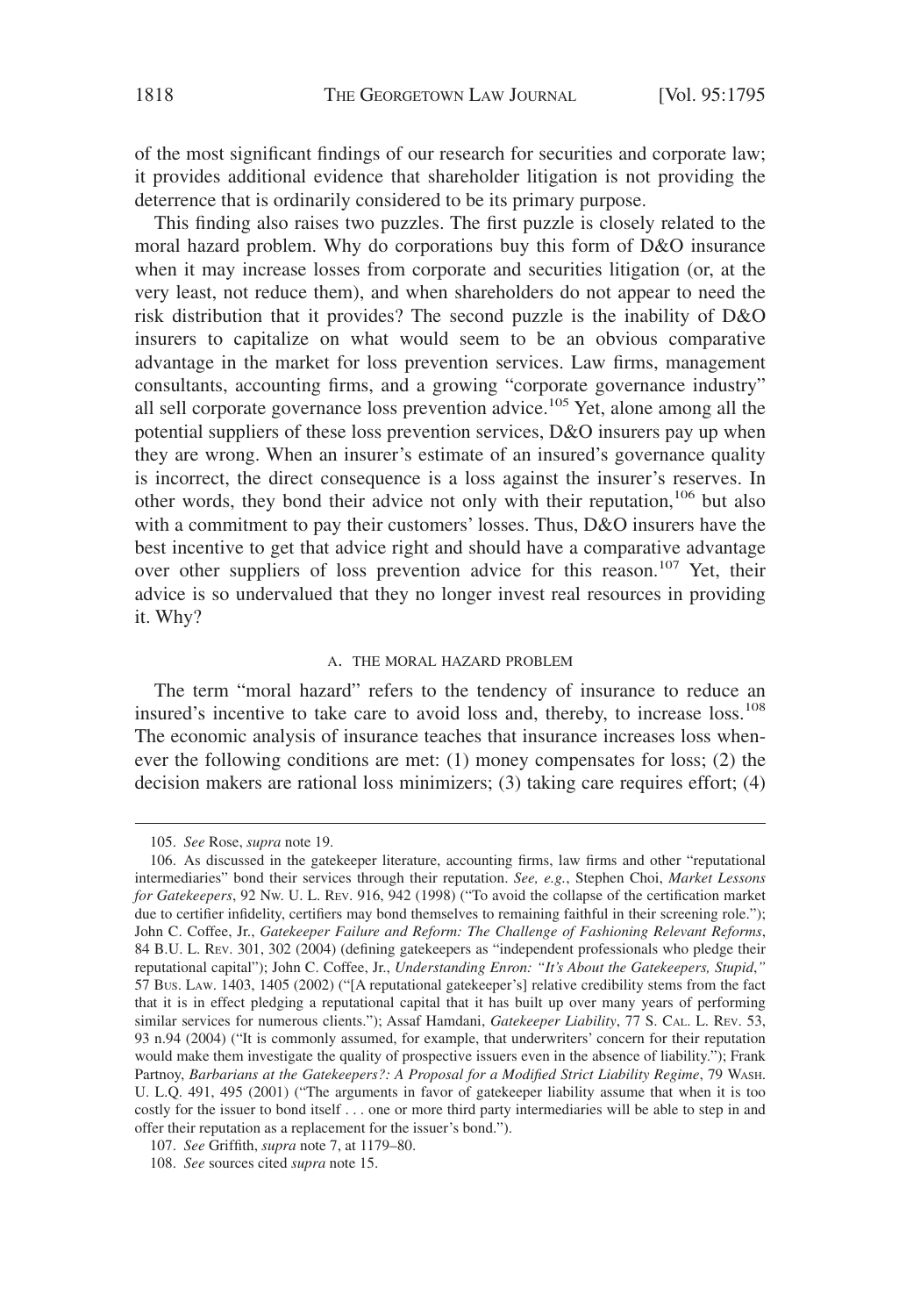taking care is effective; (5) the beneficiaries of the insurance have control over the care-taking activity; and (6) insurance payments are not conditioned on a given level of care.<sup>109</sup> Especially in the liability insurance context, it is important to keep in mind that the "loss" includes not only the harm that leads to the claim, but also all the financial costs of the claim. Therefore, claims management is part of the care-taking activity. $110$ 

In some other contexts there are good reasons to doubt that insurance poses a real moral hazard problem because one or more of these conditions are not satisfied.<sup>111</sup> By contrast, D&O insurance meets *all* of these conditions. First, unlike health insurance, all of the losses are monetary, and money surely compensates for money. Second, while it is debatable whether corporate executives always behave as rational loss minimizers, corporate decisions conventionally are regarded as rational and the incentive effects of liability are based on that assumption.<sup>112</sup> Third, implementing corporate governance controls, complying with securities laws, managing loss costs, and other aspects of care-taking require effort. Fourth, these efforts help prevent loss. Good governance and compliance cannot guarantee that the stock price will not drop and that the shareholders will not sue, but both corporate and securities law are based on the assumption that such efforts will reduce fraud and other bad acts. Fifth, the directors and officers who most directly benefit from the insurance are in charge of the corporation and, thus, control the care-taking activity. Finally, as we have reported, D&O insurers do not condition their coverage on the level of care.<sup>113</sup>

Are we reporting that D&O insurers do *nothing* to protect against moral hazard? No. D&O insurers do three things. First, they leave some of the risk on the corporation. B and C Side coverages have deductibles.<sup>114</sup> Moreover, corporations do face residual liability in the rare, but very serious event that the settlement amount exceeds the limits of the coverage. As a result of these deductibles and limits, the insurance protection is incomplete, maintaining at least some incentive to prevent loss.<sup>115</sup>

113. *See supra* text accompanying notes 62–75.

<sup>109.</sup> *See* Baker, *supra* note 15, at 276.

<sup>110.</sup> *See id*. at 276 n.186 (restating the conditions for moral hazard in the ex post context).

<sup>111.</sup> *See id.* at 286 (finding that "increasing [workers' compensation] benefits provides limited incentive for workers to be careless" because "[m]oney does not fully compensate workers for bodily injury, and . . . workers do not control . . . their working environment").

<sup>112.</sup> *See* Marc Galanter, *Planet of the APs: Reflections on the Scale of Law to its Users*, 53 BUFF. L. REV. 1369, 1373 (2006) (reviewing literature supporting the claim that, "[t]o a far greater extent than natural persons, [corporations] may be capable of acting in the purposeful, rational, calculating fashion that the legal system prefers to ascribe to actors").

<sup>114.</sup> *See* TILLINGHAST, 2005 SURVEY, *supra* note 5, at 59 tbl.47. The most recent Tillinghast D&O survey contains information on the deductibles for B and C side coverage organized by asset size of the survey respondents. Corporations with \$50 to \$100 million assets reported median and mean deductibles of approximately \$300,000 and \$500,000, respectively. By contrast, corporations with over \$10 billion assets reported median and mean deductibles of \$5 million and \$8.9 million. *See id*. at 112 tbl.107.

<sup>115.</sup> *See* Shavell, *supra* note 15, at 541 (noting that incomplete coverage is a partial solution to the problem of moral hazard).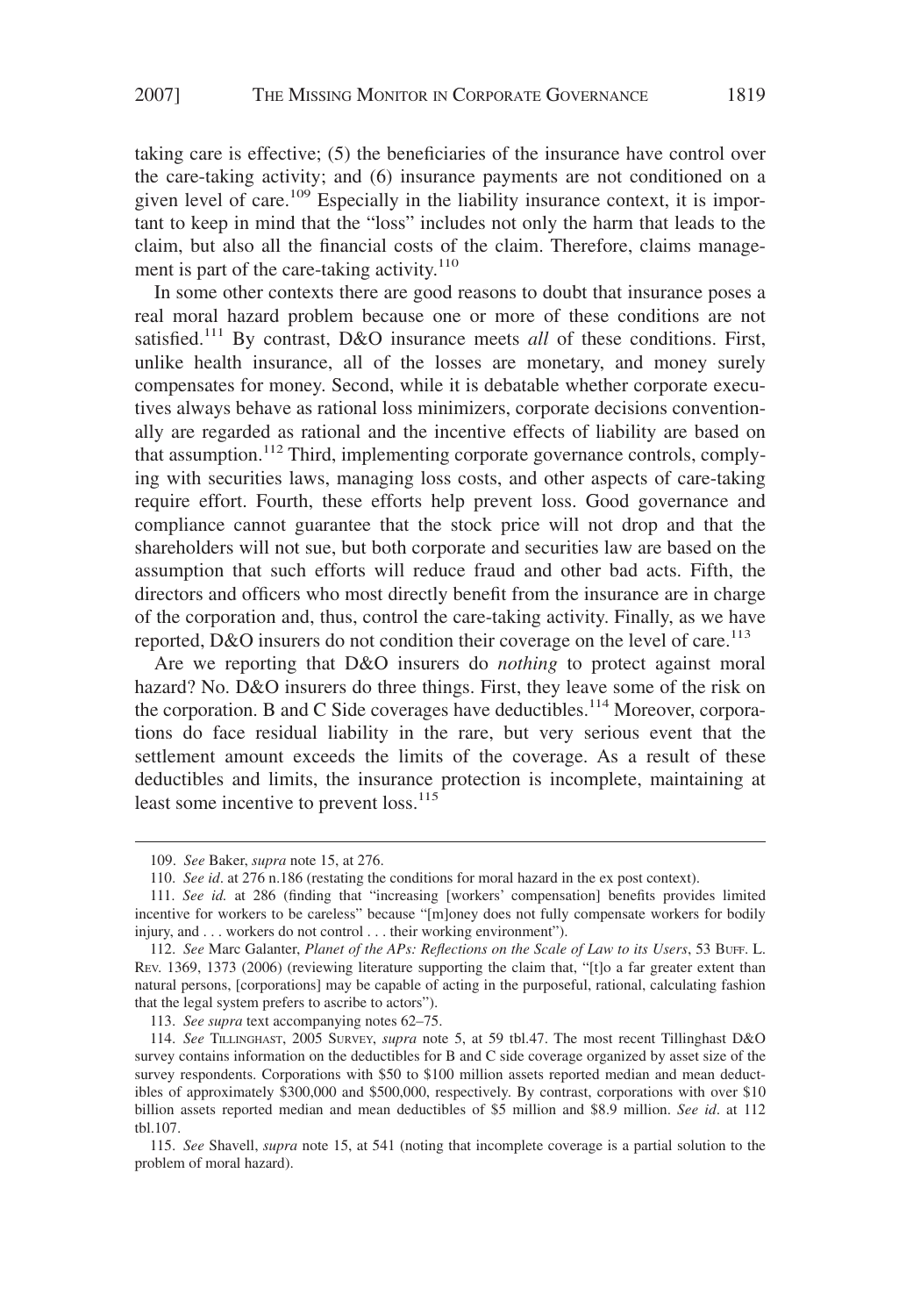Second, the D&O policy contains a moral hazard exclusion: the fraud exclusion against liability based on a "dishonest, fraudulent, criminal act or omission or willful violation of any statute, rule or law."116 But, as we described earlier, the D&O policy typically has provided that this exclusion only applies if there has been a final adjudication of actual wrongdoing by the insured in the proceeding for which coverage is sought.<sup>117</sup> While there may be a recent trend toward a more restrictive exclusion, corporate advisors report that the more restrictive version of the exclusion can be negotiated away, particularly as market conditions come to favor buyers, as opposed to sellers, of insurance.<sup>118</sup> Moreover, for any officer or director subject to the exclusion, there almost always are others who do not come within the scope of the exclusion yet had an opportunity to prevent or reduce the impact of the fraud.119 As a result, our participants report that the Fraud exclusion almost never allows a D&O insurer to avoid coverage for a claim. $120$ 

Third, D&O insurance companies have some control over settlements, with the result that the corporation cannot simply hand money to plaintiffs to make them go away. But, strikingly, D&O insurers give public corporations and their directors and officers essentially a blank checkbook to cover the costs of defense.<sup>121</sup> Defense costs do count against the limits of the insurance—thereby reducing the amount available to settle the claim—but the fact that most claims settle well within the total limits of the D&O insurance program<sup>122</sup> suggests that this "defense within limits" feature does not constrain defense costs in most cases.

It might be thought that sufficiently frequent re-pricing would amount to monitoring and control moral hazard just as effectively. D&O insurance policies are re-priced once a year, which should be sufficient to monitor the controls, reporting practices, and personnel that constitute the "deep governance" that

<sup>116.</sup> EXECUTIVE RISK INDEM., INC., EXECUTIVE LIABILITY POLICY III.A.1. Similar language appears in the AIG, Chubb, and Hartford policies. *See supra* note 42. A related exclusion prevents insurers from making payments to indemnify an insured person against unjust enrichment claims, thus preventing the insured from retaining any such gains. *See* AIG SPECIMEN POLICY, *supra* note 14, § 4(a); CHUBB SPECIMEN POLICY, *supra* note 20, §§ 7–8; HARTFORD SPECIMEN POLICY, *supra* note 20, § V.I.

<sup>117.</sup> *See supra* text accompanying note 45.

<sup>118.</sup> *See supra* note 45*.*

<sup>119.</sup> *See* Interview with Monitoring Counsel #1, *supra* note 39, at 13 (explaining that the "severability of exclusions" means that "there always is an individual for whom the exclusion won't apply"); *see also* AIG SPECIMEN POLICY, *supra* note 14, at 7 (providing that "the facts pertaining to and knowledge possessed by any Insured shall not be imputed to any other Insured Person" for purposes of the dishonest or fraudulent act exclusion). Note that there is no good research on the frequency of out of pocket payments by insiders; this is a topic addressed in our ongoing D&O insurance claims research.

<sup>120.</sup> For example, the D&O insurers for Enron paid notwithstanding the eventual criminal convictions of corporate officers. Indeed, the Washington Post reported that the D&O insurance payments included \$17 million to Jeffrey Skilling's criminal defense lawyers. *See* Carrie Johnson, *After the Enron Trial, Defense Firm is Stuck with the Tab*, WASH. POST, June 16, 2006, at D1.

<sup>121.</sup> *See supra* text accompanying notes 82–104.

<sup>122.</sup> *See supra* note 52 and accompanying text.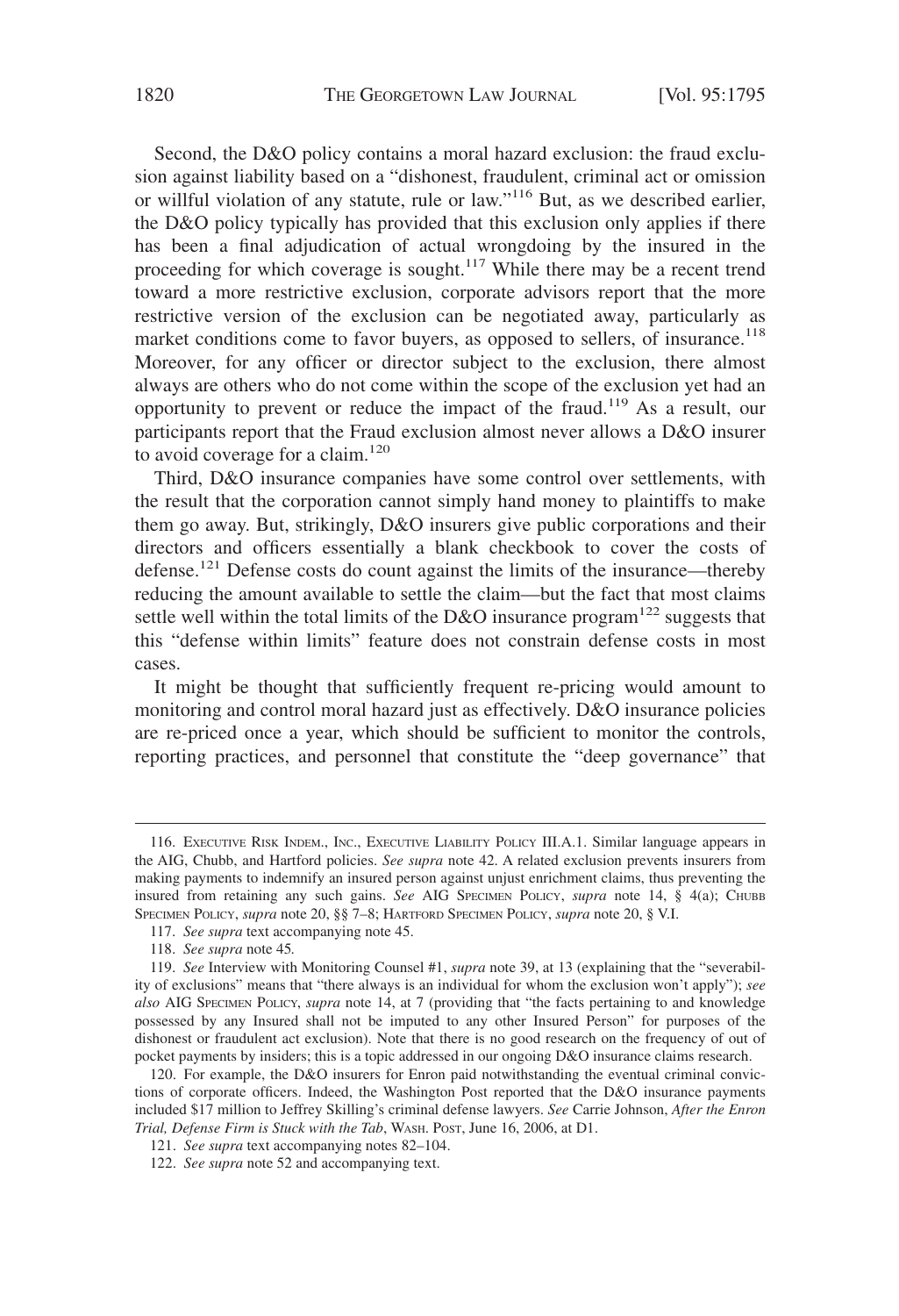insurance underwriters care about.<sup>123</sup> Re-pricing allows the insurer to take any increased hazard (moral or otherwise) into account. Re-pricing might help protect shareholders from moral hazard if there was a mechanism that obligated corporate executives to change their behavior in response to the new price. Price pressures alone, however, may not be enough to induce governance changes, especially when, as we describe at length in our companion article, (1) litigation risk does not correlate perfectly to governance quality, (2) insurers sometimes make mistakes in their governance assessments, and (3) there is not a large marginal difference between the D&O premiums paid by a well-governed firm relative to a poorly-governed firm (in part because of the first two factors).<sup>124</sup> Public disclosure of D&O pricing and contract terms might increase the leverage of governance-based pricing by providing analysts with a signal of governance quality for capital market participants.<sup>125</sup> But D&O premiums are not publicly disclosed.<sup>126</sup> For these reasons, we doubt that the annual re-pricing of D&O premiums protects shareholders against the moral hazard of D&O insurance.

What all this suggests is that the existing form of D&O insurance does not simply distribute the risk of legally compensable investment losses. Instead, that form of D&O insurance likely increases those losses and, because of the comparatively unmanaged ex post moral hazard, almost certainly increases the overall cost of those losses.

# B. THE CORPORATE INSURANCE PUZZLE

As described earlier, most D&O policies offer two kinds of protection individual coverage for directors and officers and entity-level coverage for the corporation itself—and the vast majority of corporations purchase both. Individual coverage is easy to understand. Because they are risk-averse and eager to protect their personal assets, directors and officers will not serve without individual-level coverage.<sup>127</sup> They could, of course, purchase the coverage themselves, but the managerial labor market appears to have allocated the expense of individual D&O coverage, like any other executive perquisite, to the corporation itself.<sup>128</sup> In any event, the explanation for the individual coverage is

128. Commentators recognized long ago that D&O insurance coverage represents a form of compensation for directors and officers. *See, e.g.*, Joseph F. Johnston, Jr., *Corporate Indemnification and Liability Insurance for Directors and Officers*, 33 BUS. LAW. 1993, 2013 (1978) (stating that the fact that the corporation paid D&O premiums "was nothing more than another form of compensation for the

<sup>123.</sup> *See* Baker & Griffith, *supra* note 8.

<sup>124.</sup> *See id.*

<sup>125.</sup> *See* Griffith, *supra* note 7.

<sup>126.</sup> *See id.* (arguing, on the basis of this reasoning, that they should be).

<sup>127.</sup> *See, e.g.*, Randy Parr, *Directors and Officers Insurance*, *in* D&O LIABILITY INSURANCE 2004: DIRECTORS AND OFFICERS UNDER FIRE 14 (Practicing L. Inst. ed. 2004) (referring to D&O liability insurance and "provid[ing] the protection directors and officers demand and require"); *see also* Finch, *supra* note 63, at 880 ("Balancing such potential personal liability is the availability of company funded directors' and officers' insurance . . . .").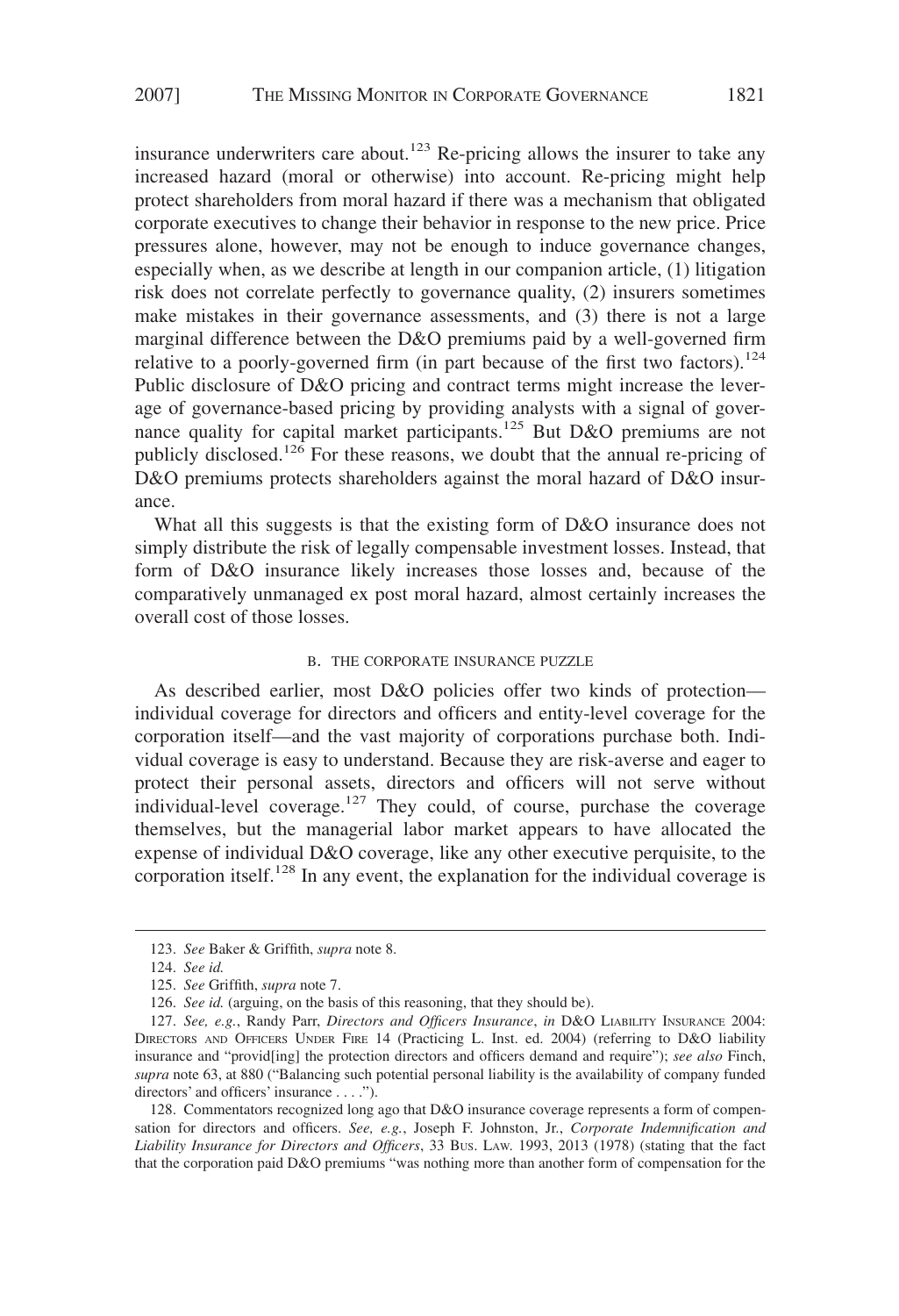a simple one, based upon individual risk-aversion and labor market dynamics.

Corporate coverage, however, presents a puzzle. The entity protection aspect of D&O insurance spreads the risk of shareholder litigation from the corporation itself to a third party insurer. The insurer, of course, does not do this for free but rather charges the insured a premium that represents an actuarially determined probability of loss plus a loading fee to compensate the insurer for its efforts.<sup>129</sup> Loading fees mean that the cost of buying insurance always exceeds the actuarial probability of loss (otherwise the insurer would be driven out of business). $130$ 

Insurance nevertheless may be a wise investment for those with no other means of spreading the risk of loss. But the owners of corporations—the shareholders—have another, cheaper way to spread the risk of loss. The basic lesson of modern portfolio theory is that shareholders can eliminate idiosyncratic risk—that is, firm-specific losses not simultaneously experienced by other firms in the market—by holding a diversified portfolio of equity securities. $131$ Because the risk of shareholder litigation is idiosyncratic, attaching to a specific firm and not the market generally, it is one of the risks that can be managed through diversification.<sup>132</sup> The B and C sides of D&O insurance, in other words, are unnecessary to spread the risk of shareholder litigation because investors

130. As a result, individuals ought to purchase insurance only against large potential losses that, if incurred, would significantly diminish their quality of life and not against small losses—through extended consumer warranties, for example—that one could easily bear oneself. *See* ROBERT I. MEHR & EMERSON CAMMACK, PRINCIPLES OF INSURANCE 35 (6th ed. 1976) ("Insurance for small losses which can be absorbed is uneconomical because the insurance premium includes not only the loss cost but also an expense margin.").

131. *See generally* ELTON ET AL., *supra* note 17.

132. Some portion of securities fraud surely is systemic. For one thing, securities fraud losses are likely to be biased in one direction—that is, the losses are typically incurred when an artificially inflated price deflates. In addition, asset bubbles may increase the likelihood of securities violations, and the bursting of a bubble surely increases the likelihood that violations will be detected, suggesting not only that the losses are biased in one direction, but also that they are correlated to at least some degree. Nevertheless, unless there is reason to believe that D&O insurance can spread these systemic risks better than holding a diversified portfolio, and we can think of no such reason, the systemic aspect of securities fraud does not provide a justification for D&O insurance.

executives and a way of attracting capable managers"). Early D&O policies required individual officers and directors to pay a portion of the premium, usually 10%. *See* Wallace, *More on Sitting Ducks: (Officers and Directors, That Is)*, INSURANCE, Apr. 16, 1966, at 32, 36 (describing then-typical "ratio of 90% of the premium to the corporation and 10% to the officers and directors"). Insurers have discontinued this aspect of the policy, presumably because individual directors and officers asked for and received corporate payment of the full premium.

<sup>129.</sup> KARL BORCH, ECONOMICS OF INSURANCE 13–15, 163 ( Knut K. Aase & Agnar Sandmo eds., 1990) (describing the insurance premium as the sum of the expected claim payment under the insurance contract, the administrative expenses of the insurance company, and the reward to the insurer for bearing the risk, and later referring to the difference between expected claims payments and the insurance premium as the "loading" of the contract). Due to the limits of publicly available data, these loading costs cannot be computed with precision, but they are reported to be somewhere between twenty and thirty percent. Marc Siegel, The Dilemmas in the D&O Market: Where Do We Go from Here?, Presentation at 2006 D&O Symposium of the Professional Liability Underwriting Society, at slides 3 and 4 (Feb. 1, 2006), http://www.plusweb.org/Downloads/Events/Dilemmas\_in\_The\_DO\_Market. ppt (assuming an average expense ratio of 23% for all D&O insurance).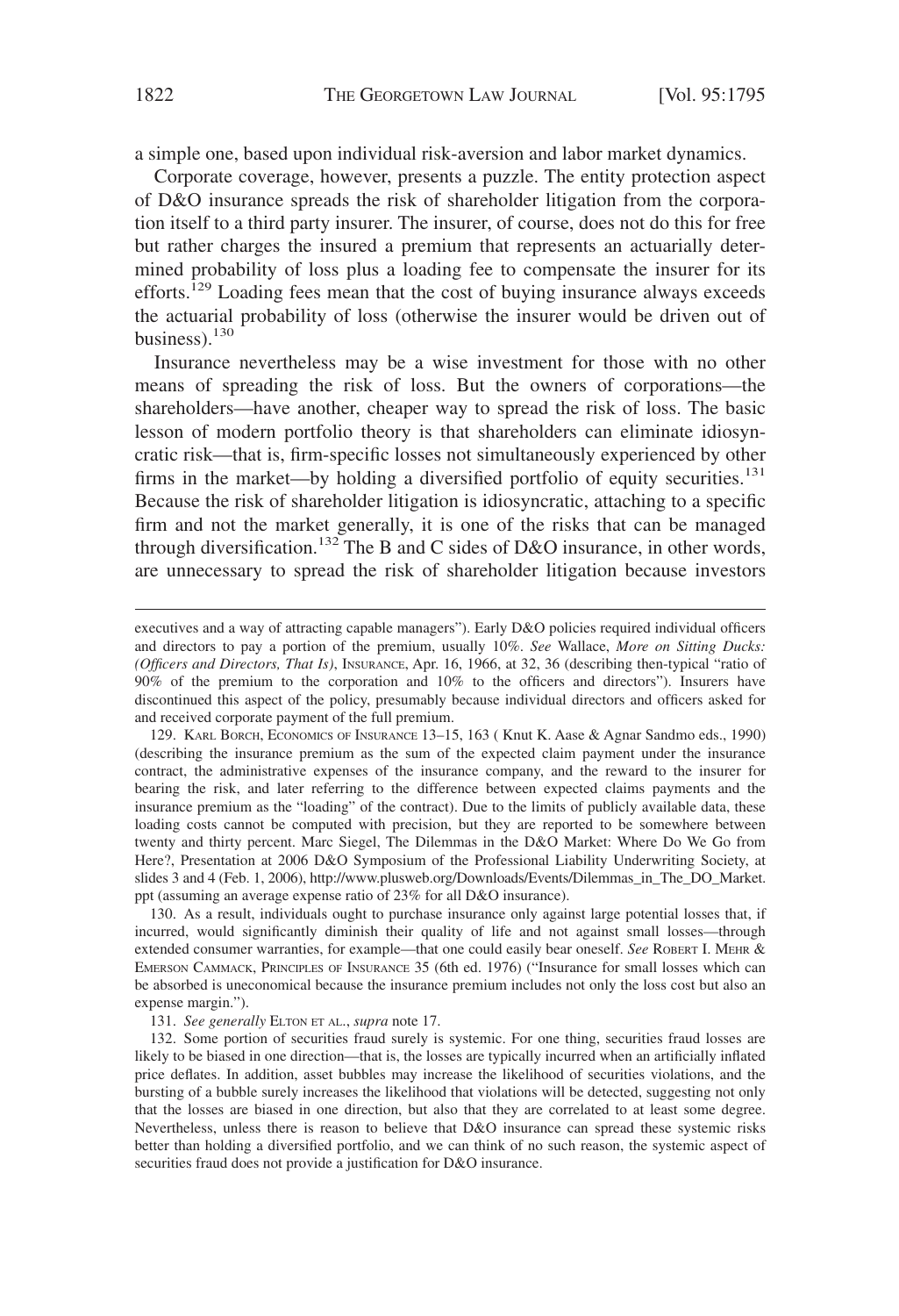can spread the risk themselves by holding a diversified portfolio.

But perhaps it is necessary to protect undiversified investors? After all, not all investors hold the market portfolio. Those that do not might prefer the protection offered by D&O coverage. Perhaps, but it is a tortured interpretation of fiduciary duty that would have directors seeking to maximize shareholder welfare by purchasing high-cost insurance against a risk that some shareholders have already eliminated in their own portfolios and that all shareholders easily *could* eliminate. Those that do not eliminate the risk have either chosen not to—and why subsidize them?<sup>133</sup>—or are too unsophisticated to recognize the choice. It is laudable to seek to help unsophisticated investors, but imposing this partial, inefficient, and narrowly targeted cross-subsidy on the rest of the market seems an inappropriate way of doing so. $134$ 

Why, then, do so many corporations buy corporate coverage? Unless insurance offers some benefit other than mere risk-spreading, the purchase of entitylevel D&O coverage would appear to be a negative net present value transaction.<sup>135</sup>

Some corporations, we should note at the outset, do purchase only Side A coverage in their D&O packages.<sup>136</sup> In fact, one risk manager reported that his corporation's approach to D&O coverage has "evolved from protecting our balance sheet to protecting the individual D&O balance sheets."<sup>137</sup> After a long history with traditional A, B, and C coverage, his corporation now purchases only Side A coverage.<sup>138</sup>

In the ensuing conversation with him, we pursued the reasons for this shift.

<sup>133.</sup> *Cf.* Zohar Goshen & Gideon Parchamovsky, *The Essential Role of Securities Regulation*, 55 DUKE L.J. 711 (2006) (suggesting that "information traders," because of their important role in maintaining the efficiency of capital markets and their constant exposure to misinformation risk, represent the rare case of non-diversified investors who might justifiably benefit from the compensation provided by securities liability). Goshen and Parchamovsky define "information traders" as investors who "specialize in gathering and analyzing general market and firm-specific information." *Id.* at 714. Whether pure risk distribution D&O insurance provides sufficient benefit to "information traders" to justify the costs to other, diversified shareholders is an empirical question that we leave for later work.

<sup>134.</sup> *Cf.* TOM BAKER, TASK FORCE TO MODERNIZE SECURITIES LEGISLATION IN CANADA, INSURANCE AGAINST MISINFORMATION IN THE SECURITIES MARKET (2006), *available at* http://www.tfmsl.ca/docs/ V2(4)%20Baker.pdf (evaluating a proposal for first party insurance against misinformation losses and rejecting the compensation justification even for non-diversified investors); Sean J. Griffith, *Daedalean Tinkering*, 104 U. Mich. L. Rev. 1247, 1254–58 (2006) (critiquing proposal for an investor insurance scheme).

<sup>135.</sup> We do not address in this Article forms of insurance other than D&O insurance, but it is clear that some of these same concerns apply to all corporate insurance. Our intuition is that D&O insurance differs from most other traditional forms of corporate insurance in terms of the moral hazard that is presented, because the behavior that leads to securities class actions is more likely to be the behavior of the senior executives than the behavior that leads to many other large insured losses, such as factory fires or mass tort actions.

<sup>136.</sup> *See* Bailey, *supra* note 28 (reporting that Side A coverage is becoming more prevalent). *But see* TILLINGHAST, 2005 SURVEY, *supra* note 5, at 47 (reporting that about 2% of all insured participants purchased side A coverage only).

<sup>137.</sup> Interview with Risk Manager #3, *supra* note 56, at 3.

<sup>138.</sup> The transition took place within the last five years. In his words: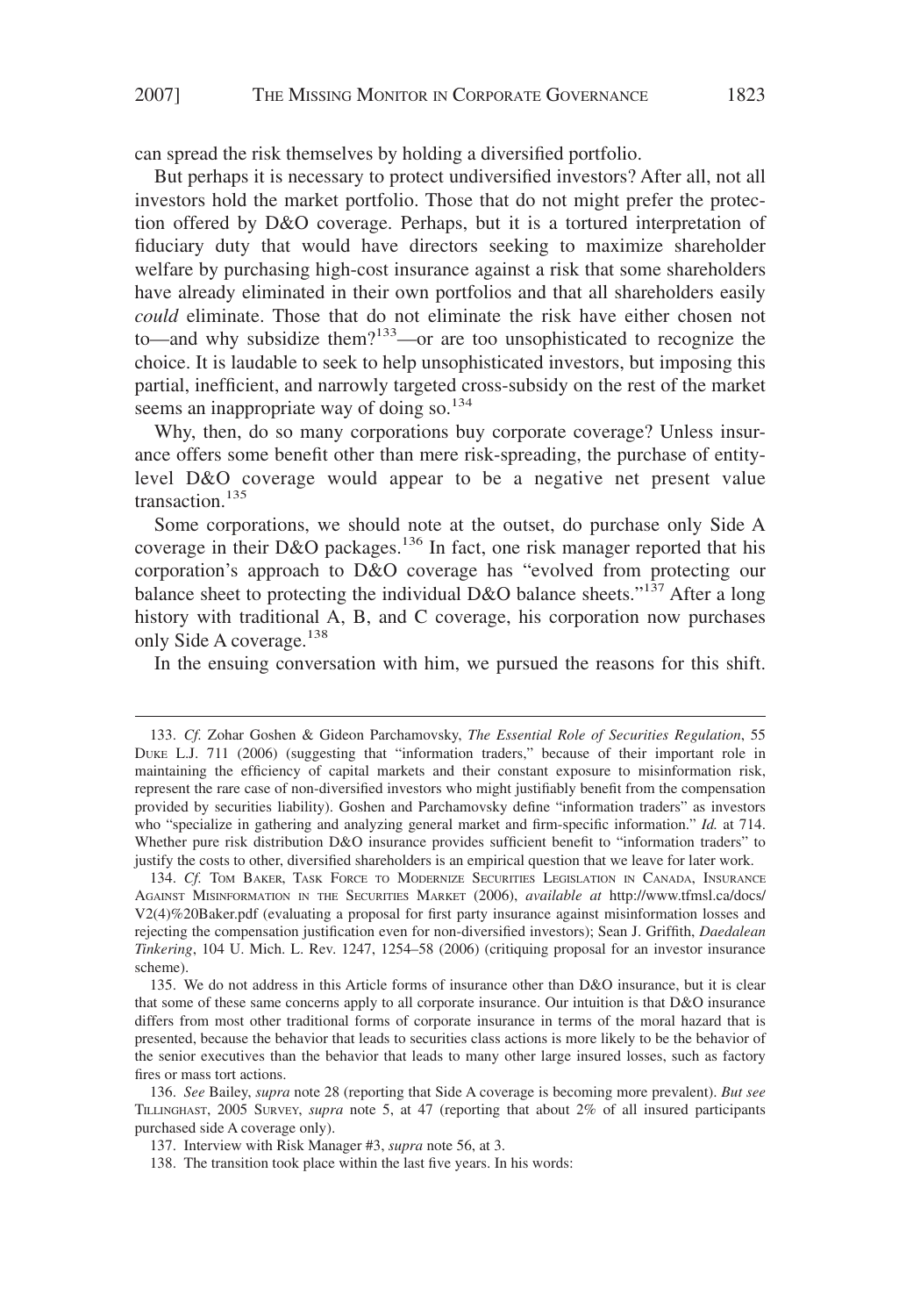He offered several, including the erosion of the value of the coverage through bad actors and the reappearance of allocation issues as well as the inability of his (very large) corporation to purchase limits adequate to cover its possible exposure.<sup>139</sup> In his words:

What precipitated this? Enron, WorldCom, ... all the D&O things that were going on. If you go back and you look in the press and you talk to people in the industry, what was the value of the insurance that was being purchased, and how was it being eroded? It was being . . . eroded by bad guys and the potential for corporate indemnification. You know, it became an issue as to who was first in the door looking to have their claims paid. So the bad guys were getting their claims paid because they had defense costs by outside insurers. There were quite a few bad guys that were eroding the good guys' insurance, and then there was the idea, you know, coming out of some of those major financial meltdowns that the judges could potentially go after in bankruptcy proceedings [on the theory that] these policies are assets of the corporation, when in fact the original intent of D&O insurance was to protect directors and officers, not the corporation. . . . We basically said we are going to go back to its original purpose.<sup>140</sup>

Price, in other words, was not a principal consideration in this corporation's decision. As the risk manager further described the issues then under consideration:

There were certainly pricing pressures, and when we review our coverages up with the board and the finance committee of the board, you know, we do have price in there, but I don't think it was a price issue. I really think we went back to, what's the intention of the purchase of this insurance product? Who is it protecting? And how do we get the most value out of it for those individuals?<sup>141</sup>

As alluded to by this risk manager, the purchase of only Side A coverage offers at least three tangible benefits to directors and officers. First, because most D&O claims are indemnifiable and Side A coverage only responds to non-indemnifiable losses, the insurance for the individual insureds will not be eroded by corporate losses.<sup>142</sup> Second, because there is no corporate benefit

<sup>[</sup>T]here is probably 25% or maybe even less of the large corporate buyers have evolved to [Side-A-only coverage]. And again, . . . this is a relatively recent . . . occurrence for us. If you look in the rearview mirror, four years ago we were buying insurance similar to the way a lot of our peers still buy it, which is . . . A, B, C coverages.

*Id.* at 4.

<sup>139.</sup> On this last point, he said: "the value of the B and C coverage was not nearly as great [as the value of the A coverage], because . . . the size of the limits that we are purchasing didn't really protect our [balance sheet] adequately." *Id.* at 5.

<sup>140.</sup> *Id.* at 7–8.

<sup>141.</sup> *Id.* at 9.

<sup>142.</sup> *See* Bailey, *supra* note 28, at 7 (describing a recent case where a corporation settled its securities claim for the limits of its traditional D&O policy, leaving the directors and officers potentially exposed to an unsettled derivative claim).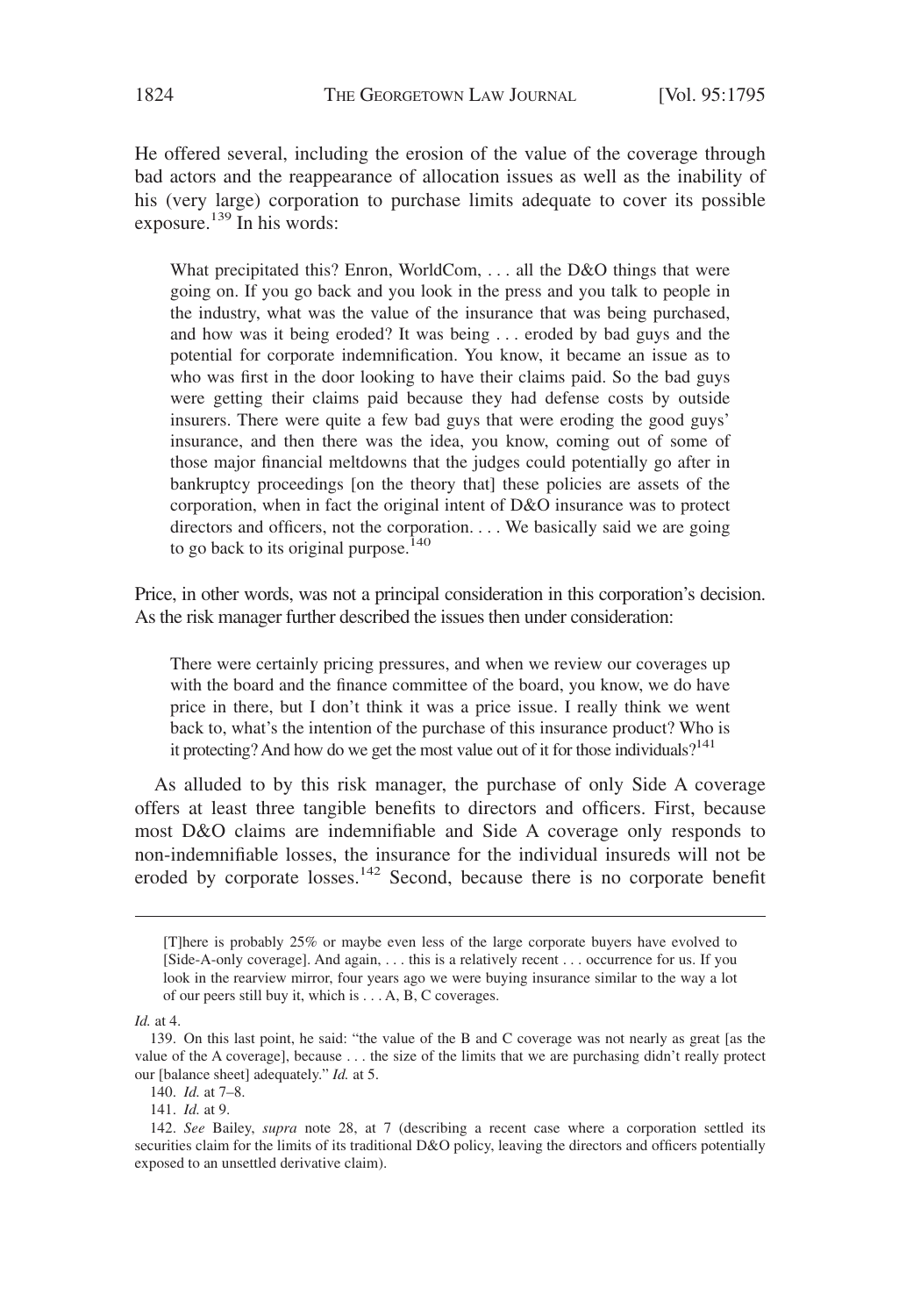from Side A coverage, there is no bankruptcy allocation issue.<sup>143</sup> Finally, insurers may offer Side A coverage without the same carve-outs and exclusions as traditional A-B-C coverage.<sup>144</sup> It is thus somewhat strange that more companies do not purchase Side-A-only coverage.

The following sections seek to offer explanations for this puzzle and for why the D&O insurance that is purchased does not provide the monitoring services that economic theory predicts. Although we are focusing here only on D&O insurance, this inquiry has potentially broad application for the corporate purchase of insurance more generally. We first examine the traditional explanations for corporate insurance, some of which provide a partial explanation for entitylevel D&O insurance. We then examine two insurance market failure explanations (suggested by some of the D&O insurance professionals we interviewed) that do not, in our view, explain the pattern we observed. We conclude by explaining why agency costs provide the best explanation.

# 1. Traditional Solutions to the Corporate Insurance Puzzle

The availability of risk spreading through investment diversification has prompted several economists, starting with Mayers and Smith, to seek to solve the puzzle of corporate insurance.<sup>145</sup> Their explanations include: (1) tax benefits,<sup>146</sup> (2) bankruptcy transaction costs,<sup>147</sup> (3) credit costs,<sup>148</sup> (4) the cost of external capital relative to internal capital, $149$  and (5) monitoring services.<sup>150</sup> As we will demonstrate, these rationales may explain the corporate purchase of

146. *See* Mayers & Smith, *supra* note 18, at 289–91, 294–95 (describing and modeling tax incentives for corporate insurance purchases); MacMinn & Garven, *supra* note 145, at 557–60 (same).

<sup>143.</sup> *See* La. World Exposition v. Federal Ins. Co., 832 F.2d 1391, 1401 (5th Cir. 1987) (holding that the proceeds of Side A coverage is not the property of the corporation while not deciding the allocation issues raised by the existence of Side B coverage); *see also In re* First Cent. Fin. Corp., 238 B.R. 9, 17 (Bankr. E.D.N.Y. 1999) (reviewing case law and noting that Side B and Side C coverage raise allocation issues).

<sup>144.</sup> Bailey, *supra* note 28, at 4 ("Since the vast majority of Claims covered under a D&O policy are indemnified by the Company, a Side-A only D&O Policy allows Insurers to afford much broader coverage terms than reasonably possible under a Side-B policy.").

<sup>145.</sup> Mayers and Smith addressed this puzzle in a series of articles. *See e.g.*, David Mayers & Clifford W. Smith, Jr., *Corporate Insurance and the Underinvestment Problem,* 54 J. RISK & INS. 45 (1987) [hereinafter *Underinvestment*]; Mayers & Smith, *supra* note 18; David Mayers & Clifford W. Smith, Jr., *On the Corporate Demand for Insurance: Evidence from the Reinsurance Market,* 63 J. BUS. 19 (1990) [hereinafter *Reinsurance*]; *see also* Richard MacMinn & James Garven, *On Corporate Insurance, in* HANDBOOK OF INSURANCE 541 (George Dionne ed., 2000) (summarizing prior literature).

<sup>147.</sup> *See* Mayers & Smith, *supra* note 18, at 284–85; MacMinn & Garven, *supra* note 145, at 548–55.

<sup>148.</sup> *See* Mayers & Smith, *supra* note 18, at 287 (noting that "[b]ond indentures frequently contain covenants requiring the firm to maintain certain types of insurance coverage"); MacMinn & Garven, *supra* note 145, at 550–57 (modeling corporate insurance as a means to mitigate agency problems between corporate managers and bondholders).

<sup>149.</sup> *See generally* Kenneth A. Froot, David S. Scharfstein & Jeremy C. Stein, *Risk Management: Coordinating Corporate Investment and Financing Policies*, J. FIN., Dec. 1993, at 1629 (reviewing prior explanations for corporate insurance and identifying the external cost of capital as an important additional explanation).

<sup>150.</sup> *See* Mayers & Smith, *supra* note 18, at 286. *See also* Mayers & Smith, *Underinvestment*, *supra* note 145, at 46 (summarizing the monitoring services).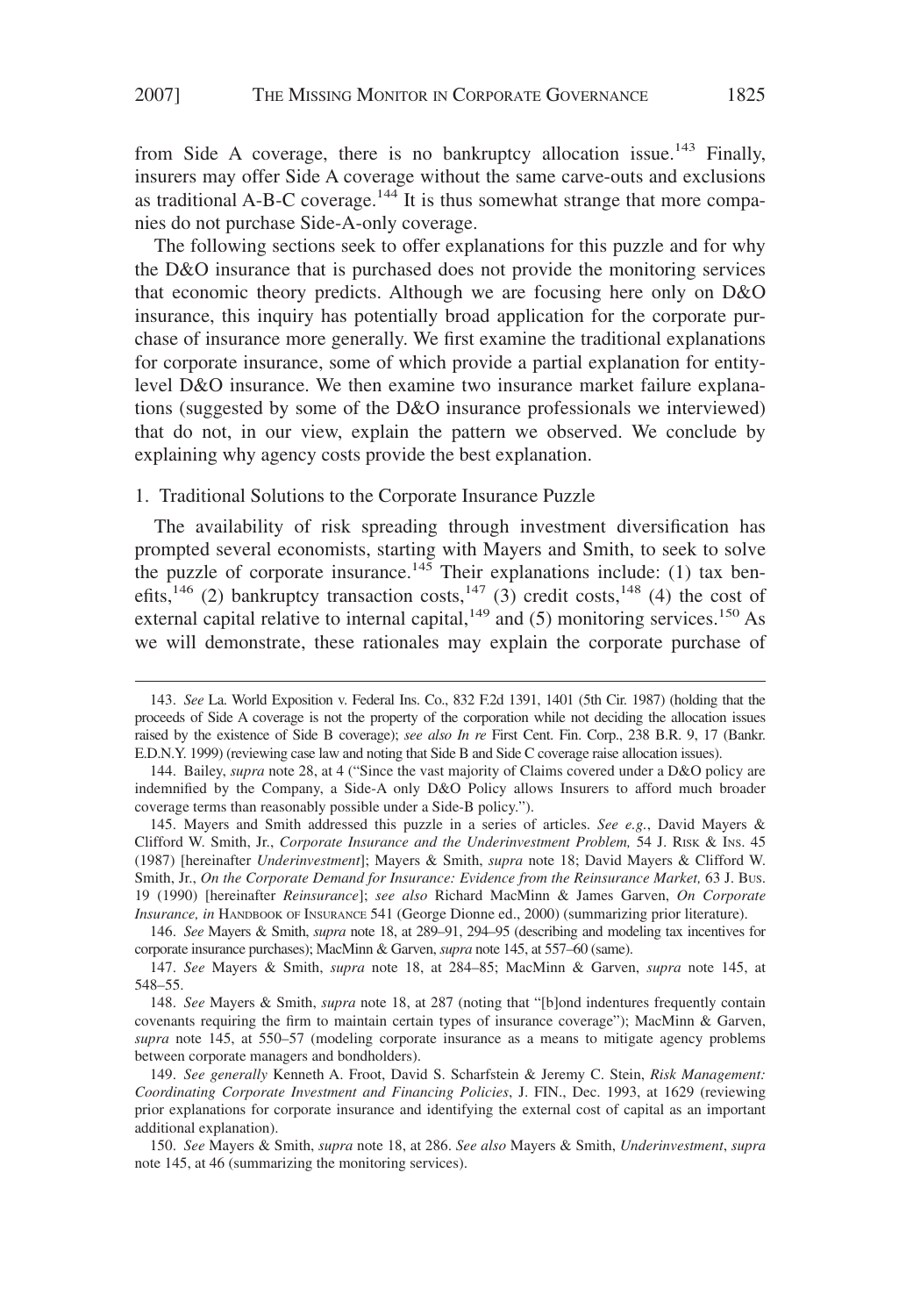some forms of insurance, but they cannot adequately explain the pattern of pure risk distribution D&O insurance that we observed.

*Tax.* The tax benefits of corporate insurance turn on the favorable treatment of market insurance over self-insurance. An insurance premium is a deductible business expense. By contrast, funds put into a reserve are not deductible, and the income earned on those funds is taxable. Losses that actually occur also are deductible business expenses,<sup>151</sup> but these losses are uncertain and in the future. The tax benefits of deducting an insurance premium today are greater than those of deducting an uncertain amount of similar expected value in the future.<sup>152</sup> Moreover, funds that the insurance company puts into reserves are deductible business expenses; as a result, the insurance company can accumulate funds more cheaply than a corporation. These benefits make the insurance cheaper than it otherwise would be, but they do not make the insurance free.<sup>153</sup> The "insurance" provided by a diversified portfolio is essentially free. Additionally, the tax benefits cannot explain the preference for a form of insurance that makes little or no effort to control loss costs either ex ante or ex post.

*Bankruptcy.* The bankruptcy explanation turns on the fact that bankruptcy risk leads a corporation's contracting partners to increase their prices. Measures that reduce the risk of bankruptcy therefore have cost-saving benefits across a wide range of corporate activity.<sup>154</sup> Bankruptcy costs are unlikely to explain the corporate protection aspect of D&O insurance, however, because the D&O insurance programs we observed cannot credibly make the difference between a firm going bankrupt and remaining solvent. A corporation seeking bankruptcy protection would have high limits, because it is only the very rare massive claim that threatens most corporations' solvency, not the more routine securities class action. By contrast, D&O insurance programs have low limits relative to worst-case exposure.<sup>155</sup> It thus appears, from this structure of coverage, that corporate managers are not buying D&O insurance to protect shareholders from bankruptcy costs. Even if they were, however, bankruptcy transaction costs could not explain the demand for a pure risk distribution form of insurance.

*Credit costs.* It is obvious why a secured creditor would demand that a corporation purchase insurance covering the asset pledged as security. Mayers

<sup>151.</sup> *See* Rev. Rul. 80-211, 1980-2 C.B. 57 (concluding that even "[a]mounts paid as punitive damages incurred by the taxpayer in the ordinary conduct of its business operations are deductible as an ordinary and necessary business expense under section 162 of the Code").

<sup>152.</sup> *See* MacMinn and Garven, *supra* note 145, at 559–60.

<sup>153.</sup> *See* John Core, *On the Corporate Demand for Directors' and Officers' Insurance*, 64 J. RISK & INS. 63, 68 n.10 (1997) (arguing that "any tax effects are at most second-order in magnitude").

<sup>154.</sup> *See* MacMinn and Garven, *supra* note 145, at 548–50.

<sup>155.</sup> *See supra* note 114 (summarizing relationship between deductibles and asset size); Interview with Risk Manager #3, *supra* note 56, at 6 ("[T]he most we could purchase for the corporate side was in the 200 to absolute maximum 300 million available. I mean our balance sheet is billions of dollars.... [E]xcess of 300 million or whatever insurance we could buy, we were self-assuming that."). By contrast, insurance limits of \$1 billion or more are relatively common in the property and general liability insurance programs of large corporations.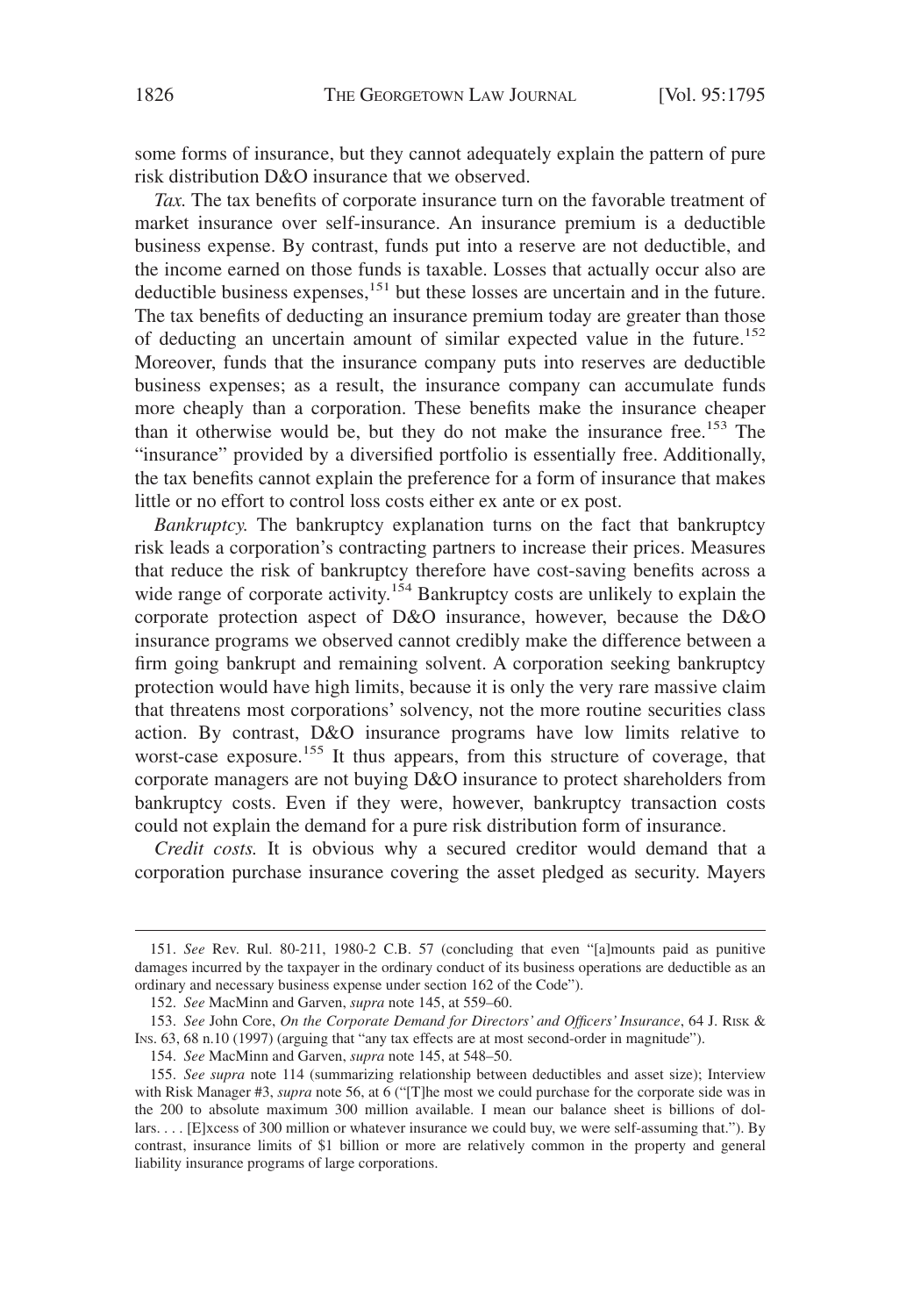and Smith demonstrated theoretically, however, that even unsecured creditors should prefer to lend to an insured corporation. While the economics are technical, the basic intuition is that a serious, uninsured loss destroys equity and therefore increases the debt to equity ratio of the firm. In some circumstances this leads to a conflict of interest between shareholders and bondholders that Mayers and Smith called the "underinvestment problem."<sup>156</sup> In that situation new investment would benefit bondholders but not shareholders. Since the shareholders are in charge, the corporation does not make the investment, even if the investment has a positive net present value. Insurance solves that problem because it reduces the impact of the loss on the debt-to-equity ratio of the firm. As a result, even unsecured creditors will grant better terms to a corporation with insurance, especially if that corporation is highly leveraged. These reduced credit costs may offset insurance loading costs in some highly leveraged corporations. But, once again, these benefits cannot explain the preference for D&O insurance that makes little or no effort to control loss costs either ex ante or ex post.

*Costs of external capital*. Froot, Scharfstein, and Stein observed that public corporations engage in a variety of hedging transactions despite the ability of investors to diversify.157 Insurance is one strategy for hedging losses; thus, their analysis is directly relevant to the corporate insurance puzzle. They identified one important additional reason to hedge beyond those identified by Mayers & Smith in the corporate insurance literature, namely the additional costs of raising external capital. For a variety of reasons that include transaction costs and information asymmetries between managers and investors, Froot, Scharstein, and Stein posit that going out to the market to raise capital is more expensive than generating the same amount of capital internally.<sup>158</sup> But a firm's ability to generate capital internally is limited by its cash flow, so many corporations cannot self-fund capital shocks; particularly, we note, low frequency, high severity events like securities litigation or, for that matter, some other typically insured losses. Hedging transactions allow firms to reduce the likelihood of a mismatch between cash flow and investment needs. Thus, to the extent that the cost of a hedging transaction is less than the additional costs of raising capital externally, the transaction adds value to the corporation.

Along with the tax explanation, we find this cost of capital explanation the most compelling of the traditional explanations for the very basic reason that a firm that is in the midst of shareholder litigation is in a disadvantageous position for raising capital. Traditional methods of raising capital—from equity investors or creditors—may not be available in the midst of a large shareholder claim or,

<sup>156.</sup> Mayers & Smith, *Underinvestment*, *supra* note 145, at 51–52.

<sup>157.</sup> Froot et al., *supra* note 149, at 1631.

<sup>158.</sup> Froot and colleagues also observed that hedging can provide private benefits to managers and, thus, managers may act as if the cost of external capital is more costly than it is. *Id*. at 1634. We regard this as an example of an agency cost, an explanation that we address more fully *infra*, text accompanying notes 174–85.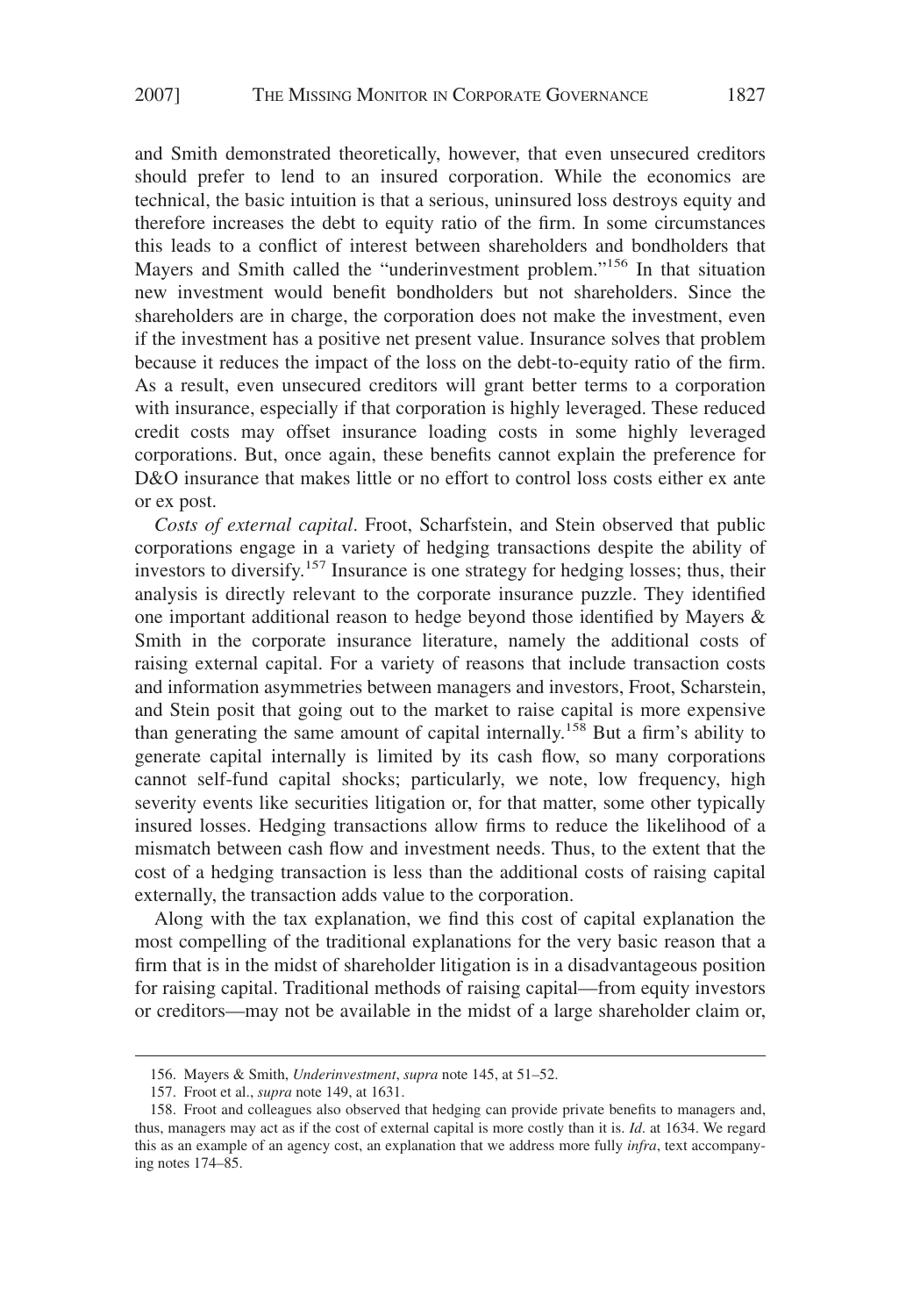if capital is available, it may only be available on sub-optimal terms. The cost of external capital, in other words, is likely to be higher than usual in the midst of shareholder litigation.

The obvious means of avoiding this situation is to set up reserves to fund losses from shareholder litigation.<sup>159</sup> But for an operating company, reserving has the disadvantage of diverting capital when it might be used more efficiently elsewhere within the firm.<sup>160</sup> Moreover, as explained earlier, tax law discourages reserving. What a firm in this situation needs is a commitment from a creditor to make capital available at a time when traditional means of raising capital are unavailable or prohibitively expensive. This is precisely what D&O insurers do through Side B and C coverage. Seeing the coverage through this lens thus makes the D&O premium seem analogous to capital commitment fees paid to lenders for a commitment to make funds available upon the occurrence of a specified event, such as a successful takeover offer.<sup>161</sup> The D&O insurer essentially commits to make funds available in the event that the insured incurs losses through shareholder litigation.

Viewed in this way, the purpose of entity-level coverage is to protect the corporation from borrowing on disadvantageous terms once a claim has arisen. Instead, the funds are promised from an insurer on a clear day when there is no loss on the horizon. The cost of the premium will be worth incurring when it is less costly to the firm than other forms of contingent financing. It is therefore conceivable that some form of D&O insurance might in fact be the low-cost form of contingent financing. Once again, however, that form of D&O insurance seems quite unlikely to be pure risk distribution D&O insurance—again because of the moral hazard problem.

*Monitoring.* Economists have also theorized that shareholders or other corporate stakeholders might want the corporation to purchase insurance because the corporation may not have the economy of scale needed to develop loss prevention or loss management expertise. Mayers and Smith refer to this as the "real

<sup>159.</sup> For present purposes it is immaterial whether the corporation sets up an internal reserve or, instead, sets up a captive insurance company or a trust. All three options receive essentially the same tax treatment. *See generally* Richard M. Cieri & Michael J. Riela, *Protecting Directors and Officers of Corporations That Are Insolvent or in the Zone or Vicinity of Insolvency: Important Considerations, Practical Solutions*, 2 DEPAUL BUS. & COMM. L.J. 295 (observing the comparable taxability of these three mechanisms). However, "captured" insurance companies may not be classified as being in the business of insurance if they are wholly owned by one corporation. This is due largely to the absence of risk-spreading. As a consequence, unrelated corporations have begun to pool their assets to create group captured insurance companies that would side-step this particular limitation. *Id*. at 337.

<sup>160.</sup> This will be especially true for companies that fuel growth by reinvesting cash flows into the business.

<sup>161.</sup> *See generally* Richard L. Shockley & Anjan V. Thakor, *Bank Loan Commitment Contracts: Data, Theory, and Tests*, 29 J. MONEY CREDIT & BANKING 517 (1997) (theoretically and empirically examinining the contract design features of bank loan commitments). Among other differences between loan commitments and D&O insurance policies, "virtually all [loan] commitments contain an escape clause that allows the issuing bank to deny credit if the borrower's financial condition has changed in a material way." *Id*. at 518.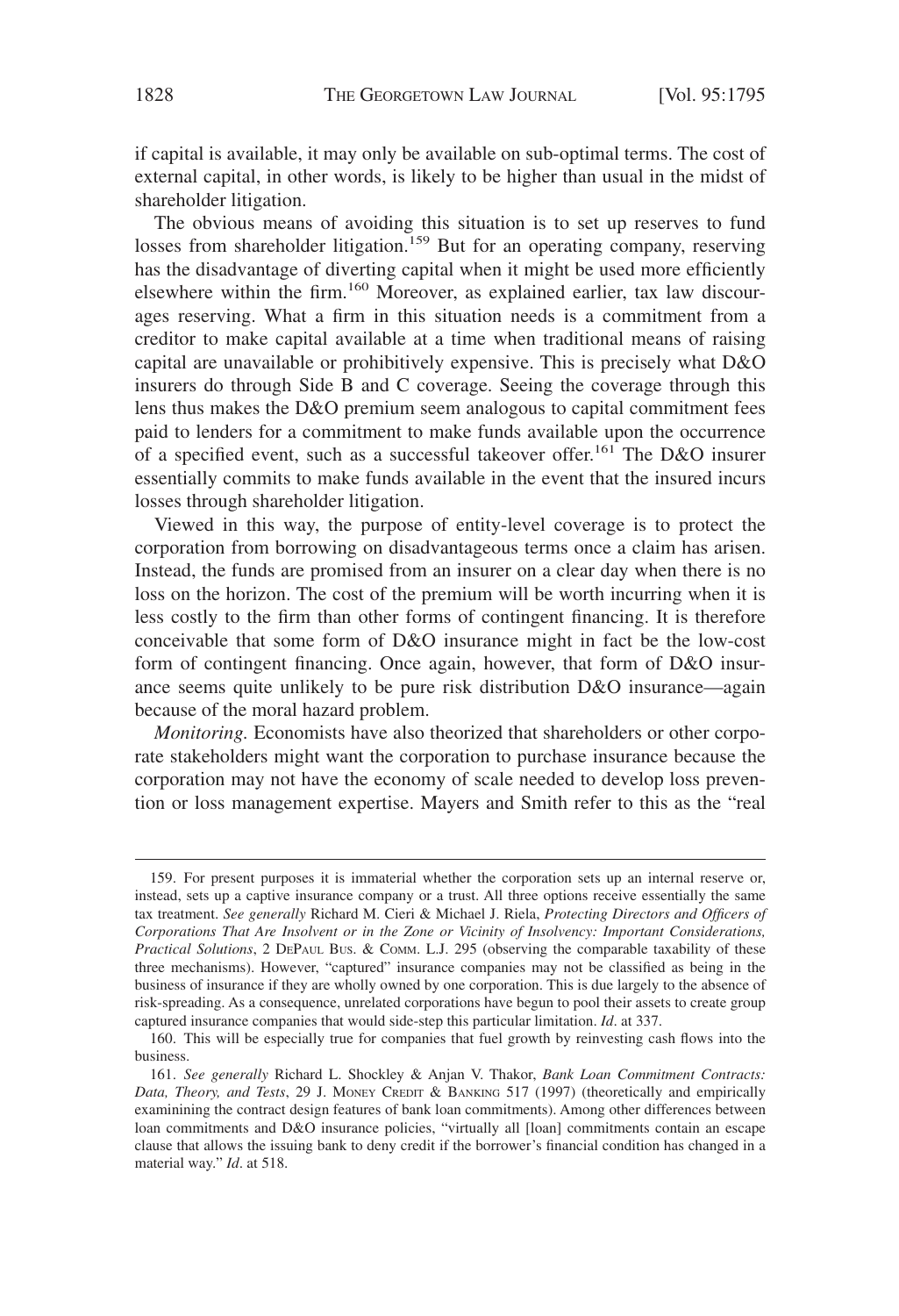service efficiencies" of insurance.<sup>162</sup> Monitoring is the key to these efficiencies. Shareholders may demand monitoring services from an insurer to counteract tendencies within the firm to underinvest in loss prevention technologies.<sup>163</sup> Similarly, other corporate constituencies, such as employees or bondholders, may demand insurance-based monitoring to control managers' post-loss opportunistic behavior.<sup>164</sup> Mayers and Smith refer to this as the "bond[ing]" benefit of insurance.<sup>165</sup> As already noted, however, this hypothesis is not supported by our central empirical finding: insurers do not, in fact, monitor their corporate insureds. Demand for monitoring cannot explain the purchase of insurance that in fact provides no monitoring.

#### 2. Market Failure Explanations

Our participants provided two insurance market failure explanations for the pattern of D&O insurance that we observed. First, some participants reported that corporations do not buy Side-A-only policies because those policies are too expensive relative to the protection that is provided, and the additional cost of purchasing Side B and C coverage is less than the marginal benefit of entitylevel coverage. Second, other participants reported that corporations do not buy D&O policies that manage defense costs because insurance companies cannot be trusted to manage the defense in the corporation's best interest.

*a. Mispricing of Side-A-Only Policies*. Several of the participants in our study suggested that the discount for purchasing Side-A-only coverage is not large enough. Following the numerical example offered by one of the risk managers we interviewed: if 85% of claims paid are under Sides B and C of a traditional insurance policy, the price for equal limits under a Side-A-only policy should be approximately 15% of the cost of a traditional A-B-C package.<sup>166</sup> Side-A-only coverage, however, is not offered at this discounted price. Indeed, our respondents reported that the discount offered for Side-A-only coverage does not compensate the corporation for the forgone coverage.<sup>167</sup>

Most of the risk managers in our study supported this explanation. When asked why his firm purchases Side B and C coverage, one responded:

<sup>162.</sup> *See* Mayers & Smith, *supra* note 18, at 285.

<sup>163.</sup> Mayers and Smith use the example of property insurers that require the installation of sprinkler systems to reduce the risk of fire. *Id*. at 286.

<sup>164.</sup> *See id*. at 287–88.

<sup>165.</sup> *Id*. *See also* MacMinn & Garven, *supra* note 145, at 542–44 (supporting these arguments as sound theoretical bases for corporate insurance).

<sup>166.</sup> *See* Interview with Risk Manager #1, at 33–34 (Jan. 25, 2006) (transcript on file with author).

<sup>167.</sup> *Id.* at 34 (concluding that "the knock I have heard in panel discussions, things like that, is that the credit that you get for dropping [B and C Side coverage] is not worth what you are actually getting if you are losing coverage"). Complicating this analysis is the fact that Side-A-only policies may offer broader protection for the directors and officers. *See supra* text accompanying notes 141–43.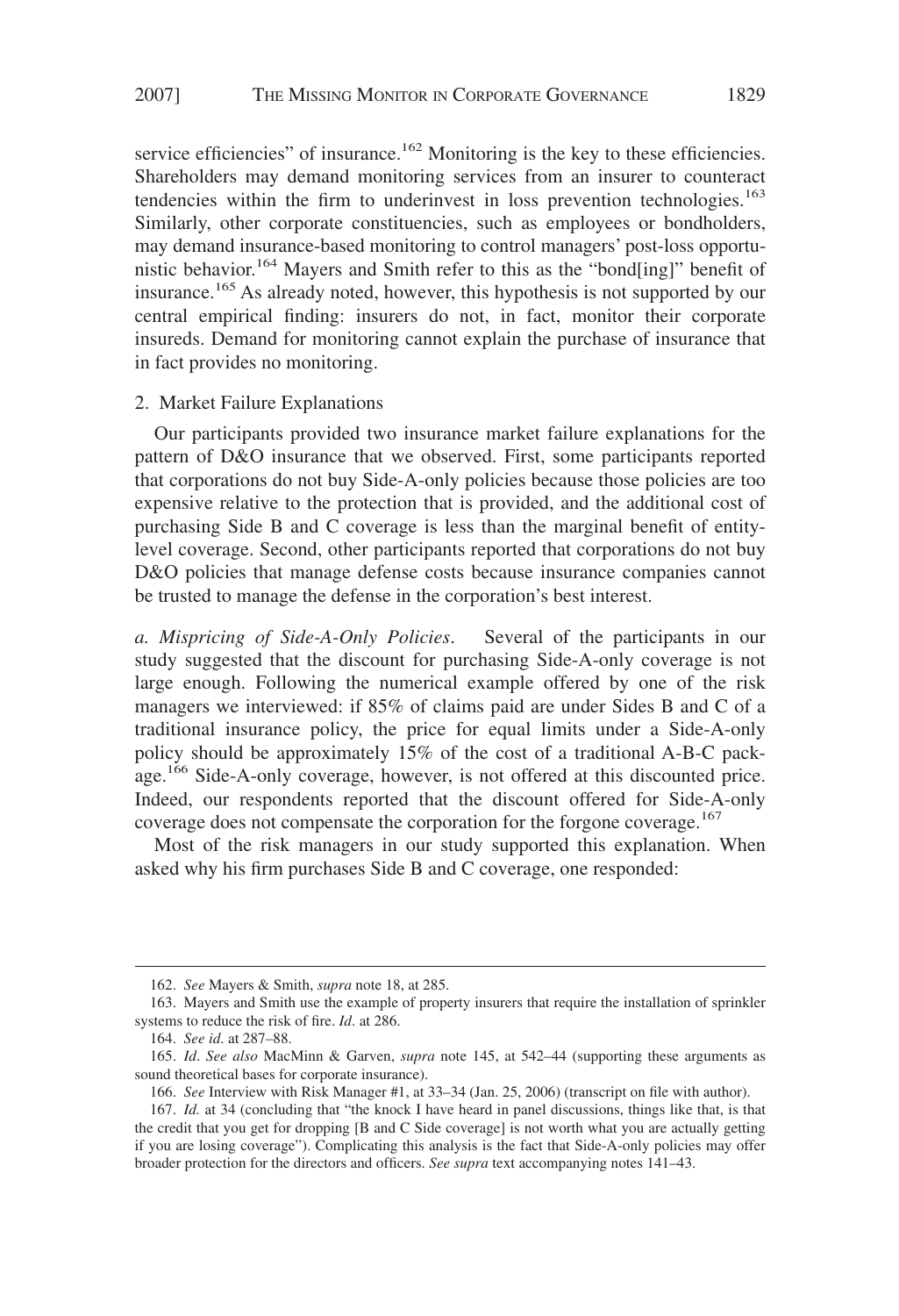[W]e evaluate it every year. But I would say that . . . maybe 70-80% of large companies still do the A, B and C. We have heard of a few companies just going out and doing a Side A, bankruptcy protection.... [B]ut we haven't seen it done, because when it all comes down to it, you know, you really are protecting the asset[s] of the corporation. . . . You could [buy Side-A-only]. I am not arguing against that. It is a decision you truly go through each year. . . . And you think about it, but there is no patent answer for that. It depends on the price.<sup>168</sup>

Another replied:

[F]rom my perspective as a risk manager, the reason why I buy Side C coverage or I recommend that we buy it here is because I feel that it would be negligent not to buy it.... There is not enough credit for excluding it out of the policy. If there was, we would probably [not buy] it because philosophically we don't agree with the coverage.<sup>169</sup>

These answers support a view that the value of balance sheet protection to the corporation is greater than the cost of the coverage, at least when compared to the discount offered for buying a Side-A only policy.

Nevertheless, this is an odd explanation since it suggests that there is a failure in the market for Side-A-only coverage. If it is true that the discount for purchasing Side-A-only coverage is not commensurate with the insurer's reduced risk, why don't insurers sell Side-A-only coverage for less? Is it because they want to discourage this line of coverage in order to maximize premium dollars? But that would seem to be a losing strategy since there is nothing to prevent another insurer from appropriately pricing Side A coverage and thereby gaining market share.

Moreover, given that shareholders can spread these risks costlessly (or nearly so) simply by holding a diversified portfolio, Side B and C policies are really only a bargain if the insurer is essentially giving them away. Do insurance companies always get the pricing right? Clearly not.<sup>170</sup> But if insurance companies *always* underpriced the product, one would expect losses to drive them to abandon the product. Thus, although our data do not permit us to conclusively reject this explanation, we view it as a particularly weak explanation for entity-level coverage because it depends upon persistently irrational pricing by sophisticated companies in a competitive business with low barriers to entry. Moreover, even if there were persistent underpricing of entity-level coverage, that mispricing would not explain the pure risk distribution form of that protection that we observed.

<sup>168.</sup> Interview with Risk Manager #2, at 33 (Feb. 13, 2006) (transcript on file with author).

<sup>169.</sup> Interview with Risk Manager #4, at 15 (Jan. 25, 2006) (transcript on file with author).

<sup>170.</sup> *See* Sean M. Fitzpatrick, *Fear Is the Key: A Behavioral Guide to Underwriting Cycles*, 10 CONN. INS. L.J. 255 (2004) (providing a behavioral explanation for cyclical mispricing).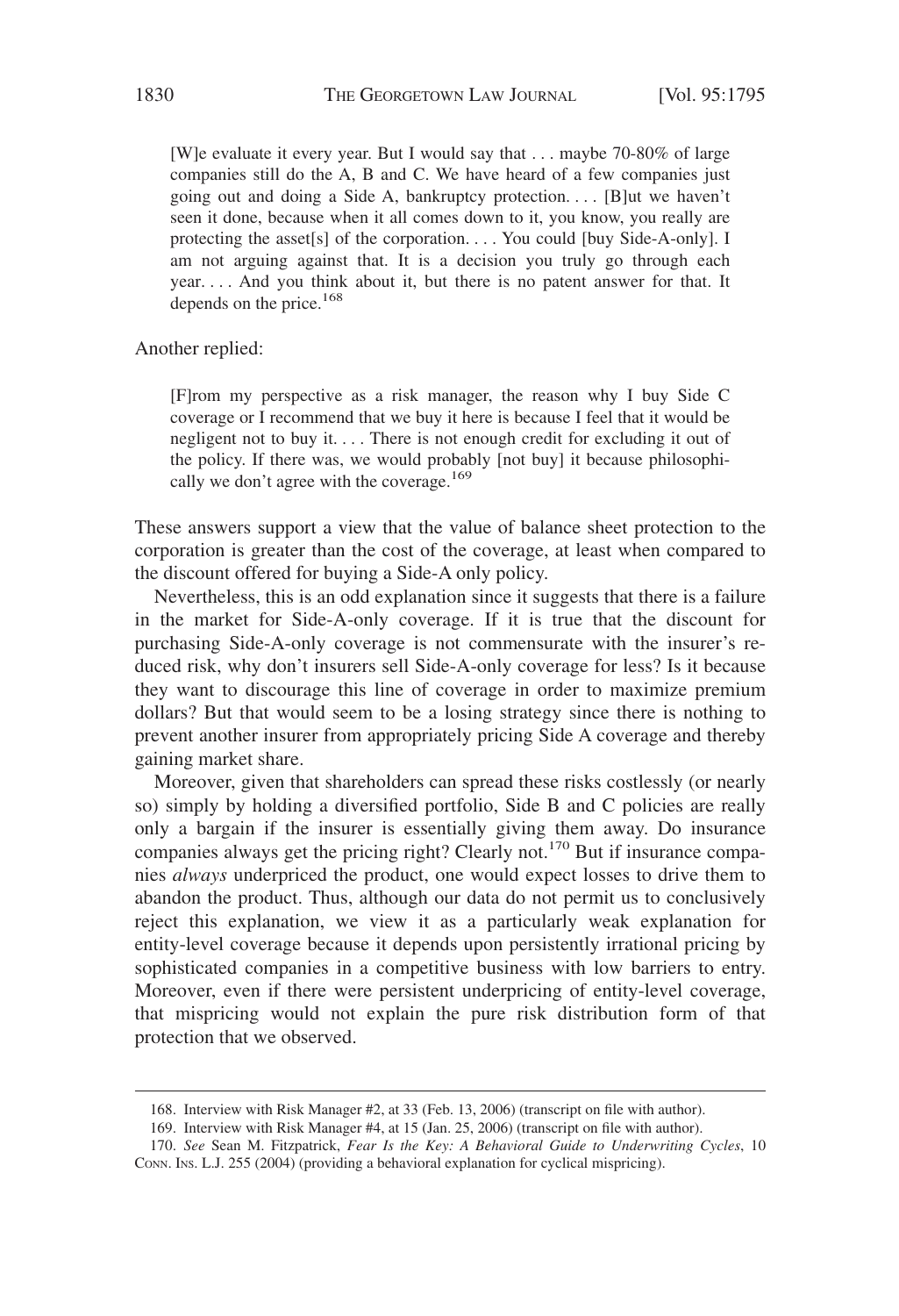*b. Untrustworthy Insurance Claims Services*. Our investigation of the D&O insurance claims process is ongoing and thus, a full explanation of that process awaits later work. Nevertheless we address here the assertion by some of our participants that corporations demand defense cost reimbursement coverage (as opposed to the duty-to-defend coverage more typical in liability insurance contexts) because D&O insurance companies cannot be trusted to act in the insured corporation's best interests in claims defense.

As Kenneth Abraham has described, corporate policyholders have had poor claims experiences with the liability insurance industry over the last twenty-five years.<sup>171</sup> Liability insurance coverage disputes routinely follow in the wake of any significant environmental or product liability claim, with the result that litigation with customers has become an acceptable, normal state of business relationships for the major commercial insurance companies that also sell D&O insurance. This history has had a corrosive effect on the perceived trustworthiness of insurance companies. A senior lawyer in the general counsel's office of a Fortune 100 company pointedly asked us after describing his company's experience with general liability insurance claims, "Would you trust an insurance company to defend you?"<sup>172</sup> He clearly thought that the obvious answer to the question was "No."

Nevertheless, we are inclined to doubt this market failure explanation as well. First, D&O insurance claims are very different from the environmental and product liability claims that led to the reduction in trust. The environmental and products liability claims arose under policies sold years and even decades before the claims arose, at a time when no underwriter could have predicted either their frequency or severity, and, thus, insurance company leaders may have had some justification for thinking that it was reasonable to contest their companies' responsibility for these claims. By contrast, D&O insurance claims typically relate to recent behavior of a kind that D&O insurance underwriters cannot claim to be a surprise.<sup>173</sup> Second, D&O insurance companies have demonstrated that they are responsive to the market demands of the very sophisticated corporate purchasers of D&O insurance. If corporate buyers wanted D&O insurance that managed the defense costs of shareholder litigation, D&O insurance programs could be restructured to do so.174 Moreover, these buyers

<sup>171.</sup> *See generally* Kenneth S. Abraham, *The Rise and Fall of Commercial Liability Insurance*, 87 VA. L. REV. 85, 99–105 (2001) (describing the "era of the big claim exclusion" that began in the 1980s).

<sup>172.</sup> Interview with Associate General Counsel #1 (May 6, 2006) (documentation on file with author).

<sup>173.</sup> D&O insurance policies are "claims made" policies, meaning that they apply to claims made during the policy period regardless when the underlying injury took place. By contrast, the commercial general liability insurance policies typically apply to injury during the policy period, regardless when the claim eventually is made. *See generally* Bob Works, *Excusing Nonoccurrence of Insurance Policy Conditions in Order to Avoid Disproportionate Forfeiture: Claims-Made Formats as a Test Case*, 5 CONN. INS. L.J. 505, 513–49 (1999) (providing a taxonomy of claims made policies).

<sup>174.</sup> *See infra* text accompanying notes 201–03.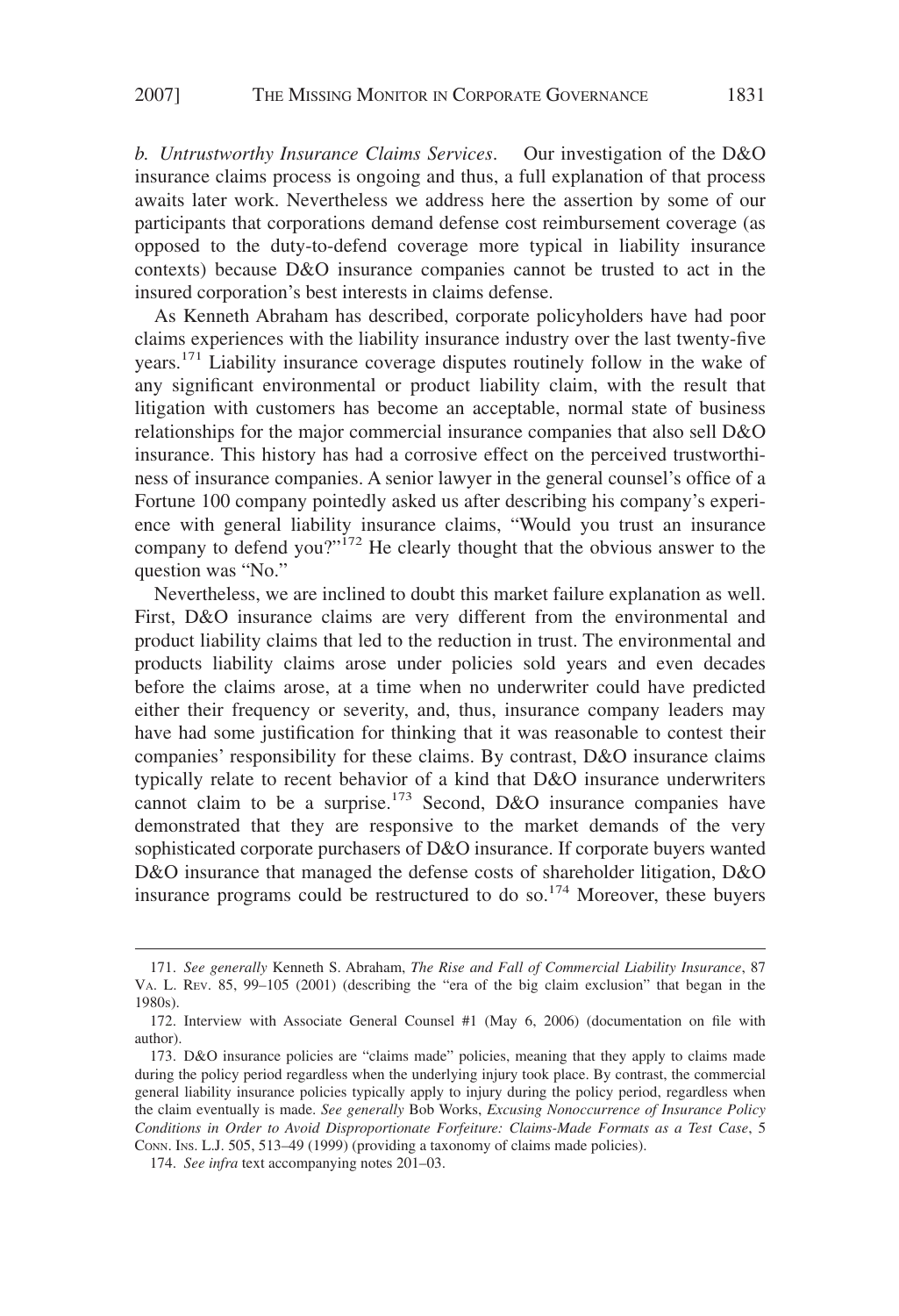could exert market discipline over insurers that earned a reputation for providing an inadequate defense.

## 3. Agency Costs

If the existing form of Side B and C coverage represents a negative net present value investment from the shareholders' point of view, there may nevertheless be some within the firm who would prefer, for their own reasons, to make the investment. This divergence between the interests of the firm's managers and its owners is an example of agency costs.<sup>175</sup> In this context, there may be two types of agency costs: (a) executive agency costs and (b) risk manager agency costs. Unlike any of the other explanations we have explored, agency costs do explain the pure risk distribution form of D&O insurance that we observed.

This agency cost explanation is a corollary to the moral hazard and related deterrence point that is our main contribution to corporate and securities scholarship. Shareholders would benefit from the increased transparency that is supposed to result from the deterrence provided by securities liability. Insurance purchasing patterns that reduce that deterrence harm shareholders as a whole and, thus, like excessive compensation, represent agency costs that management imposes on shareholders.<sup>176</sup>

*a. Executive Agency Costs.* Executives, unlike shareholders, are not able to avoid the idiosyncratic business risks generated by the firm they manage since they have a more personal stake—their jobs and their pay packages—in that firm.<sup>177</sup> D&O losses threaten executives in two ways. First, large losses may push the firm towards insolvency (and lead to job loss) or, short of actual insolvency, may make the firm a takeover target (and lead to job loss). Second, even if the losses are not large enough to threaten the financial stability of the firm, losses may have a significant impact on accounting measures of performance and compensation packages tied to those performance measures.<sup>178</sup> Entity-level D&O insurance helps executives avoid both of these threats.

According to this explanation, executives may be motivated to purchase B and C Side coverage to protect their own positions and pay packages in spite of the fact that it may be a negative net present value investment from the shareholders' perspective.<sup>179</sup> In this way, entity-level D&O insurance is essen-

<sup>175.</sup> *See generally* Jensen & Meckling, *supra* note 32, at 5–6 (describing agency costs as the divergence in interests between shareholder principals and manager agents).

<sup>176.</sup> *See generally* LUCIAN BEBCHUK & JESSE FRIED, PAY WITHOUT PERFORMANCE: THE UNFULFILLED PROMISE OF EXECUTIVE COMPENSATION (2004) (explaining excessive compensation as an example of agency costs imposed by management on shareholders).

<sup>177.</sup> The investment of human capital, in other words, is not easily diversified. *See* Mayers & Smith, *supra* note 18, at 283.

<sup>178.</sup> *See generally* BEBCHUK & FRIED, *supra* note 176 (detailing defects in the design of executive compensation packages that lead to similarly distorted incentives).

<sup>179.</sup> *See* Griffith, *supra* note 7, at 1172–73.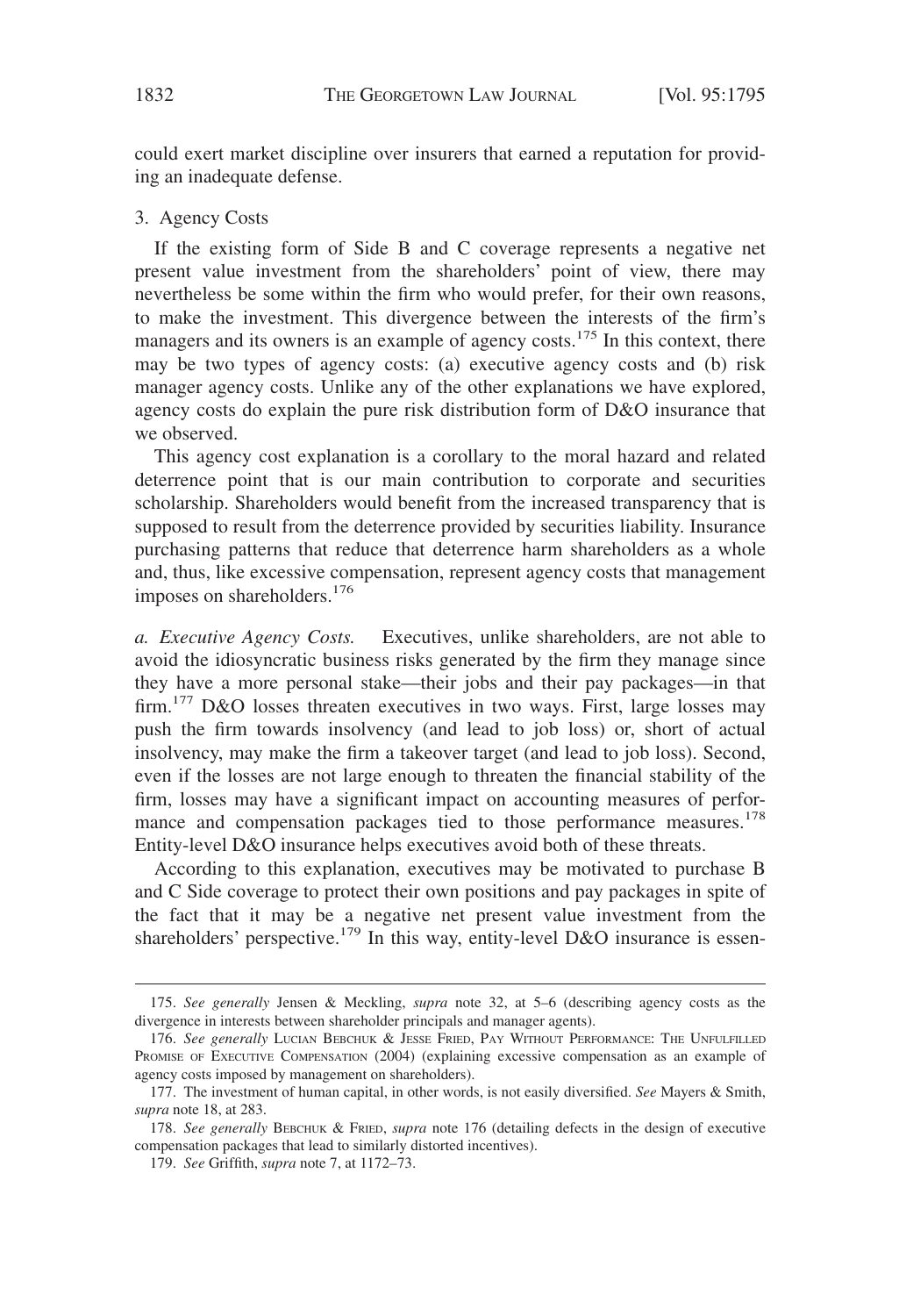tially a form of earnings management, allowing managers to avoid shocks to the firm's accounting statements in exchange for an annual premium, paid out of corporate funds. Because managers have a personal incentive to incur this annual expense when their shareholders would prefer that they did not, it is a form of agency cost.<sup>180</sup>

Moreover, when the managers select D&O insurance, the insurance they select does not provide monitoring. This, too, represents an agency cost. Buying D&O insurance without monitoring increases the freedom of managers to take financial reporting and other risks that improve accounting measures of performance and, hence, their compensation, but not the long-term value of the firm. If these risks lead to shareholder litigation, D&O insurers step in to pay the claim.

Econometric research on D&O purchasing patterns supports the managerial agency costs explanation. John Chalmers and colleagues studied the relationship between the amount of D&O insurance purchased in connection with an initial public offering and the later price of the stock that was offered, investigating the hypothesis that managers are willing to buy large amounts of D&O coverage at high premiums because they receive all of the benefits of the coverage but bear the costs only in proportion to their fractional ownership of the firm's equity.<sup>181</sup> They found a significant negative correlation between the three-year post-IPO stock price performance of the company and the amount of insurance that the company purchased just before issuing the IPO. They concluded "managers choos[e] abnormally high D&O insurance coverage based on their belief that their shares are priced too high."182

Similarly, Core studied the relationship between director pay and D&O insurance limits in Canadian firms, investigating the hypothesis that more entrenched managers are more likely to purchase D&O insurance.<sup>183</sup> (Unlike U.S. firms, Canadian firms are legally required to disclose their D&O insurance limits.) He found that "firms with higher excess director pay . . . are more likely to carry D&O insurance coverage and purchase higher limits," suggesting that managers bundle compensation and insurance because they do not internalize the cost of either.<sup>184</sup>

*b. Risk Manager Agency Costs.* Risk manager agency costs exist if the corporation's risk manager has an incentive to purchase D&O insurance notwithstanding the fact that such insurance may be a negative net present value investment from the shareholders' point of view. The basis for this divergence in incentive is obvious—the risk manager may suffer adverse career consequences

<sup>180.</sup> *Cf.* Froot et al., *supra* note 149, at 1634 (describing potential private benefits to hedging).

<sup>181.</sup> John M. Chalmers, Larry Y. Dann, & Jarrad Harford, *Managerial Opportunism? Evidence from Directors' and Officers' Insurance Purchases*, 57 J. FIN. 609, 609–10 (2002).

<sup>182.</sup> *Id.* at 611.

<sup>183.</sup> Core, *supra* note 153, at 81.

<sup>184.</sup> *Id*.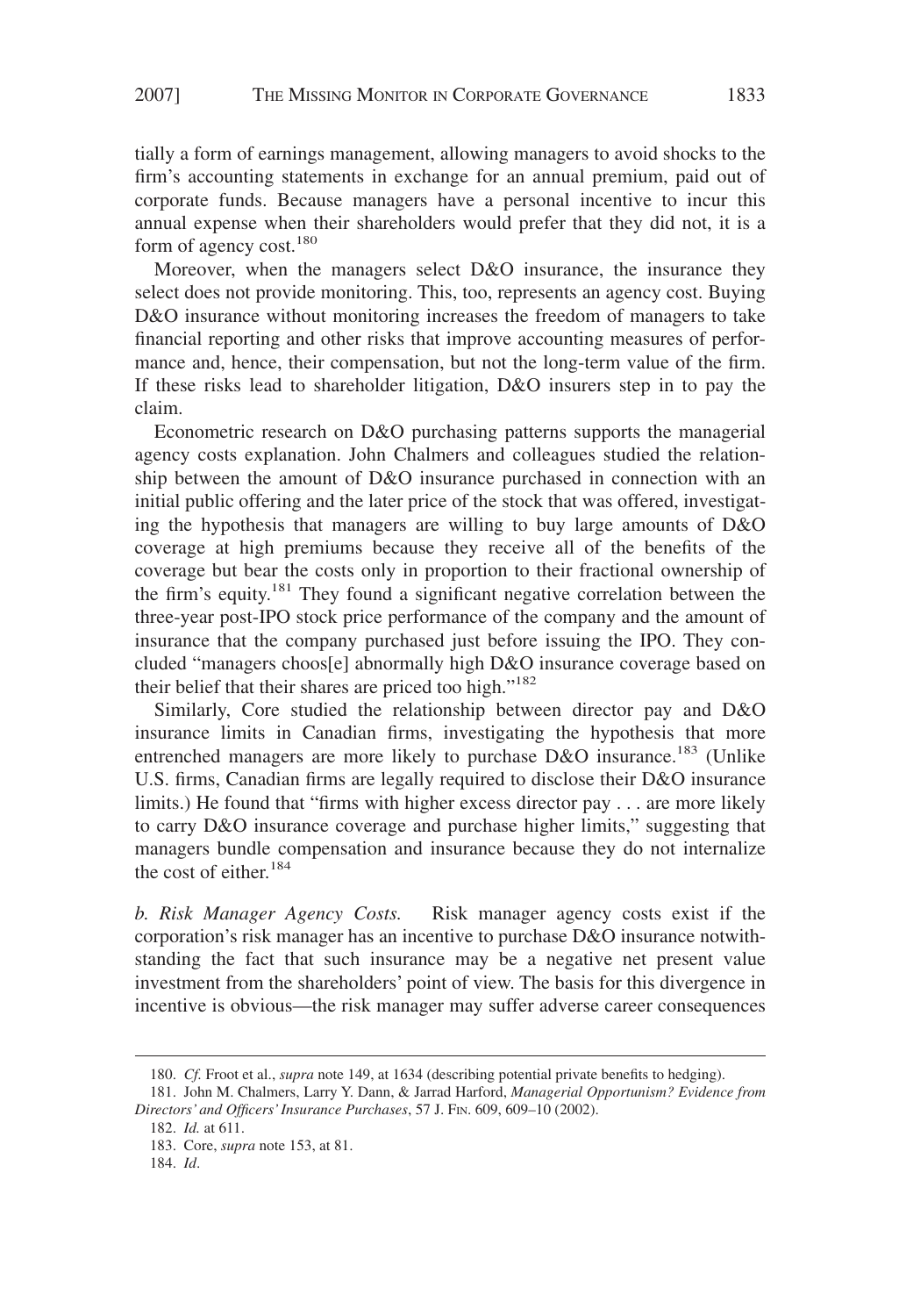if she did not buy insurance against a loss that ex post seems costly to the firm. One of the risk managers in our study candidly suggested this explanation:

I guarantee you that no matter what anybody says or anybody tells you, a big loss comes in to a company and it is 100, 200 [million]. You say . . . "I have bankruptcy protection over there, but this 200 million thing against the company, I don't have anything for it." . . . So there is an element of making sure there is comprehensive protection.<sup>185</sup>

From a strictly ex post point of view, insurance against a significant loss may seem like a good idea even if the ex ante value of the insurance is less than its cost. If her superiors will tend to view loss from an ex post point of view, a risk manager may purchase D&O insurance in order to protect her own career regardless of the shareholders' preferences. This incentive is compounded if there are also executive agency costs within the organization that favor the purchase of comprehensive D&O coverage.

This ex post perspective and compounded incentives help explain the nearly pure risk distribution form of existing D&O insurance, especially the absence of defense cost management. Managers and directors facing securities litigation apparently prefer the maximum autonomy, blank checkbook approach to D&O insurance coverage, and they are not going to be pleased with a risk manager who agreed in advance to hand over the defense to an insurance company, even if that decision might have made sense from an ex ante perspective. The following excerpt from an interview with the head of the claims department in a leading D&O insurer illustrates this point:

They got a D&O policy to pay for it, and the general counsel, the last g-d damn thing that he wants to do—excuse my language—is to walk into the CEO's office and say, "Oh, I cut their bill in half." The CEO is going to say, "Wait a second. In other words, I am not getting the best possible defense because you are pissing them off? Oh, I don't think so. You know, I've got a huge house in Greenwich. I want to keep that huge house. I've got the mistress. I've got the Mercedes.  $\dots$  Why the hell are we doing this?"<sup>186</sup>

#### C. THE COMPARATIVE ADVANTAGE PUZZLE

In the last section, we explored why corporations purchase a type of insurance that economic theory suggests they do not need. In this section we explore why insurers do not offer a service—monitoring—that economic theory suggests their corporate purchasers do need. D&O insurers, after all, ought to be among the most trusted suppliers of loss prevention expertise. Alone among all possible providers of loss prevention advice, insurers fund the losses. They are,

<sup>185.</sup> Interview with Risk Manager #2, at 34–35 (Feb. 13, 2006) (transcript on file with author).

<sup>186.</sup> Interview with Claims Manager #1, *supra* note 96, at 27.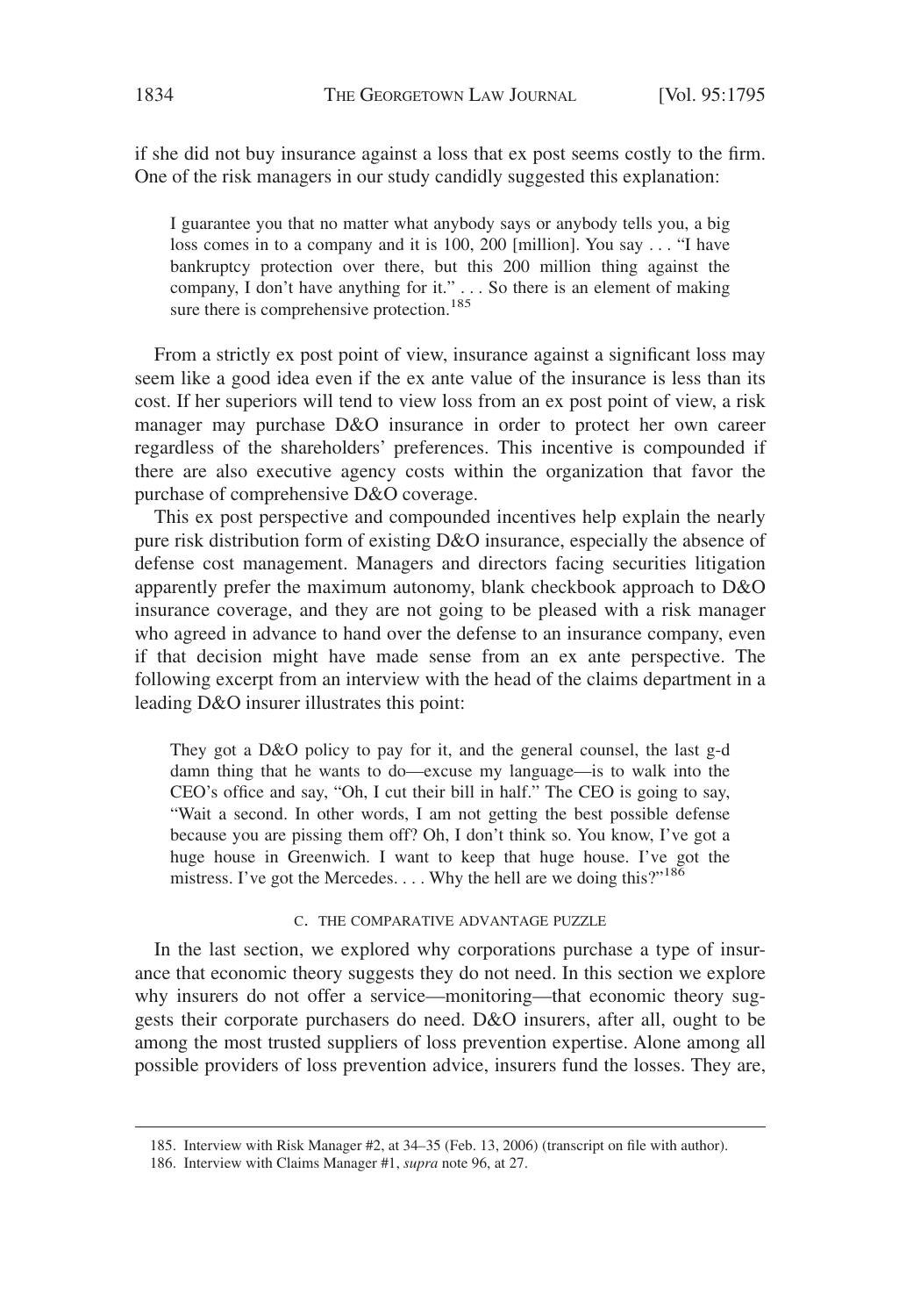in other words, bonded to their advice. As Cohen explains, "[L]oss prevention services by an insurance company come with a stronger guarantee than loss prevention services by lawyers. The insurance company bonds its appraisal by agreeing to indemnify the insured for losses that occur; lawyers guarantee only nonnegligent appraisals."<sup>187</sup>

In addition, insurance companies are less subject to co-option by the client than fee-for-service professionals because the insurer is less dependent on any one client for business.<sup>188</sup> Moreover, as the one ultimately on the hook for losses, insurers are likely less susceptible to the ideological biases of corporate governance "policy entrepreneurs."<sup>189</sup>

Nevertheless, according to our sources, corporations largely ignore D&O insurers' occasional loss prevention advice and do not look to D&O insurers for monitoring services of any kind. This is the comparative advantage puzzle: D&O insurers would seem to have a comparative advantage in providing these services, yet they do not provide them. Our analysis of this puzzle focuses first on the institutional barriers to monitoring by D&O insurers, then turns, as in our last section, to an agency cost explanation.

# 1. Institutional Barriers to Insurance Monitoring

A handful of institutional barriers may prevent D&O insurers from bundling loss prevention services with D&O insurance. These include: (1) a lack of underwriter knowledge and experience, (2) characteristics of securities misinformation losses that may make monitoring futile or prohibitively costly, (3) the public good nature of best practices advice, (4) the layered, excess-of-loss structure of D&O insurance programs, and (5) the insurance underwriting cycle. We consider each of these potential explanations in turn.

*Underwriter knowledge and experience.* Perhaps an obvious explanation for the D&O insurer's failure to engage in ex ante monitoring is the claim that D&O insurance companies cannot competently monitor because they do not employ people with the necessary knowledge and experience. While we tend to agree that most current D&O insurance personnel currently lack the requisite skill set to be competent monitors of corporate governance, we feel that this

<sup>187.</sup> Cohen, *supra* note 60, at 343.

<sup>188.</sup> As reported in our companion article, no single D&O insurer is willing to sell very high limits to any single corporation, with the result that D&O insurers hold a large portfolio of D&O risks. *See* Baker & Griffith, *supra* note 8 (reporting \$50 million as the largest limit available from any one insurer and noting that in the recent hard market, no insurance company offered a policy larger than \$25 million, with most policy limits set at \$10 million or less). Corporate governance rating firms, by contrast, may have conflicts of interest because they provide consulting services to corporations. *See* Rose, *supra* note 19 (noting this conflict of interest with reference to Institutional Shareholder Services).

<sup>189.</sup> *See* Roberta Romano, *The Sarbanes-Oxley Act and the Making of Quack Corporate Governance*, 114 YALE L.J. 1521, 1528–29 (2005) (describing how corporate governance entrepreneurs have advocated governance innovations that make little or no difference in a corporation's susceptibility to risk). Because the insurer ultimately bears corporate governance risk, it is unlikely to be fooled by merely cosmetic governance features.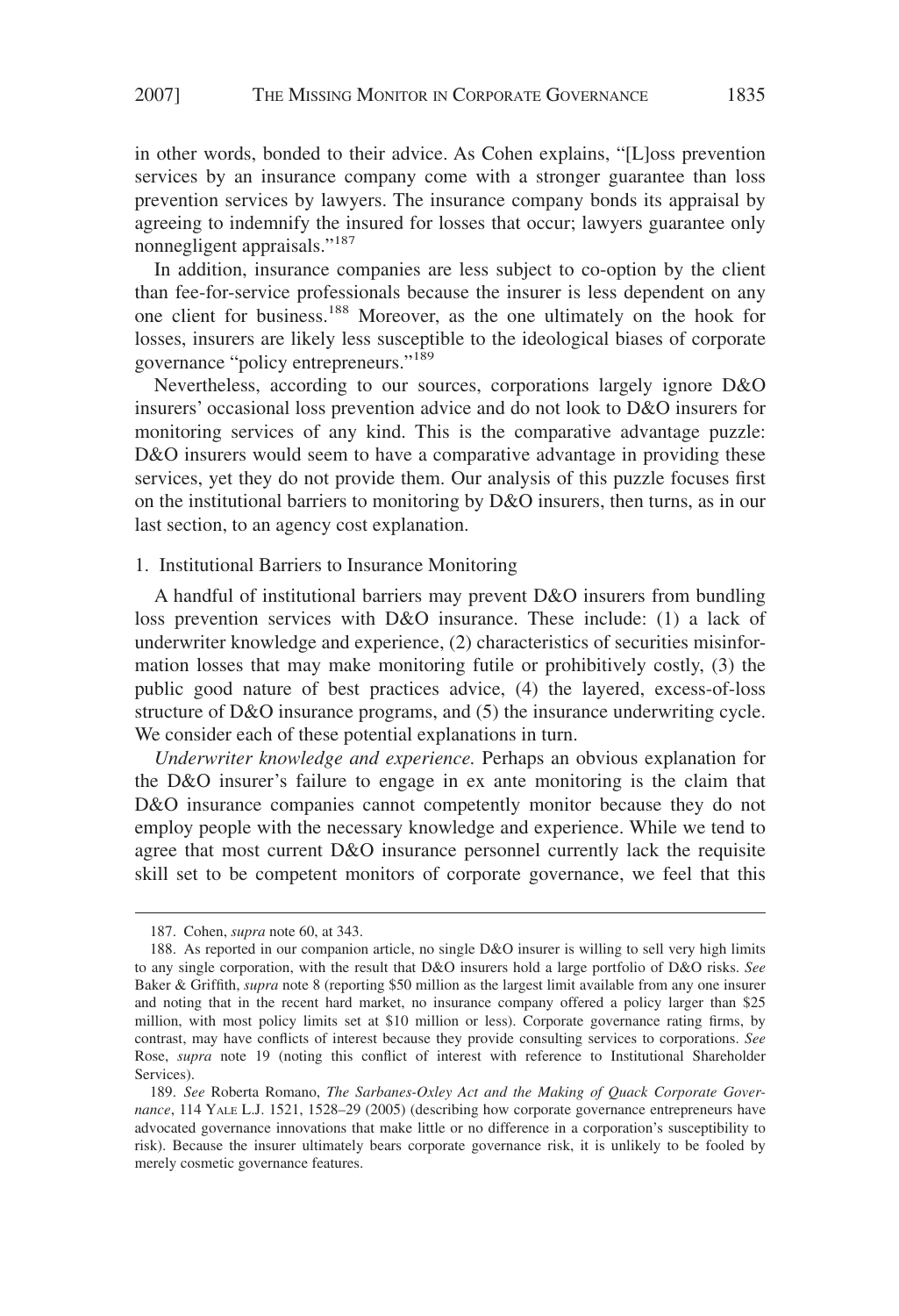explanation inverts cause and effect. Accounting firms, law firms, outside directors, and consulting firms are all presently selling compliance and other securities loss prevention services to public corporations. At least some of those professionals would be willing to work for D&O insurers, provided that they were adequately compensated. If there are in fact efficiencies to bundling risk distribution and loss prevention, then a D&O insurer should be able to provide these professionals adequate compensation. Thus, the current knowledge and experience of D&O insurance personnel seems more likely to represent a revealed preference of the managers buying D&O insurance policies than a real institutional barrier to bundling risk distribution and monitoring.

*The futility of insurance monitoring.* Perhaps D&O insurers do not provide such corporation-specific monitoring because it would not be cost effective whether because securities claims are random events, or because finance and business risks are so much more important to securities losses than corporate governance risk that monitoring corporate governance is not worth the investment, or because getting sufficiently inside the corporation to provide effective monitoring would be prohibitively expensive even if governance risk really is significant. These are empirical possibilities that we cannot answer definitively. Nevertheless, we offer the following three observations on the basis of our research.

First, the idea that securities lawsuits are random events is a variation of the idea that the merits do not matter in securities litigation.<sup>190</sup> We summarized that debate in our companion article and we hope to contribute to that debate when we report the results of our ongoing research into the securities litigation process. For present purposes we simply note that the continued existence of the private cause of action for securities law violations is predicated on the idea that the merits do matter, D&O insurance underwriters act as if the merits matter, and there is empirical research suggesting the same. $191$ 

Second, it is certainly possible that financial and business risks so completely

<sup>190.</sup> *See, e.g.*, Janet Cooper Alexander, *Do the Merits Matter? A Study of Settlements in Securities Class Actions*, 43 STAN. L. REV. 497, 499–500 (1991) (arguing that the merits of securities claims do not drive outcomes in settlements); *see also* William S. Lerach, *The Private Securities Litigation Reform Act of 1995—27 Months Later: Securities Class Action Litigation Under the Private Securities Litigation Reform Act's Brave New World*, 76 WASH. U. L.Q. 597, 598 (1998) (stating that Congress "relied heavily upon Professor Janet Cooper Alexander's article" in its 1995 reform of the securities laws). *But see, e.g.*, James D. Cox, *Making Securities Fraud Class Actions Virtuous*, 39 ARIZ. L. REV. 497, 503–04 (1997) (critiquing Alexander's methodology and conclusions); Elliott J. Weiss & John S. Beckerman, *Let the Money Do the Monitoring: How Institutional Investors Can Reduce Agency Costs in Securities Class Actions*, 104 YALE L.J. 2053, 2084 (1995) (disputing Alexander's findings).

<sup>191.</sup> *See, e.g.*, Marilyn F. Johnson et al., *Do the Merits Matter More? The Impact of the Private Securities Litigation Reform Act*, J.L. ECON.&ORG. (forthcoming), *available at* http://ssrn.com/ abstract=883684 (finding "a significantly greater correlation between litigation and both earnings restatements and abnormal insider selling after the PSLRA."); *see also* Baker & Griffith, *supra* note 8 (explaining that the use of corporate governance factors in D&O insurance risk-based pricing suggests that the merits matter); Stephen J. Choi, *The Evidence on Securities Class Actions*, 57 VAND. L. REV. 1465 (2004) (summarizing recent empirical work on the question of whether the merits matter).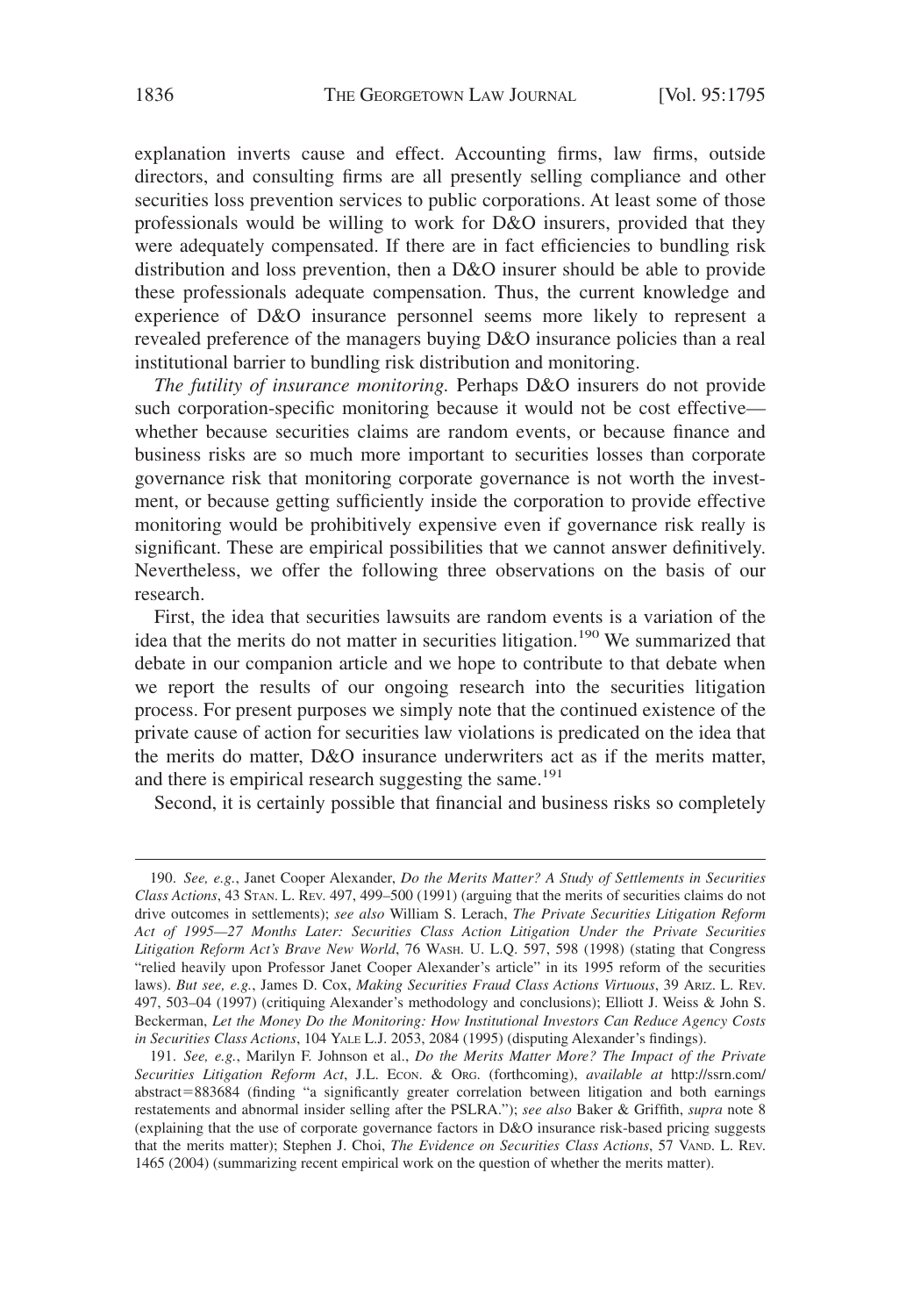dominate corporate governance risk in predicting securities litigation losses that monitoring corporate governance (broadly understood) would not be costeffective. Indeed, as we reported in our companion Article, D&O insurance underwriters focus extensively on financial factors.<sup>192</sup> Nevertheless, absent public disclosure of D&O insurance prices and other terms—or adequate access to private data—it is impossible to determine the relative importance of finance and corporate governance risk in D&O insurance pricing. Moreover, even if financial and business risks do dominate corporate governance risk in current D&O insurance pricing, that may be the result of D&O insurers not being allowed sufficiently inside the corporation to evaluate the "deep governance" factors that they find most important.<sup>193</sup>

Third, with regard to the expense of getting sufficiently inside the corporation to do effective monitoring, we observe that accounting firms are already deep inside the corporation. For that reason, the most cost-effective way to bundle monitoring and risk distribution may involve a combination of accounting and insurance functions. One possible approach is the Financial Statements Insurance (FSI) concept suggested by Joshua Ronen and elaborated by Lawrence Cunningham.<sup>194</sup> Their idea is for insurance companies to offer financial statements insurance that would guarantee the accuracy of financial statements. This idea has received considerable attention in legal academic writing,<sup>195</sup> but insurers and accounting firms have not embraced the idea. One reason is that the proponents have emphasized the novelty of their idea (a plus for an academic audience, but not for existing firms) and the legal and institutional change required for implementation. In addition, they have predicted that it would lead to dramatic improvements in the accuracy of financial statements that may seem unrealistic to these firms.

195. *See* Joseph A. Grundfest, *Punctuated Equilibria in the Evolution of United States Securities Regulation*,8STAN. J.L. BUS.&FIN. 1, 7 (2002) (describing FSI with approval but noting "that the current structure of D&O insurance and auditor liability has failed to give rise to incentives comparable to those [Ronen] predicts would arise under his FSI proposal" even though "D&O insurers could today easily make the retention of insurer-approved auditors a condition of coverage"); David B. Kahn & Gary S. Lawson, *Who's the Boss?: Controlling Auditor Incentives through Random Selection*, 53 EMORY L.J. 391, 424–25 (2004) (noting that "Professor Ronen is on the right track" but arguing that insurers would not be willing to serve the role that Ronen envisions); Patricia A. McCoy, *Realigning Auditors' Incentives*, 35 CONN. L. REV. 989, 1010–12 (2003) (discussing the various advantages and disadvantages of FSI); Larry E. Ribstein, *Market vs. Regulatory Resposes to Corporate Fraud: A Critique of the Sarbanes-Oxley Act of 2002*, 28 J. CORP. L. 1, 55 (2002) (same); Amy Shapiro, *Who* Pays the Auditor Calls the Tune? Auditing Regulation and Clients' Incentives, 35 SETON HALL L. REV. 1029, 1085–86 (2005) (endorsing FSI).

<sup>192.</sup> *See* Baker & Griffith, *supra* note 8.

<sup>193.</sup> *See id.*

<sup>194.</sup> *See* Lawrence A. Cunningham, *Choosing Gatekeepers: The Financial Statement Insurance Alternative to Auditor Liability*, 52 UCLA L. REV. 413 (2004) (elaborating the FSI concept first suggested by Ronen); Joshua Ronen, *Post-Enron Reform: Financial Statement Insurance and GAAP Re-visited*,8STAN. J.L. BUS.&FIN. 39 (2002) (describing the FSI concept); s*ee also* Lawrence A. Cunningham, *Too Big to Fail: Moral Hazard in Auditing and the Need to Restructure the Industry Before it Unravels*, 106 COLUM. L. REV. 1698, 1738 (2006) (arguing that FSI should be mandatory).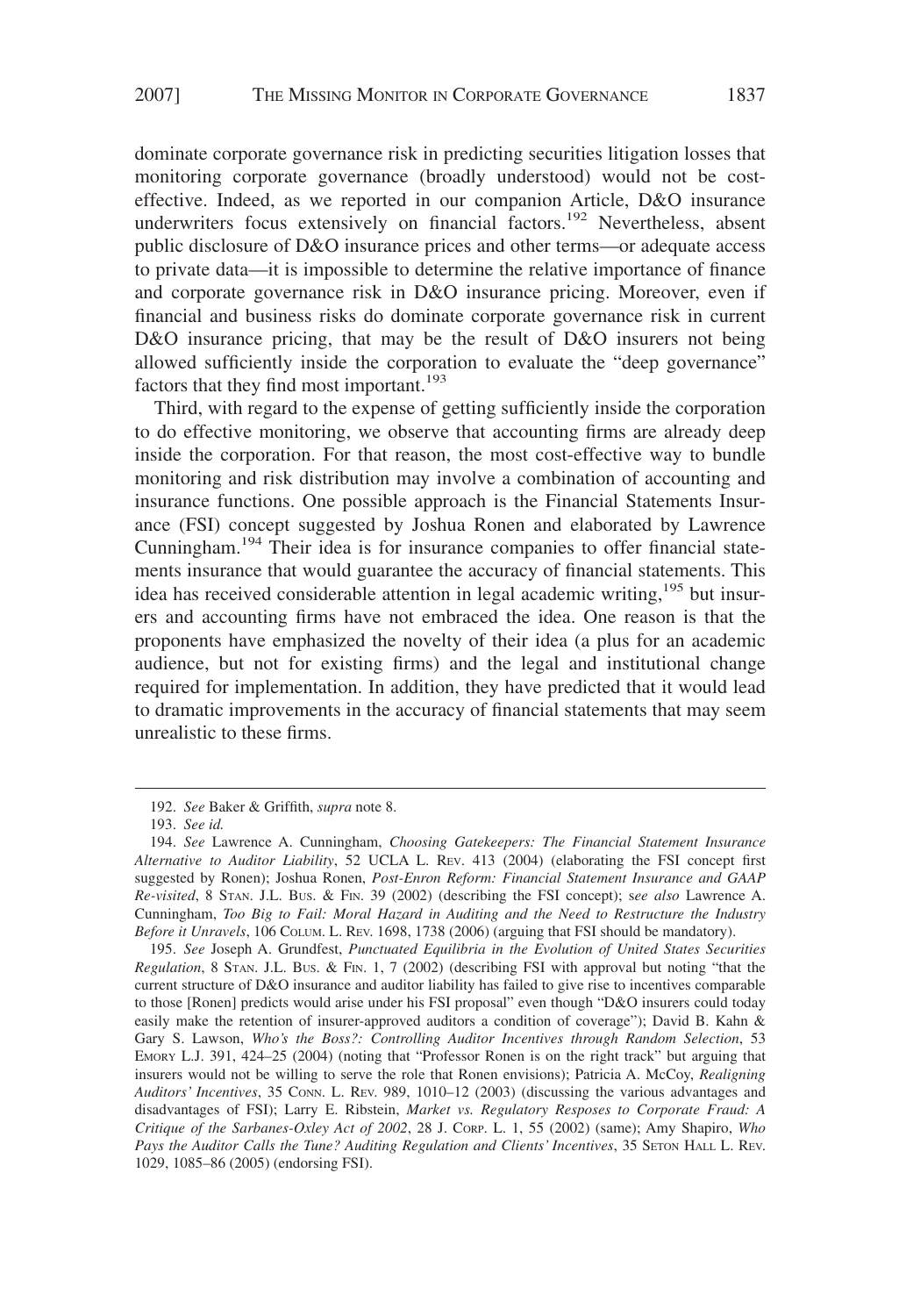In our view, the concept of bundling monitoring and risk distribution is simpler and less novel than they suggest. At least since Mayers and Smith, economists have understood that monitoring can be an important benefit that corporate insurance provides to shareholders, and the obvious candidates to perform monitoring in the D&O insurance context are the accountants who are already deep inside the corporation. Accounting firms already provide a limited amount of "insurance" (in the form of professional liability), and D&O insurance companies already provide a limited guarantee of the financial statements (in the form of coverage for securities violations related to inaccuracies in the statements). The challenge is to identify incremental ways to bring these two functions closer together, without the need for legal reform or dramatic changes in existing institutions.

Developing a realistic set of incremental steps requires further work, including consultation with experts in the accounting industry. Nevertheless, to illustrate the kind of innovation we have in mind, we note that an accounting firm could agree by contract to provide a warranty that a particular financial statement does not contain material misrepresentations. The warranty could be drafted so that it provides protection that is equivalent to existing D&O insurance. For example, the warranty could be limited to a specified dollar amount (recognizing that the firm would remain potentially subject to additional liability on a traditional malpractice basis), and the warranty could be made subject to conditions that would be similar to the exclusions in D&O insurance policies. The firm could obtain contractual liability insurance coverage from an insurer that would indemnify the firm for any warranty payments. From an underwriting perspective, this contractual liability insurance coverage would be similar to D&O insurance and thus could be offered by D&O insurance companies with relatively little change in their operations. This limited warranty would bring the monitoring and risk distribution functions closer together without the need for legal change.<sup>196</sup>

*The public good nature of best practices advice.* Some loss prevention advice comes in the form of information about best practices. The loss prevention guide we described in the empirical section of this Article is a good example.<sup>197</sup> Recall that the guide contained information about the Private Securities Liability Reform Act, analyst communications, insider trading, and bad news disclosure, among other topics. Best practices information of this sort is a public good, with the result that an insurance company that invests in developing this

<sup>196.</sup> Because the accounting firm would simply be providing a warranty of the audit, we do not believe that this warranty would violate the Sarbanes-Oxley prohibition on the provision of nonaudit services. *See* 15 U.S.C. §78(j)–(l)(g) (2000 & Supp. 2004). The warranty would not contravene the three principles that the SEC has stated that it will use in defining nonaudit services: "an auditor cannot (1) audit his or her own work, (2) perform management functions, or (3) act as an advocate for the client." Strengthening the Commission's Requirements Regarding Auditor Independence, 67 Fed. Reg. 76,780, 76,783 (Dec. 13, 2002) (to be codified at 17 C.F.R. pts. 210, 240, 249, 274).

<sup>197.</sup> *See supra* text accompanying notes 71–76.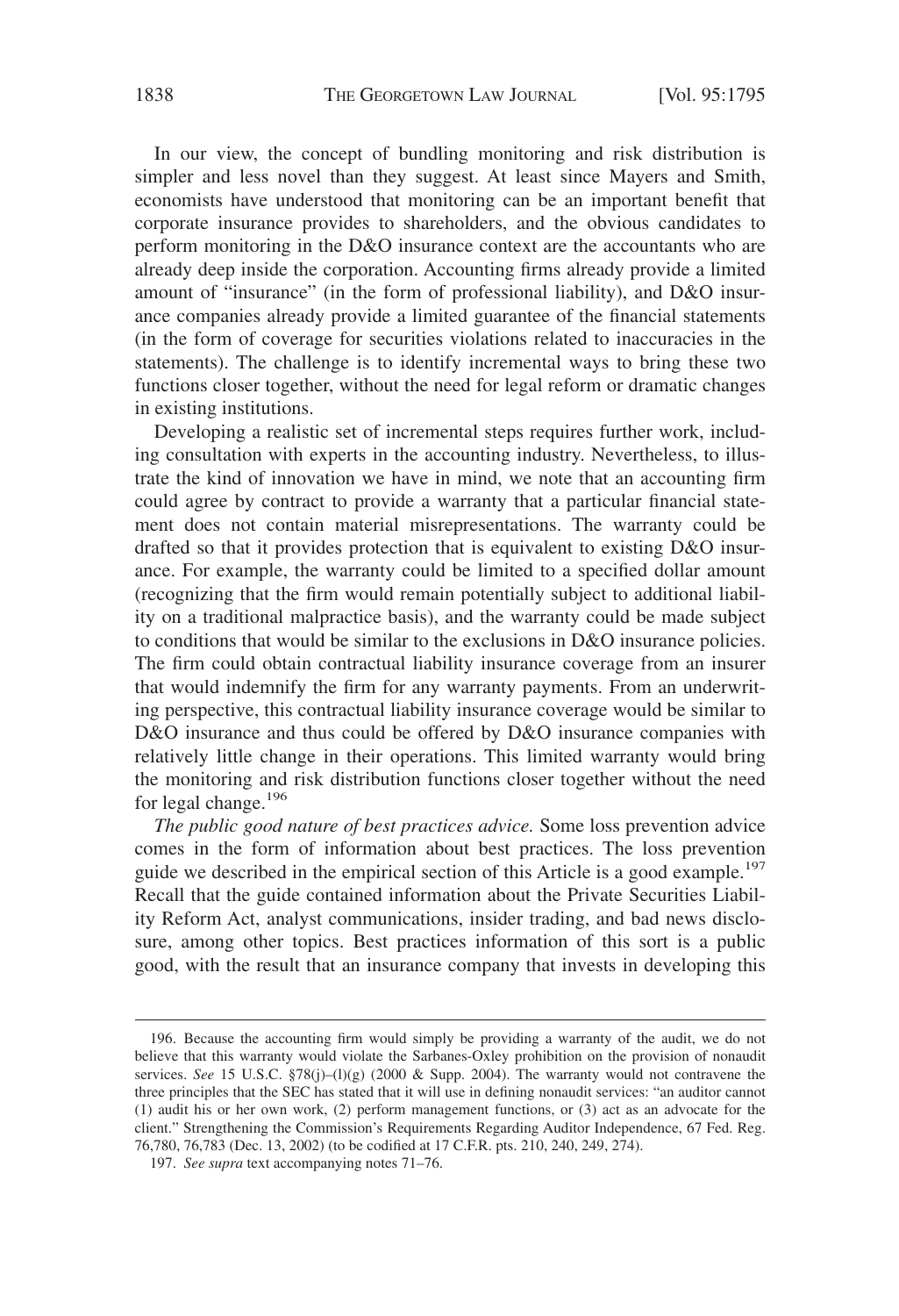information cannot capture the full return from that investment.<sup>198</sup> For this reason, individual insurers are not the best institutions to develop and disseminate best practices information. An individual insurer's comparative advantage comes in intrusive, detailed monitoring that is specific to the particular corporation and that cannot be duplicated without corporation-specific investments.

*The layered, excess-of-loss structure of D&O insurance programs.* D&O insurance programs consist of layers of insurance coverage provided by different insurance companies on an "excess of loss" basis (meaning that each insurer becomes responsible for a claim only after all of the lower layers of insurance are exhausted).<sup>199</sup> This structure raises concerns about the fidelity of insurers' interests to those of the policyholder at the point of claim. If the insurer with the first layer at risk bears the entire defense burden, then the policyholder may be concerned that the insurer will shirk in the defense of the claim—because all that insurer has at risk is the limits of the policy it sold to the policyholder.<sup>200</sup>

There is an alternative way to structure an insurance program that would alleviate this concern: the "quota share" structure. In a quota share structure, each insurer is responsible for a percentage of the total insurance program limits, and one insurer (or claims management company) manages claims on behalf of all of the insurers in the program. This structure aligns the interests of each insurer with those of the total program and, subject to the risk of liability in excess of the total limits, more closely aligns the insurers' interests with those of the policyholder. The existence of this alternative structure means that a corporation's choice to employ the layered, excess of loss D&O insurance arrangement is also a revealed preference, indicating that managers do not want D&O insurers taking a more active role in the management of defense costs or litigation. $201$ 

*The insurance underwriting cycle.* The insurance underwriting cycle provides

<sup>198.</sup> A public good will not assure its own supply because individuals fail to contribute to its production. Lighthouses are the classic example. Because one person's consumption of the light does not reduce the resource available for others and the light cannot be parsed and given only to those who pay, an individual may reason that he harms no one by making use of the light without paying for it. Accordingly, a variety of institutions have arisen to require the beneficiaries of the lighthouse to contribute to the cost. *See generally* R.H. Coase, *The Lighthouse in Economics*, 17 J.L. & ECON. 357 (1974) (providing institutional and historical account that confirms the public good nature of the lighthouse but does not support the claim by other economists that a lighthouse is a service which can only be supplied by the government).

<sup>199.</sup> *See* Baker & Griffith, *supra* note 8.

<sup>200.</sup> *See* Baker, *supra* note 85, at 114–18 (explaining the low limits conflict).

<sup>201.</sup> The excess of loss structure might similarly be misunderstood to be an obstacle to monitoring ex ante because, as in the ex post situation, the benefits of the monitoring would accrue to the insurance program as a whole while the costs would likely be imposed on a single monitoring insurer (most likely the insurer first on the risk). Yet insurers would predictably incur ex ante monitoring costs in all cases, so the insurer responsible for monitoring can demand a larger share of the total D&O insurance program premium commensurate with that obligation. Moreover, in contrast to the ex post situation, there is little or no opportunity for the ex ante monitoring insurer to attempt an opportunistic breach because that insurer can easily be replaced. (The ex post situation presents an opportunity for opportunistic breach because, after a loss, it is too late to replace the misbehaving insurer. *See* Works,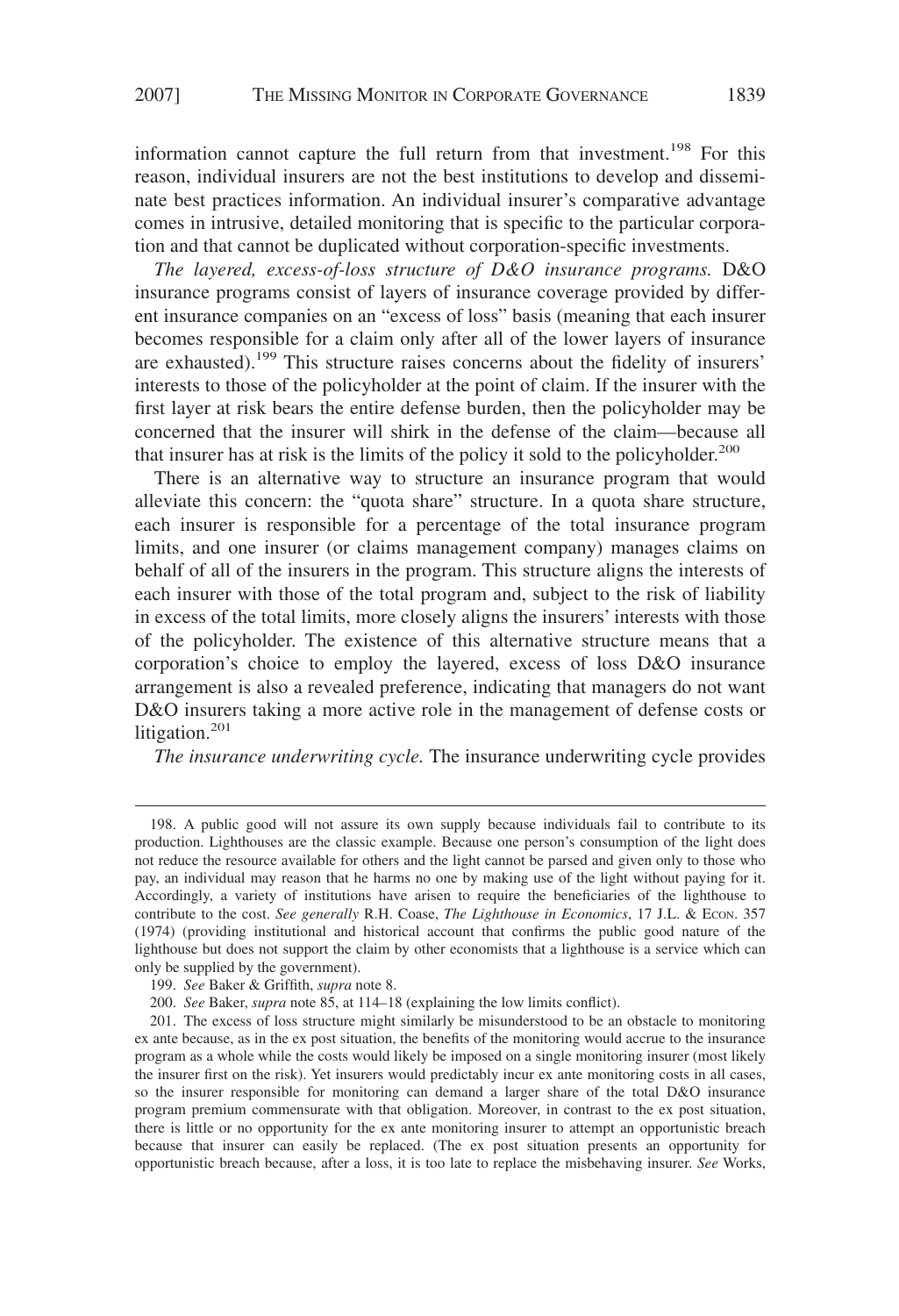one final potential explanation for the fact that monitoring and risk distribution are not provided as a bundled product. To explain, we begin with a quote from a participant from a leading reinsurance company whom we asked to read our companion Article to verify that we had accurately described the D&O insurance underwriting process. He said that we had, but added the following observation: "This is all theater around a price list. And what is the price list? At one moment there is a Happy Hour and everything is half price."<sup>202</sup> In other words, although insurers may attempt to price on the basis of risk, there are market realities that can lead to dramatic price cuts that have little or nothing to do with the risk of the particular corporation. The underwriting cycle is one reason for such "Happy Hours."<sup>203</sup>

The insurance underwriting cycle affects many aspects of the insurance relationship, not just price. In soft market conditions, insurers not only compete on price, they also compete on contract terms, underwriting speed, and other aspects of the insurance buying process that make them easy to deal with.<sup>204</sup> Reducing the intrusiveness of their monitoring could become a competitive tool, reducing the ability of D&O insurers to serve as trusted monitors. With that said, however, if monitoring were to become an explicit and valued feature of the D&O insurance product, market discipline should limit departures from an industry standard of monitoring. No one complains when they have to pay a lower price, but plenty of people complain when service is of low quality.

#### 2. Agency Costs Again

As the preceding discussion makes clear, there is some logic and a great deal of experience that suggests it would be difficult for D&O insurers to bundle risk distribution and monitoring services. Nevertheless, we remain convinced that agency costs are, at the very least, an important part of the explanation for the pure risk distribution form of insurance that we observed. When an accounting firm, a law firm, an outside director, or a consulting firm provides securities loss prevention advice, the downside is the potential for a loss that—in the vast majority of cases—will be insured. When that advice is provided as part of a bundled package of monitoring and risk distribution services, however, the

*supra* note 173, at 554–56, 562–70 (discussing the risk of opportunistic breach and potential control mechanisms)).

<sup>202.</sup> E-mail from Sean Griffith, Associate Professor of Law, Fordham Law School, to Tom Baker, Connecticut Mutual Professor of Law, University of Connecticut School of Law, (June 22, 2006, 6:15:08 EST).

<sup>203.</sup> *See* Baker, *supra* note 67 (synthesizing economic literature on the insurance underwriting cycle); Fitzpatrick, *supra* note 170 (providing a participant observation account of a behavioral explanation for the underwriting cycle) (note that this author was at the time the Chief Underwriter for Chubb's specialty lines insurance business, one of the leading providers of D&O insurance); Matthew Dolan, *Repeating the Sins of Market Cycles*, Insights, Oct. 2003, http://www.onebeaconpro.com/insights/ insights\_vol2\_sp.pdf (providing a participant observation account of the underwriting cycle) (note that this author was a former Chubb underwriter and, at the time, the CEO of a specialty lines insurer active in the D&O business).

<sup>204.</sup> *See* Baker, *supra* note 67.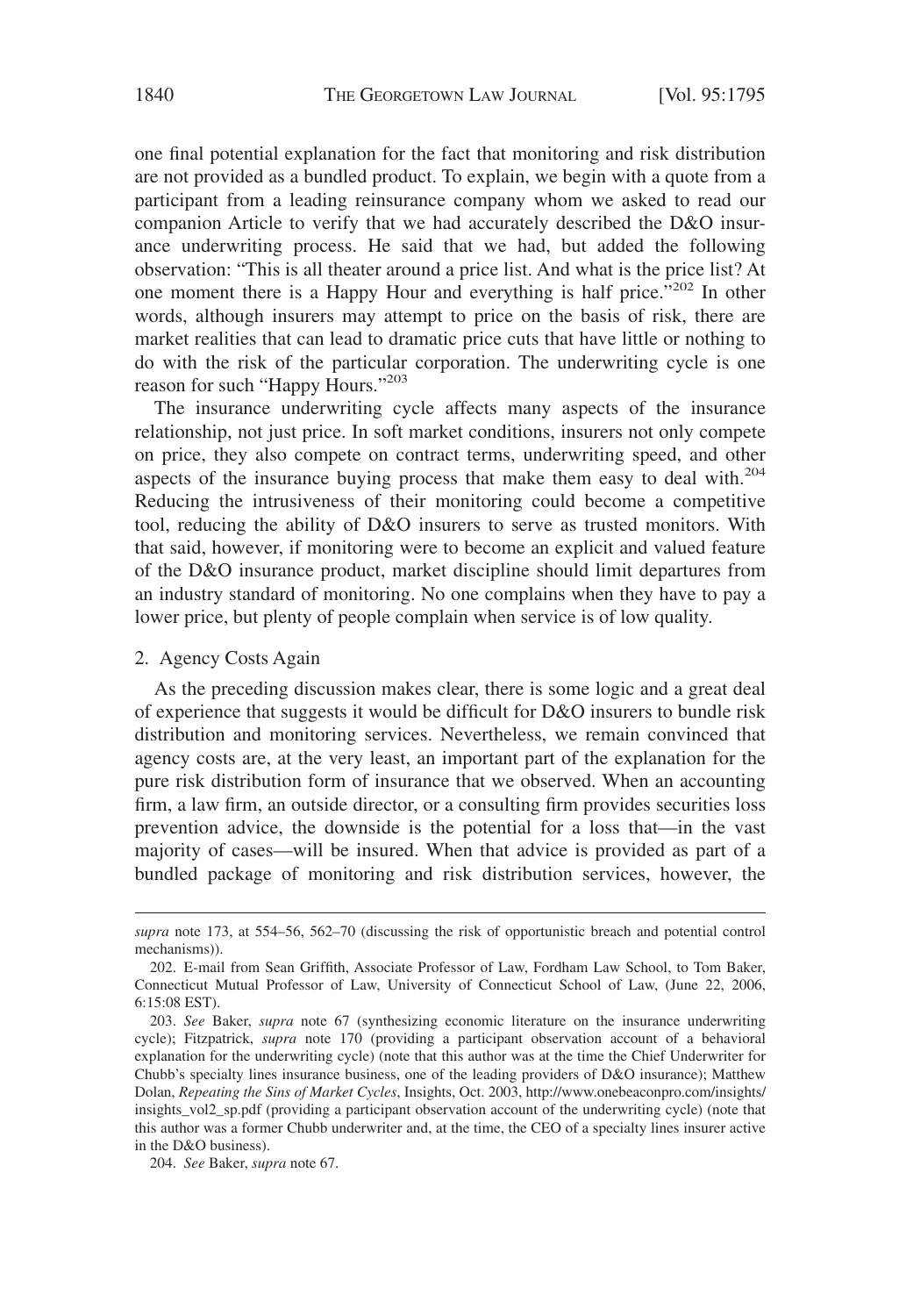downside is much bigger: ignoring that advice could lead to an *uninsured* loss for the corporation.<sup>205</sup> If taking the advice is likely to have no impact, or a positive impact, on share prices, then a manager whose compensation is linked to those share prices should be willing to take it. But in at least some circumstances, the advice will be bad tasting medicine—a disclosure, a revenue recognition decision, or some other accounting judgment that means that the company will not "make the numbers" for this quarter and, thus, share prices will decline. In that case, the manager may prefer not to take the advice. Linking that advice to D&O insurance protection—so that ignoring the advice means that there is no insurance for any resulting loss—would significantly constrain the manager's autonomy. Who wants that? The answer, we have argued, is the shareholders.

#### **CONCLUSION**

In order for shareholders to benefit from entity-level D&O coverage, there must be some benefit to the coverage other than pure risk distribution, which shareholders could accomplish more efficiently through portfolio diversification. Although some plausible explanations have been suggested—including offsetting tax advantages and the benefits of low-cost contingent financing each such explanation is only partial and is unlikely to fully justify the extent of corporate protection D&O insurance that presently is purchased. None of these explanations accounts for the pure risk distribution form of D&O insurance that we observed. Any benefit offered by, for example, low-cost contingent financing thus must overcome not only the insurer's loading fees, but also the cost of moral hazard associated with this form of pure risk distribution.

We are therefore left with only one satisfactory explanation for the form of D&O insurance that we observed: agency costs.<sup>206</sup> Managers do not want insurers monitoring their decisions ex ante and they do not want them managing their defense ex post. Both monitoring and defense management would reduce managers' autonomy and, relatedly, their ability to profit at the shareholders' expense.

Even if, as we doubt, shareholder litigation were a purely random event unrelated to corporate governance and therefore impossible for an insurer to minimize through ex ante loss prevention efforts—insurers could still reduce the costs of shareholder litigation through ex post loss minimization efforts. Our research reveals not only that they fail to do so, but also that D&O insurance, as

<sup>205.</sup> We are not suggesting that Side A coverage be tightly linked to monitoring services. Individual loss aversion provides sufficient justification for Side A coverage; obligating individual directors and officers to follow the insurance company's loss prevention advice on pain of losing their insurance coverage could well lead to behavior that was too cautious from the shareholders' perspective.

<sup>206.</sup> Habit may also be an explanation, but the profit motive would likely change this habit absent the agency cost problem. *See, e.g.*, M. Martin Boyer, *Is the Demand for Corporate Insurance a Habit? Evidence of Organizational Inertia from Directors' and Officers' Insurance* (CIRANO Working Papers, Paper No. 2004s–33, 2004).